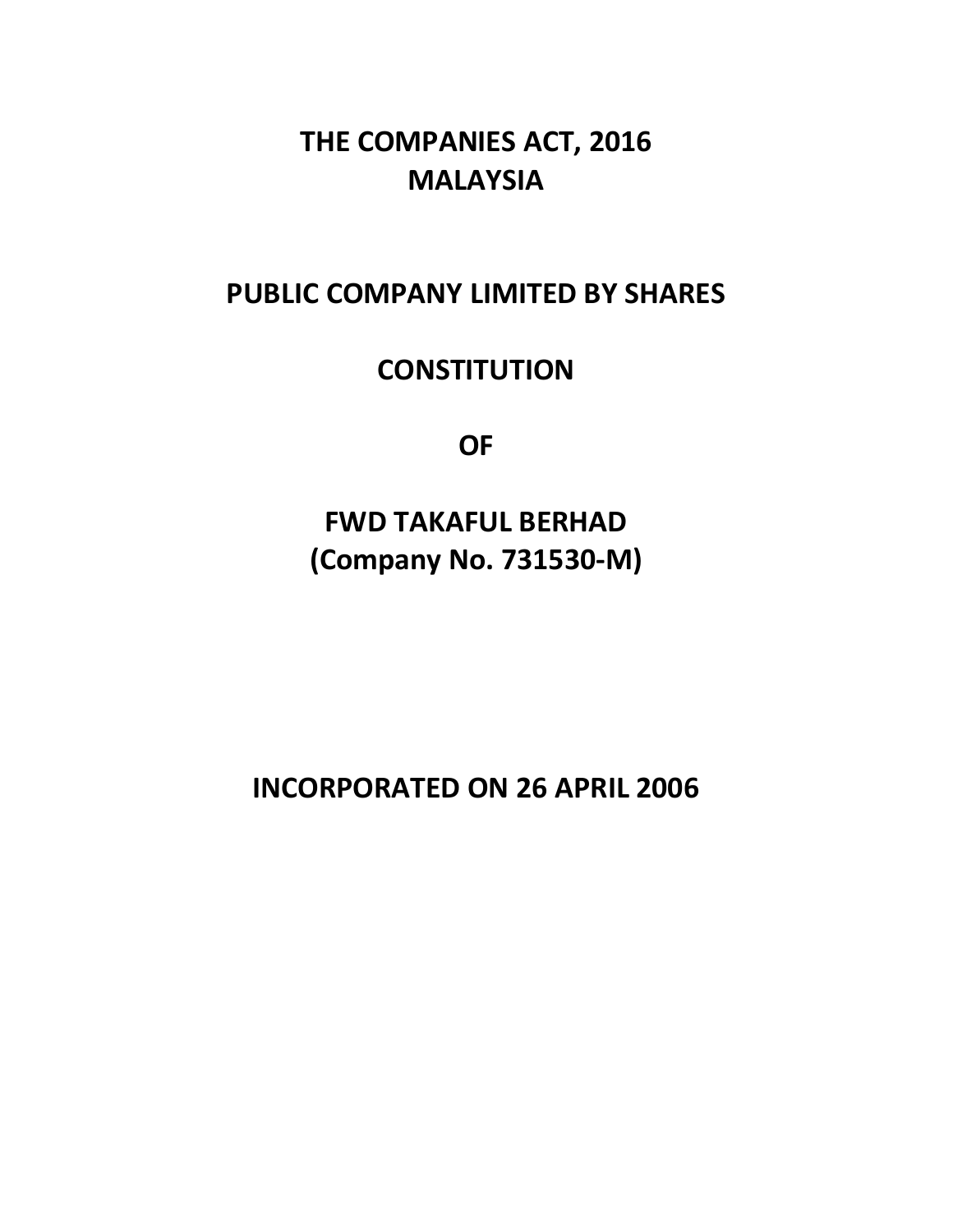# **THE COMPANIES ACT, 2016 PUBLIC COMPANY LIMITED BY SHARES CONSTITUTION OF FWD TAKAFUL BERHAD THE COMPANY**

- 1. The name of the Company is FWD Takaful Berhad.
- 2. The Office of the Company will be situated in Malaysia.
- 3. The Company shall have full capacity to carry on or undertake any business or activity as set out in Section 21 of the Act.
- 4. The liability of the Members is limited to any amount unpaid on a share held by the Member as contained in Section 192 of the Act.
- 5. The shares in the Company may be divided into different classes and there may be attached thereto any preferred, deferred, qualified or other special rights, privileges, conditions or restrictions whether in regard to dividend, capital, voting or otherwise.

# **INTERPRETATION**

6. In this Constitution, the words standing in the first column of the table next hereinafter contained shall bear the meanings set opposite to them respectively in the second column thereof, if not inconsistent with the subject or context.

| <b>WORDS</b>         |                      | <b>MEANINGS</b>                                                                                                                                                                                 |
|----------------------|----------------------|-------------------------------------------------------------------------------------------------------------------------------------------------------------------------------------------------|
| Act                  | $\ddot{\phantom{0}}$ | the Companies Act, 2016 including<br>any<br>modification, amendment or re-enactment<br>thereof for the time being in force.                                                                     |
| <b>Auditors</b>      | $\cdot$              | the external auditors of the Company for the time<br>being.                                                                                                                                     |
| Authorities          | $\cdot$              | collectively, Bank Negara Malaysia and any other<br>regulatory authority or agency in Malaysia or<br>anywhere else in the world which has jurisdiction<br>over the Company and/or the Business. |
| Bank Negara Malaysia | $\cdot$              | the Central Bank of Malaysia as defined in the<br>Central Bank of Malaysia Act.                                                                                                                 |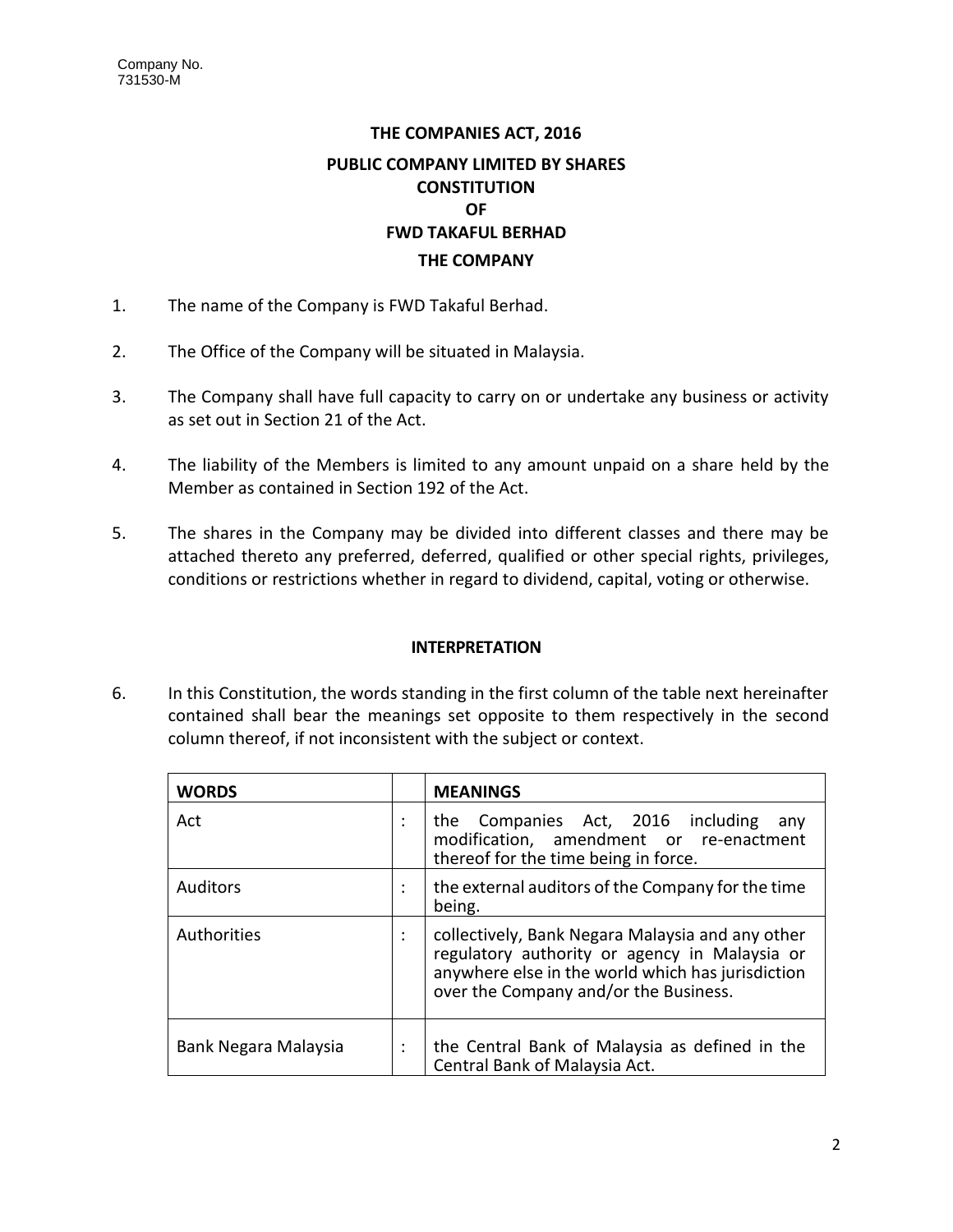| <b>Board of Directors</b>                |                      | the board of Directors of the Company as<br>constituted from time to time.                                                                                                                                                                                                                             |
|------------------------------------------|----------------------|--------------------------------------------------------------------------------------------------------------------------------------------------------------------------------------------------------------------------------------------------------------------------------------------------------|
| <b>Business</b>                          |                      | the carrying on of takaful business comprising<br>family solidarity business and general business as<br>a takaful operator registered under the Islamic<br>Financial Services Act including re-takaful<br>business in a manner which does not involve any<br>element which is not approved by Shariah. |
| <b>Business Day</b>                      |                      | a day (other than Saturday or Sunday or a public<br>holiday) on which commercial banks are open for<br>ordinary banking business in Kuala Lumpur,<br>Malaysia and Hong Kong.                                                                                                                           |
| <b>Business Plan</b>                     |                      | the business plan and budget for the Company as<br>agreed by the Board of Directors from time to<br>time.                                                                                                                                                                                              |
| Central Bank of Malaysia<br>Act          | $\ddot{\cdot}$       | the Central Bank of Malaysia Act, 2009 including<br>any modification, amendment or re-enactment<br>thereof for the time being in force.                                                                                                                                                                |
| Company                                  | $\ddot{\phantom{a}}$ | FWD TAKAFUL BERHAD, a limited<br>liability<br>company incorporated in Malaysia.                                                                                                                                                                                                                        |
| Constitution                             |                      | this Constitution as originally framed and as<br>altered or amended from time to time by Special<br>Resolution, and "Article" shall mean any of the<br>Articles of this Constitution.                                                                                                                  |
| <b>Directors</b>                         |                      | the Directors of the Company for the time being.                                                                                                                                                                                                                                                       |
| Dominant Member                          | $\ddot{\cdot}$       | the Member who holds the single largest portion<br>of the issued capital of the Company.                                                                                                                                                                                                               |
| <b>Islamic Financial Services</b><br>Act |                      | the Islamic Financial Services Act, 2013 including<br>any modification, amendment or re-enactment<br>thereof for the time being in force.                                                                                                                                                              |
| Member                                   |                      | any person for the time being holding Shares and<br>whose name appears in the Register of Members<br>of the Company.                                                                                                                                                                                   |
| Month                                    |                      | calendar month in accordance with<br>the<br>a<br>Gregorian calendar.                                                                                                                                                                                                                                   |
| Office                                   | ÷                    | the registered office for the time being of the<br>Company.                                                                                                                                                                                                                                            |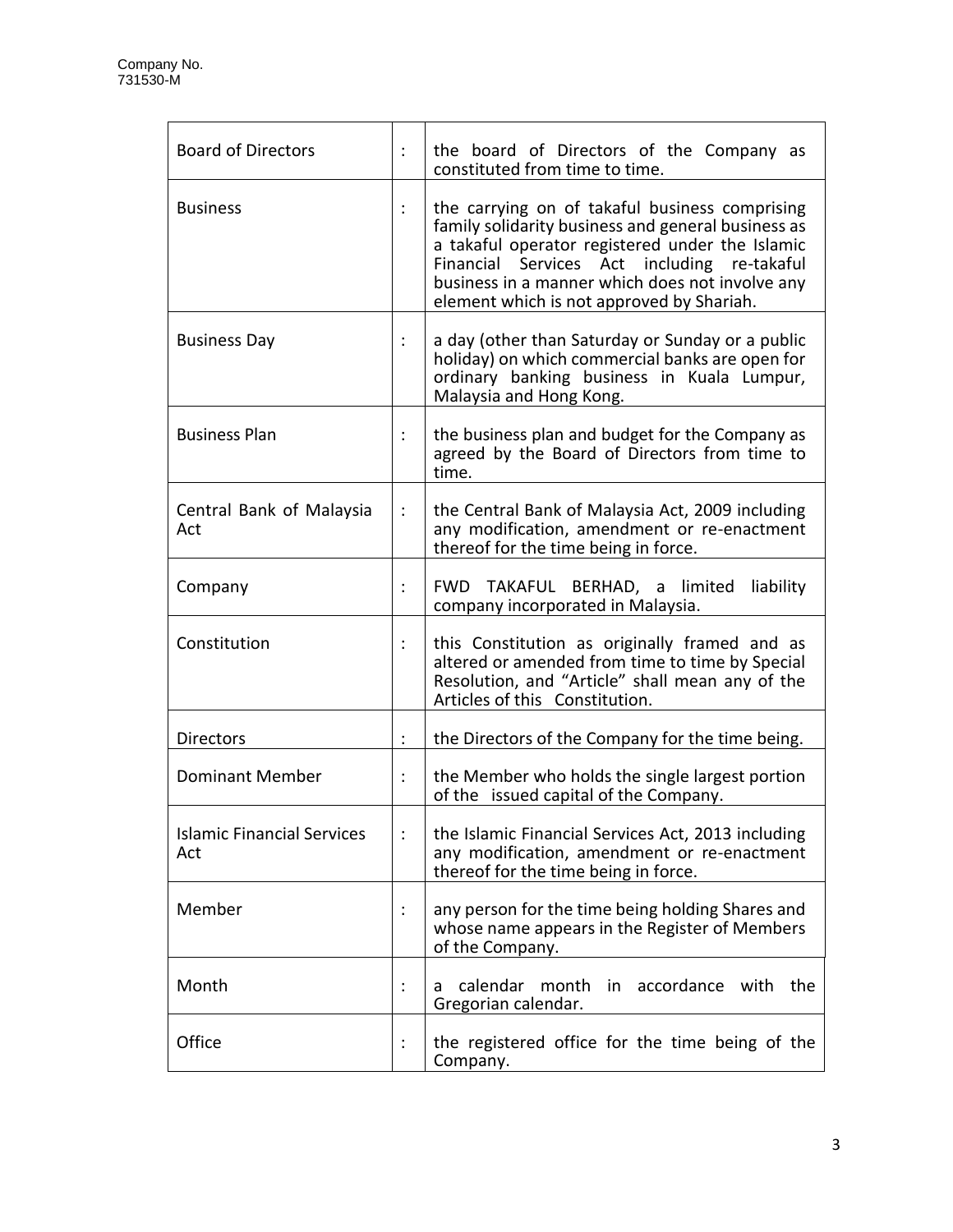| <b>Ordinary Resolution</b> | a resolution passed by the Members including the<br>Dominant Member, who collectively hold at least a<br>simple majority of the issued capital of the<br>Company.                                                                                |
|----------------------------|--------------------------------------------------------------------------------------------------------------------------------------------------------------------------------------------------------------------------------------------------|
| Seal                       | the Common Seal of the Company.                                                                                                                                                                                                                  |
| Secretary                  | the secretary of the Company, which term shall<br>include any person appointed to perform the<br>duties of secretary of the Company whether<br>temporarily or otherwise.                                                                         |
| <b>Shares</b>              | shares in the issued capital of the Company.                                                                                                                                                                                                     |
| <b>Special Resolution</b>  | a resolution passed by the Members including the<br>Dominant Member, who collectively hold at least<br>three-fourths of the issued capital of the Company.                                                                                       |
| <b>Takaful Licence</b>     | the composite takaful licence issued on 17 July<br>2008 by the Director of General Takaful of Bank<br>Negara Malaysia (with effect from 11 August<br>2006), as amended, replaced, substituted or<br>supplemented from time to time.              |
| Year                       | a calendar year from the $1st$ day of January to the<br>31 <sup>st</sup> day of December, inclusive. Writing shall<br>include printing and lithography and any other<br>mode or modes of representing or reproducing<br>words in a visible form. |

Words importing the singular number only shall include the plural number, and vice versa.

Words importing the masculine gender only shall include the feminine and neuter genders. Words importing persons shall include corporations.

Subject as aforesaid, any words or expressions defined in the Act shall, except where the subject or context forbids, bear the same meanings in this Constitution.

The headings are inserted for convenience only and shall not affect the construction of this Constitution.

This Constitution is subject to the provisions of the Act, the Islamic Financial Services Act and the requirements of the Authorities. In the event of any conflict or inconsistency between this Constitution and the provisions of the Islamic Financial Services Act or the applicable requirements of the Authorities, the provisions of the Islamic Financial Services Act or the applicable requirements of the Authorities, shall prevail.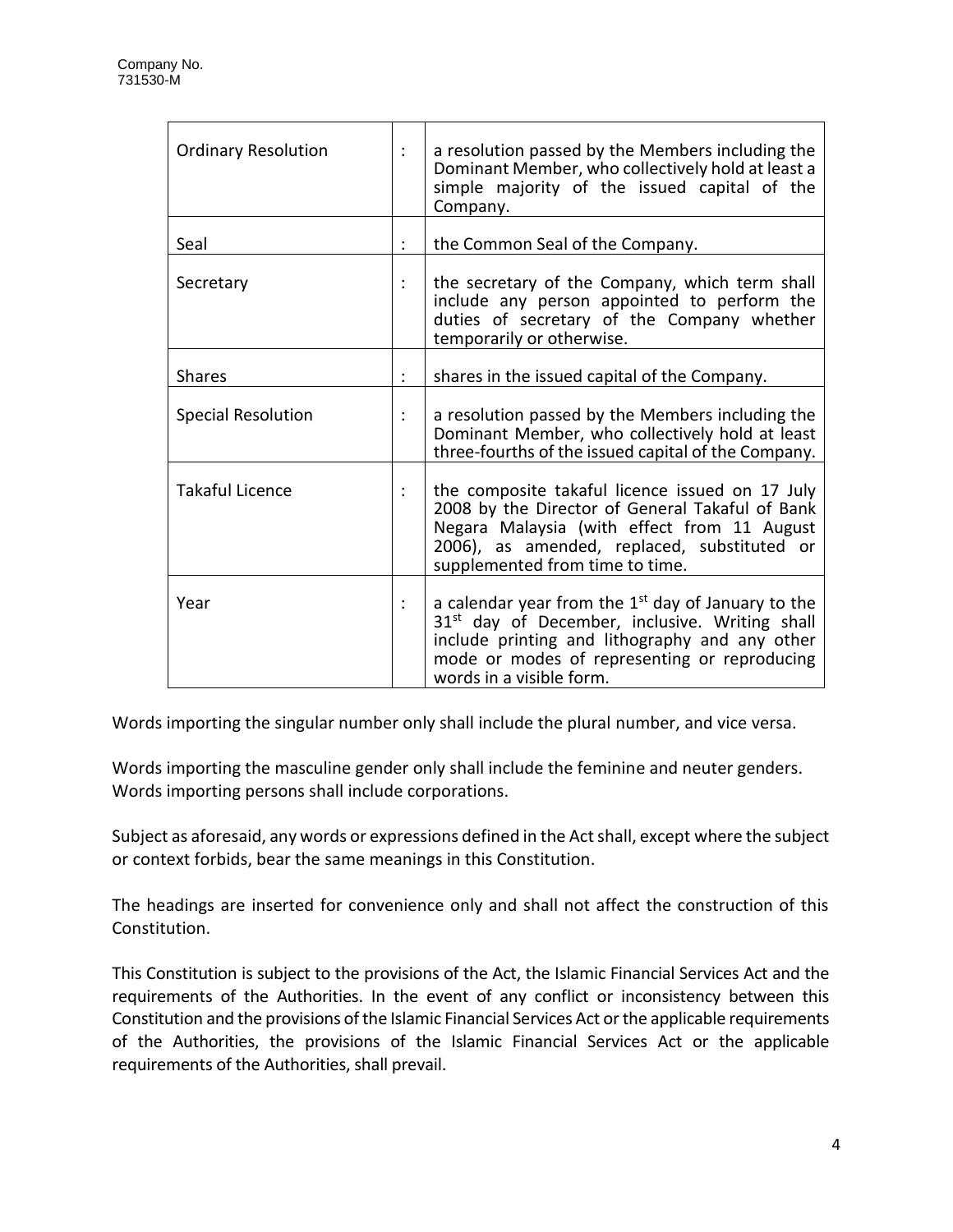## **BUSINESS**

- 7. (a) The business of the Company shall be the Business, and all incidental matters and the Business shall be subject to the provisions of this Constitution and be carried out by or under the management of the Directors in accordance with law and all applicable regulatory requirements of the Authorities.
	- (b) The Company shall establish a Shariah advisory body as may be approved by Bank Negara Malaysia to advise the Company on the operations of the Business in order to ensure that it does not involve any element which is not approved by Shariah.

# **SHARE CAPITAL AND VARIATION OF RIGHTS**

- 8. Subject to the Act and this Constitution, the Directors may subject to Article 46 allot and issue Shares to such persons and on such terms and conditions with such preferred, deferred or other special rights or such restrictions whether in regard to dividend, voting, or return of share capital and either at a premium or otherwise and at such time or times as the Directors may think fit PROVIDED HOWEVER that:
	- (a) Shares shall not be issued to transfer a controlling interest in the Company without the prior approval of the Dominant Member;
	- (b) no Share shall be issued at a discount except in accordance with the Act; and
	- (c) the Directors shall acknowledge and accept any contract among all Members regarding the shareholding structure of the Company and shall exercise the power to issue Shares in a manner which gives effect to the said contract.
- 9. Subject to the Act, any preference Shares may, with the approval of an Ordinary Resolution, be issued on the terms that they are, or at the option of the Company are, liable to be redeemed on such terms and in such manner as the Company may determine.
- 9A. The Company may, with the approval of an Ordinary Resolution, issue Perpetual Non-Cumulative Preference Shares which confer on the holders thereof the rights and privileges, and be subject to the conditions, set out in this Article 9A.
	- (a) Definition

For the purpose of this Article 9A:

"Distributable Reserves" shall mean the amounts available to the Company for distribution as a dividend to Members as per the Company's latest half-year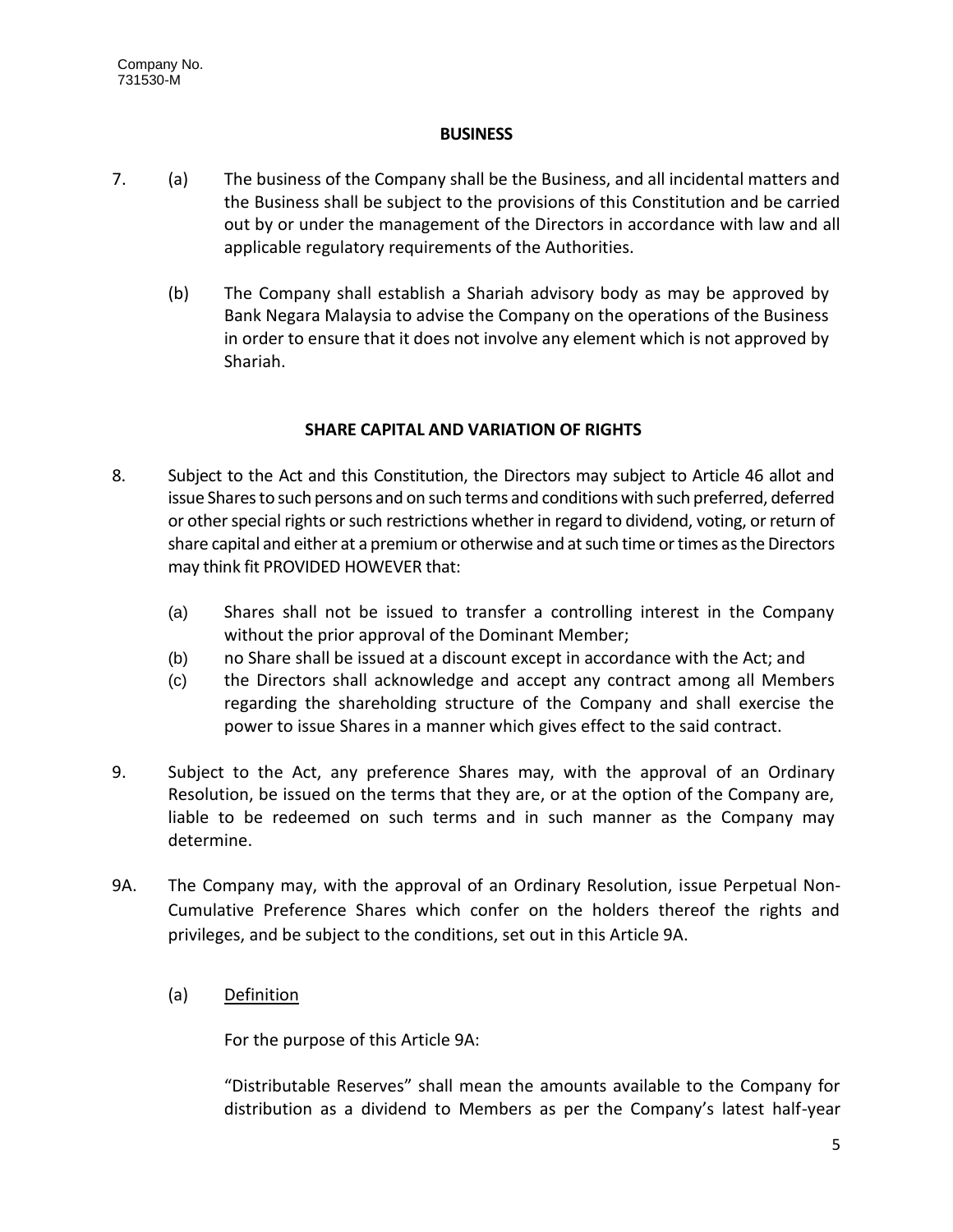interim unaudited financial statements or full-year audited financial statements comprising profit and loss statement and balance sheet (which shall include, without limitation, net profits, retained earnings from prior years and reserves which may be distributed to Members).

"First Reset Date" shall mean the date being five (5) years and one (1) day after the Issue Date.

"Initial Spread" shall mean 8% minus the 5-year Government Investment Issues (GII) rate as at the Issue Date.

"Issue Date" shall mean 10 December 2019.

"Junior Obligations" shall mean:

- (i) any ordinary Share in the issued share capital of the Company; and
- (ii) any other class of the Company's issued share capital and any instrument, security or other obligation issued, entered into or guaranteed by the Company that ranks or is expressed to rank, by its terms or by operation of law, junior to the Perpetual Non-Cumulative Preference Shares.

"Parity Obligations" shall mean any instrument, security or other obligation issued, entered into, or guaranteed by the Company that ranks or is expressed to rank, by its terms or by operation of law, *pari passu* with the Perpetual Non-Cumulative Preference Shares.

"Perpetual Non-Cumulative Preference Shares" shall mean perpetual noncumulative preference Shares that qualify as "Tier 1" capital of the Company under the Takaful RBC Framework.

"Relevant Reset Dividend Rate" shall mean the five (5) year Government Investment Issues (GII) rate with respect to the relevant Reset Date plus an Initial Spread per annum.

"Reset Date" shall mean the First Reset Date, and the day falling immediately after the last day of each five (5) years after the First Reset Date.

"Takaful RBC Framework" shall mean the Risk-Based Capital Framework for Takaful Operators applicable to licensed takaful operators and professional retakaful operators in Malaysia as issued on 17 December 2018 by Bank Negara Malaysia, as amended from time to time, and such other related guidelines, policy documents or regulations issued by Bank Negara Malaysia from time to time.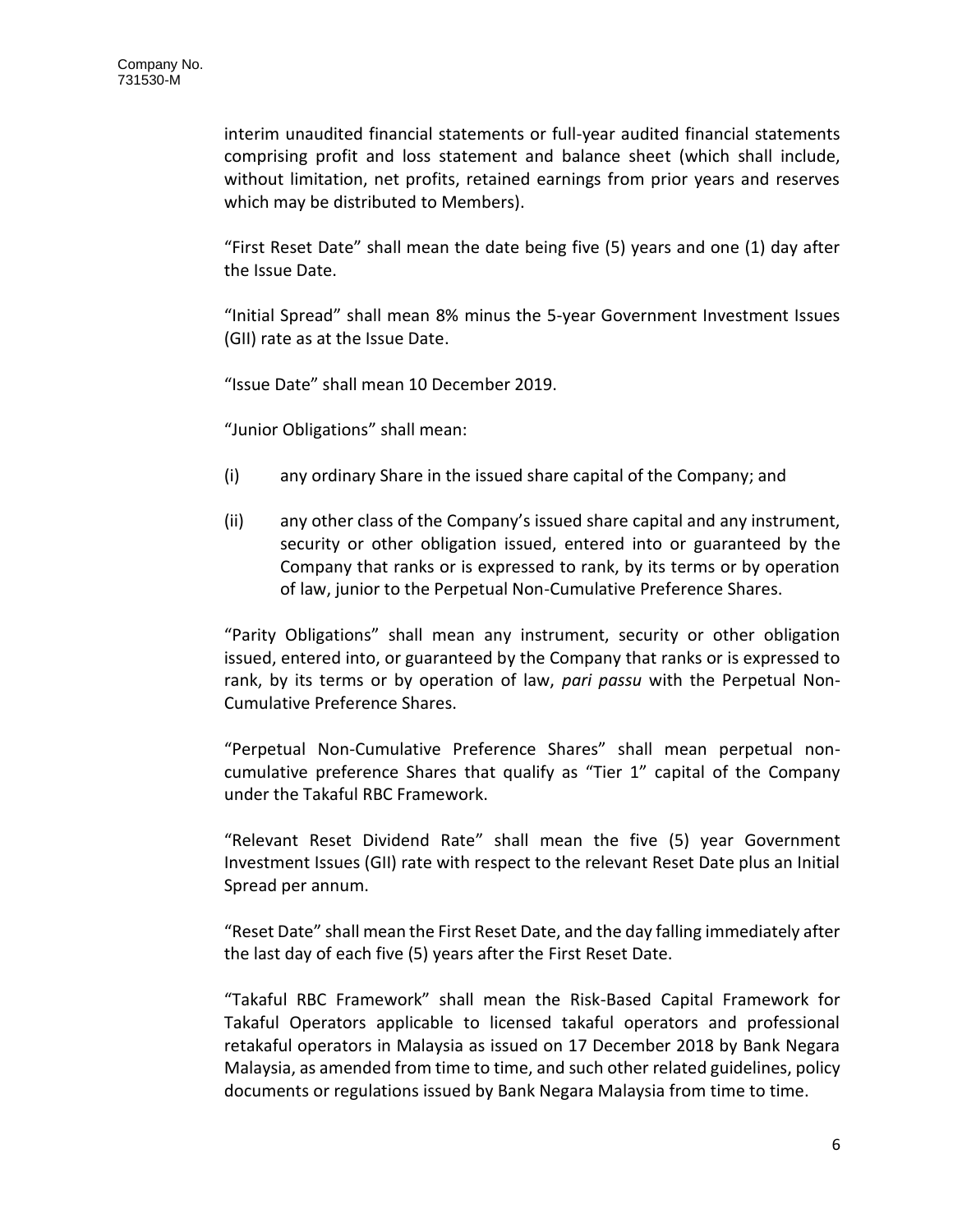"Winding Up" shall mean a final and effective order or resolution for the bankruptcy, winding up, liquidation, dissolution, receivership, or similar proceedings in respect of the Company.

## (b) Issue Price

Each Perpetual Non-Cumulative Preference Share shall have an issue price of RM100,000 (the "**Issue Price**").

# (c) Tenure

The tenure of the Perpetual Non-Cumulative Preference Shares is perpetual.

## (d) Voting Rights

A holder of the Perpetual Non-Cumulative Preference Shares shall not have any voting rights at general meetings of the Company.

## (e) Dividends

A holder of the Perpetual Non-Cumulative Preference Shares shall be entitled to non-cumulative dividends (the "**Dividends**") in accordance with the dividend rate in Article 9A(f) below and does not have any right to any further participation in the remaining profits of the Company.

#### (f) Dividend Rate

From the Issue Date to the First Reset Date, the dividend rate shall be eight per cent. (8%) per Year.

From and including, each Reset Date falling after the First Reset Date, to, but excluding, the immediately following Reset Date, the dividend rate shall be the Relevant Reset Dividend Rate.

There is no step-up in the dividend rate.

Dividends may only be paid out of Distributable Reserves subject to the solvency requirements under the Act and will be paid in priority to the dividend (if any) payable to the Junior Obligations.

Dividends will be non-cumulative and paid semi-annually in arrears on each Dividend payment date as stipulated in Article 9A(g) below.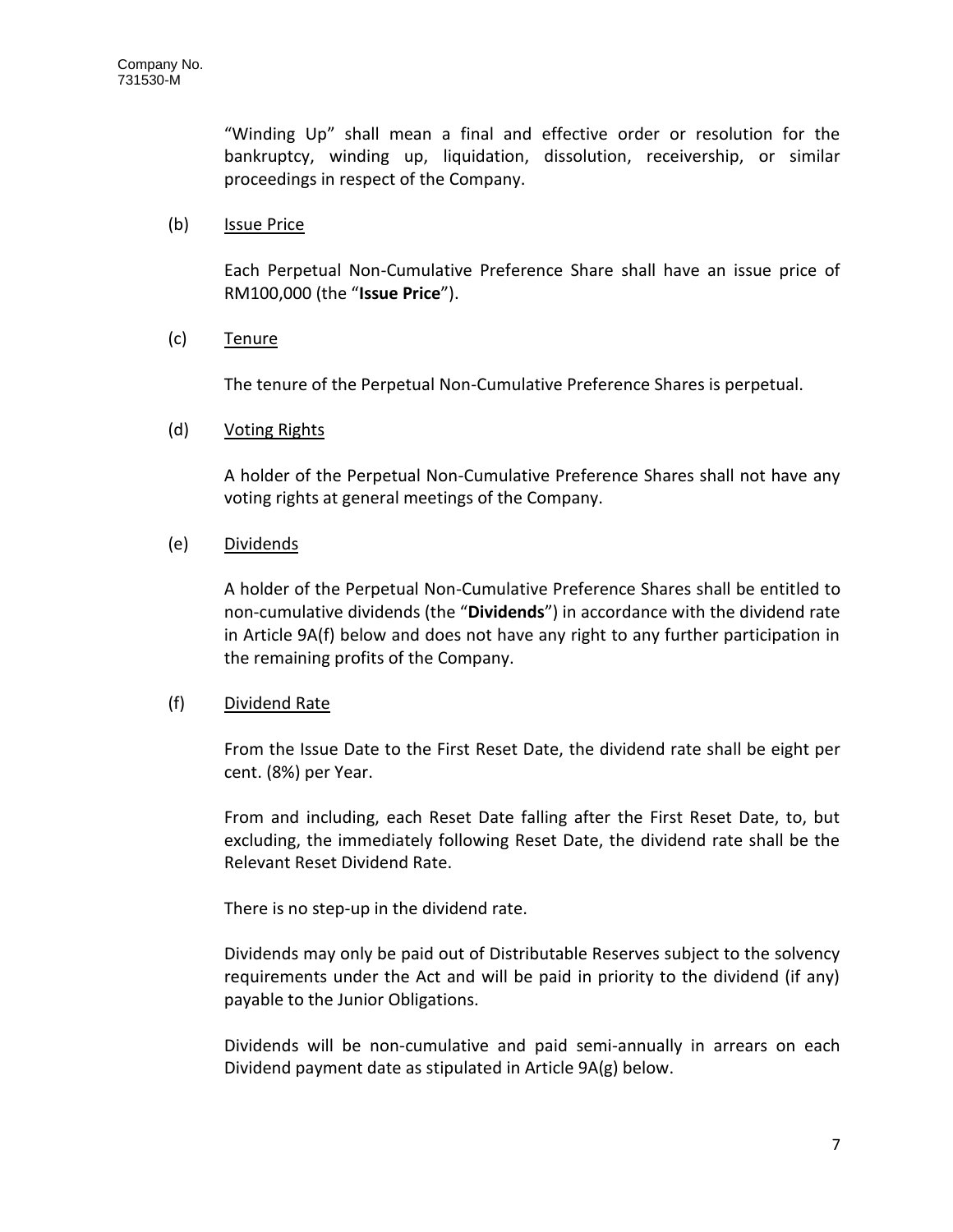Payment of any Dividend is subject always to the matters described in Article 9A(h) below.

# (g) Dividend Payment Date

Dividends shall be paid semi-annually on July 1 and January 1 in each Year, with the first Dividend payment date being January 1, 2020.

The Dividend payable in respect of any Perpetual Non-Cumulative Preference Shares on each Dividend payment date shall be pro-rated in the following manner:

- (i) for the first Dividend payment, from the Issue Date up to and including the day immediately preceding the first Dividend Payment Date;
- (ii) for each subsequent Dividend payment other than the final Dividend payment prior to redemption (if applicable), from and including the last Dividend payment date up to and including the day immediately preceding the next Dividend payment date, for subsequent Dividend payments; and
- (iii) for the last Dividend payment, from the last Dividend payment date up to and including the day immediately preceding such Perpetual Non-Cumulative Preference Shares are cancelled.

# (h) Limitation on Dividend Payment

Dividend shall not be paid on the applicable Dividend payment date, in whole or in part as applicable, and if declared, shall be deemed cancelled, if and to the extent that:

- (i) the Dividend scheduled to be paid, together with any dividends, distributions or other payments scheduled to be paid or made on such Dividend payment date on any Parity Obligations, shall exceed Distributable Reserves as at the Dividend payment date or result in the Company being unable to pay its debts as and when debt become due within twelve months immediately after the Dividend payment date, or the payment of such Dividends will result in the breach of applicable laws or regulations (including but not limited to minimum capital or solvency requirements prescribed by Bank Negara Malaysia) as at the Dividend payment date; or
- (ii) Bank Negara Malaysia so directs the Company to cancel such Dividend or the Company is prevented by applicable laws or regulations (including but not limited to the requirements imposed by Bank Negara Malaysia from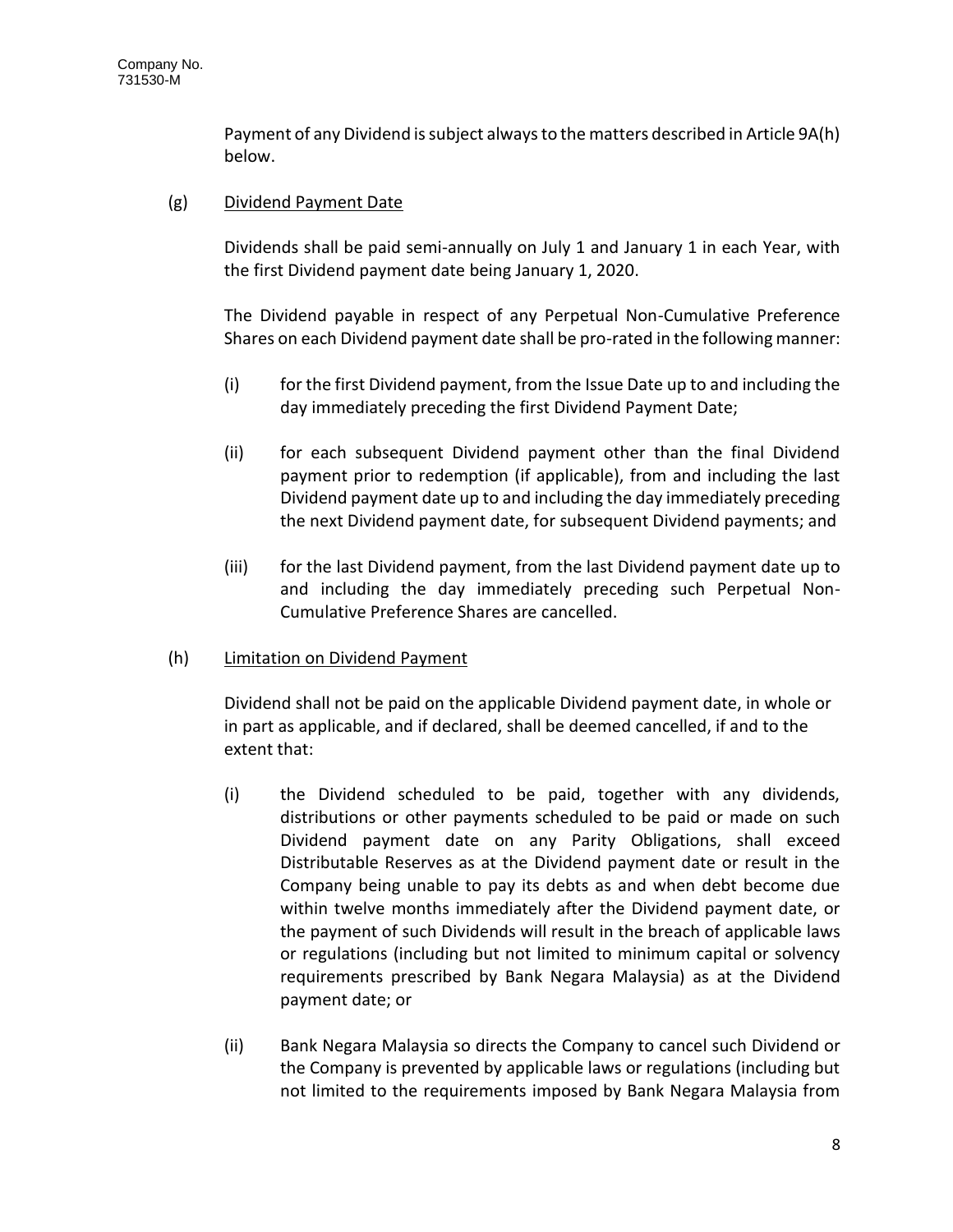time to time) to make payment in full of dividends or other distributions when due on the Perpetual Non-Cumulative Preference Shares and/or Parity Obligations.

Any Dividend that has been cancelled in accordance with these terms of the Perpetual Non-Cumulative Preference Shares shall no longer be due and payable at any time by the Company, whether in a Winding Up or otherwise. Cancellation of a Dividend payment in accordance with the terms of the Perpetual Non-Cumulative Preference Shares does not constitute a default on the part of the Company and does not entitle holders of the Perpetual Non-Cumulative Preference Shares to petition for the insolvency or Winding Up of the Company.

# (i) Status and Rights Upon Winding-Up

In the event of a Winding-Up of the Company, the holder of the Perpetual Non-Cumulative Preference Shares shall be entitled to receive out of the assets of the Company available for distribution the total Issue Price of the Perpetual Non-Cumulative Preference Shares and all accrued but unpaid Dividends (the "**Liquidation Distribution**").

The right to payment of the Liquidation Distribution will be:

- (i) subordinated in right of payment to the prior payment in full of, and to claims in respect of, all the Company's other liabilities (including all deposits, other liabilities of the Company to general creditors and liabilities of all offices and branches of the Company wherever located and any subordinated term debt instruments of the Company that rank, by its terms or by operation of law, senior to the Perpetual Non-Cumulative Preference Shares);
- (ii) rank *pari passu* in right of payment to, and to all claims in respect of, Parity Obligations; and
- (iii) rank senior in right of payment to, and to all claims in respect of, Junior Obligations.

The Perpetual Non-Cumulative Preference Shares will constitute direct, unsecured and subordinated obligations of the Company and will rank *pari passu*  and without preference among themselves.

(j) Redemption

The Perpetual Non-Cumulative Preference Shares shall not be redeemable.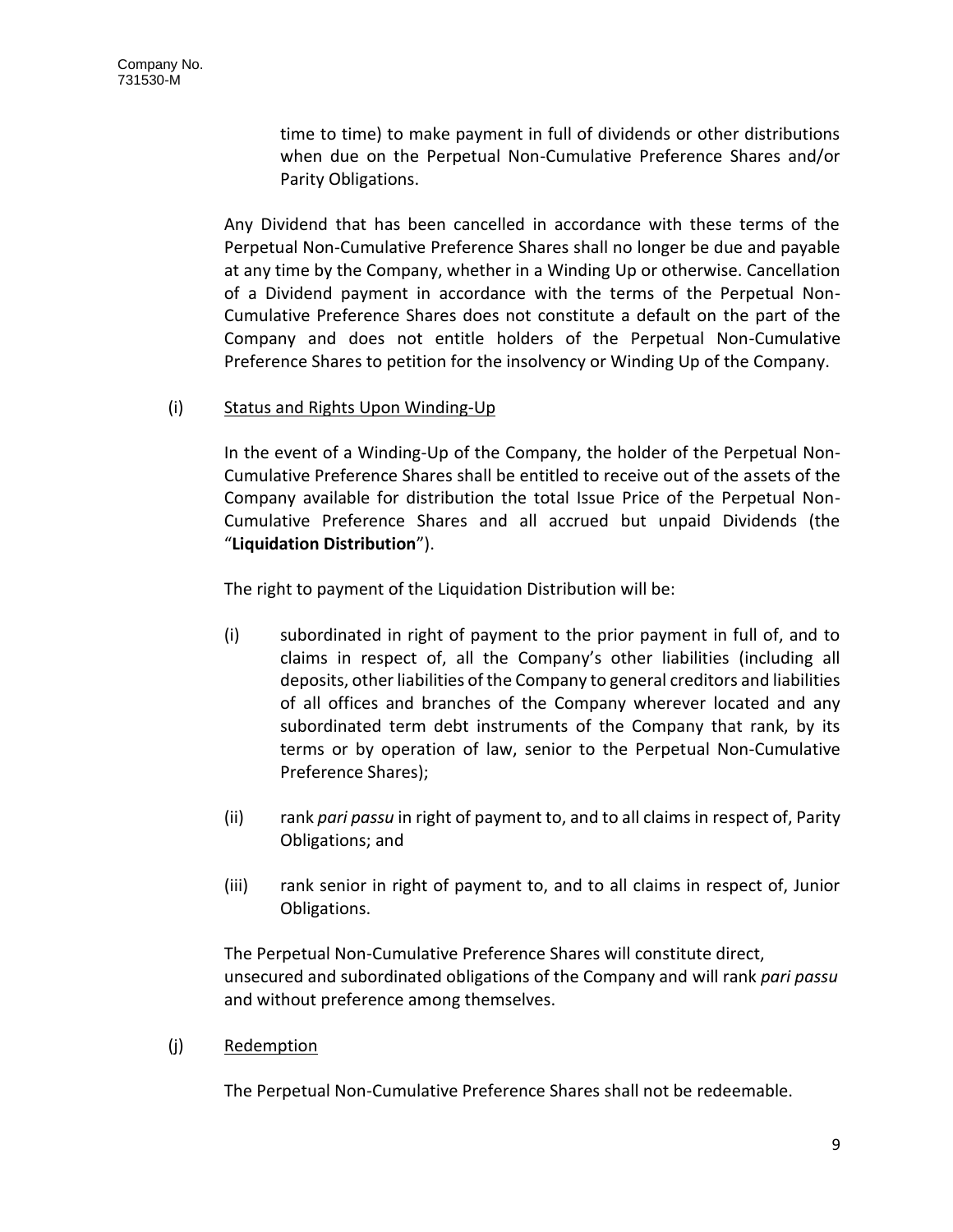# (k) Listing

The Perpetual Non-Cumulative Preference Shares shall not be listed on any recognized stock exchange.

(l) Governing Law

The laws of Malaysia.

- 10. None of the funds of the Company shall be employed in the purchase of or lent on Shares of the Company except as provided in the Act.
- 11. If at any time the share capital of the Company by reason of the issue of preference Shares or otherwise is divided into different classes of Shares, the repayment of such preference capital or all or any of the rights and privileges attached to each class may subject to the provisions of the Act be varied modified commuted dealt with affected or abrogated with the sanction of an Ordinary Resolution passed at a separate General Meeting of the holders of the Shares of that class but not otherwise. To every such separate General Meeting the provisions of this Constitution relating to General Meetings of the Company and to proceedings thereat shall mutatis mutandis apply but so that the necessary quorum shall be a Member or Members holding or representing at least a majority of the issued Shares of the relevant class.
- 12. The rights conferred upon the holders of the Shares of any class with preferred or other rights shall not, unless otherwise expressly provided by the terms of issue of the Shares of that class, be deemed to be varied by the creation or issue of further Shares ranking as regards participation in the profits or assets of the Company in some or in all respects pari passu therewith but in no respect in priority thereto.
- 13. The Company may exercise the powers of paying commissions conferred by the Act provided that the rate per centum, or the amount of the commission paid or agreed to be paid shall be disclosed in the manner required by the Act, and the rate of the commission shall not exceed the rate of ten per cent (10%) of the price at which the Shares in respect whereof the same is paid are issued, or an amount equal to ten per cent (10%) of such price (as the case may be). Such commission may be satisfied by the payment of cash. The Company may also on any issue of Shares pay such brokerage as may be lawful.
- 14. Except as required by law no person shall be recognised by the Company as holding any Share upon any trust, and the Company shall not be bound in any way to recognise (even when having notice thereof) any equitable, contingent, future or partial interest in any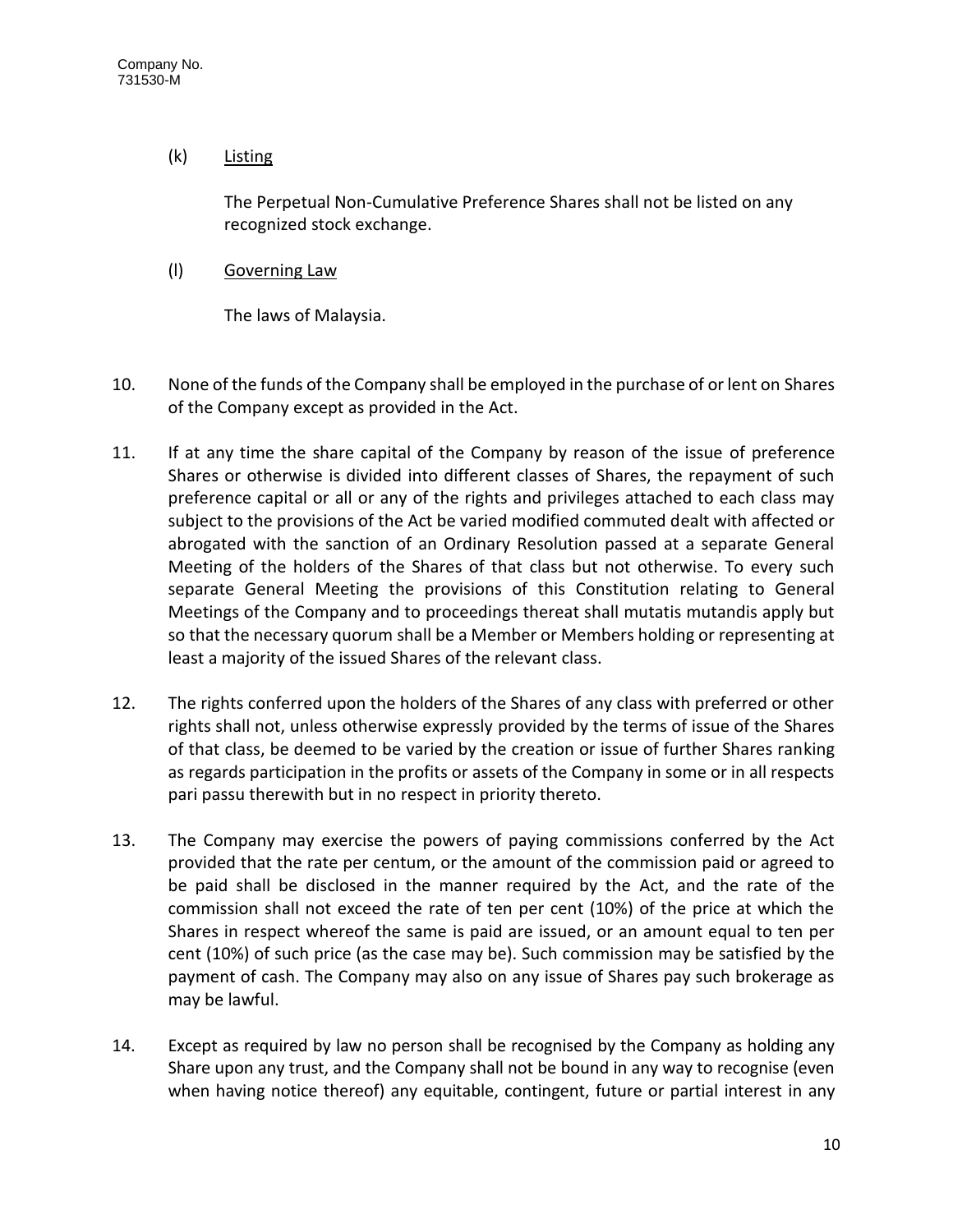Share, or any interest in any fractional part of a Share, or (except only as by this Constitution or by law otherwise provided) any other right in respect of any Share, except an absolute right to the entirety thereof in the registered holder.

## **CERTIFICATES**

- 15. Every person whose name is entered as a Member in the Register of Members shall be entitled without payment to receive not later than one (1) month after allotment or of lodgment of transfer (or within such other period as the conditions of issue shall provide) one certificate under the Seal in respect of each class of Shares held by him for all his Shares in that class or several certificates, each for one or more of his Shares in any one class upon payment of RM1/= (or such other sum as the Directors shall from time to time determine) for every certificate after the first plus any stamp duty levied thereon from time to time. The certificate of title to Shares shall be issued under the Seal of the Company and signed by at least one Director and countersigned by the Secretary or some other person appointed by the Directors provided that the signature of the Director, Secretary or other appointed person may be reproduced by some mechanical means. In respect of a Share or Shares held jointly by several persons, the Company shall not be bound to issue more than one certificate and delivery of a certificate for a Share to one of several joint holders shall be sufficient delivery to all such holders.
- 16. Subject to the provisions of the Act, if any Share certificate shall be defaced, worn out, destroyed, lost or stolen, it may be renewed on such evidence being produced and a letter of indemnity (if required) being given by the Member, transferee, persons entitled, purchaser, or (if the Shares of the Company are quoted on any stock exchange) member firm of any stock exchange or on behalf of its/their clients, as the Directors of the Company shall require, and (in case of defacement or wearing out) on delivery up of the old certificate, and in any case on payment of the amount of costs and expenses which the Company has incurred in connection with such replacement, plus any stamp duties levied under law or by any governmental agency concerned and generally on such terms as the Directors may from time to time require. In the case of destruction, loss or theft of a Share certificate, a Member or person to whom a replacement certificate is given shall also pay to the Company all expenses incidental to the investigations by the Company of such destruction, loss or theft and the cost of obtaining all evidence in connection therewith and shall bear any loss that may be incurred by the Company as a result of the Company's issuing such replacement certificate to such person.

# **JOINT HOLDERS OF SHARES**

17. When two or more persons are registered as the holders of any Share they shall be deemed to hold the same as joint tenants with benefit of survivorship subject to the provisions following: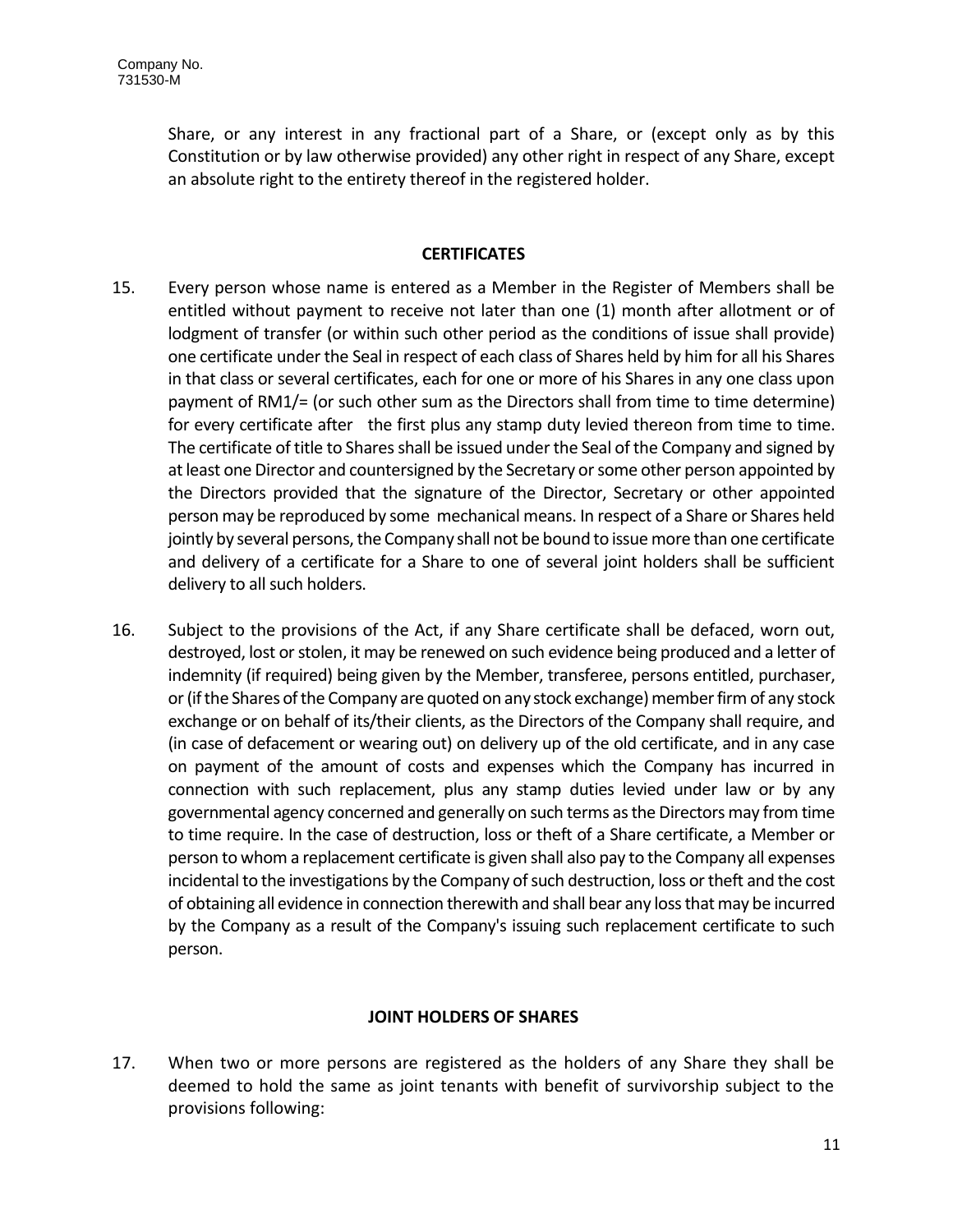- (a) The Company shall not be bound to register more than four persons as the holders of any Share.
- (b) For the purposes of ascertaining quorum, joint holders of any Share shall be treated as one Member.
- (c) Only the person whose name stands first in the Register of Members as one of the joint holders of any Share shall be entitled to delivery of the certificate relating to such Share or to receive notices from the Company. Any notice given to such person shall be deemed to be notice to all the joint holders.
- (d) The joint holders of any Share shall be liable severally as well as jointly in respect of all calls and other payments which ought to be made in respect of such Share.
- (e) Any one of the joint holders of any Share may give effectual receipts for any dividend, bonus, return of capital or other sum of money payable to such joint holders in respect of such Share.
- (f) On the death of any one of the joint holders of any Share, the survivor or survivors shall be the only person or persons recognised by the Company as having any title to such Share but the Directors may require such evidence of death as they may deem fit.

# **LIEN ON SHARES**

- 18. The Company shall have a first and paramount lien on every Share (not being a fully paid up Share) for all moneys (whether presently payable or not) called or payable at a fixed time in respect of that Share, such lien extending only to the specific Shares on which such calls or instalments are for the time being unpaid and to all dividends from time to time declared in respect of such Shares. The Company shall also have a first and paramount lien on all Shares (whether fully paid or not) for all moneys which the Company may be called upon by law to pay in respect of the Shares of any Member or deceased Member whether such Shares shall be held solely or jointly. The Directors may at any time declare any Share to be held solely or jointly. The Directors may at any time declare any Share to be wholly or in part exempt from the provisions of this Article. The Company's lien, if any, on a Share shall extend to all dividends payable thereon.
- 19. The Company may sell any Shares on which the Company has a lien, but no sale shall be made unless a sum in respect of which the lien exists is presently payable, nor until the expiration of fourteen (14) days after a notice in writing, stating and demanding payment of such part of the amount in respect of which the lien exists as is presently payable, has been given to the registered holder for the time being of the Share, or the person entitled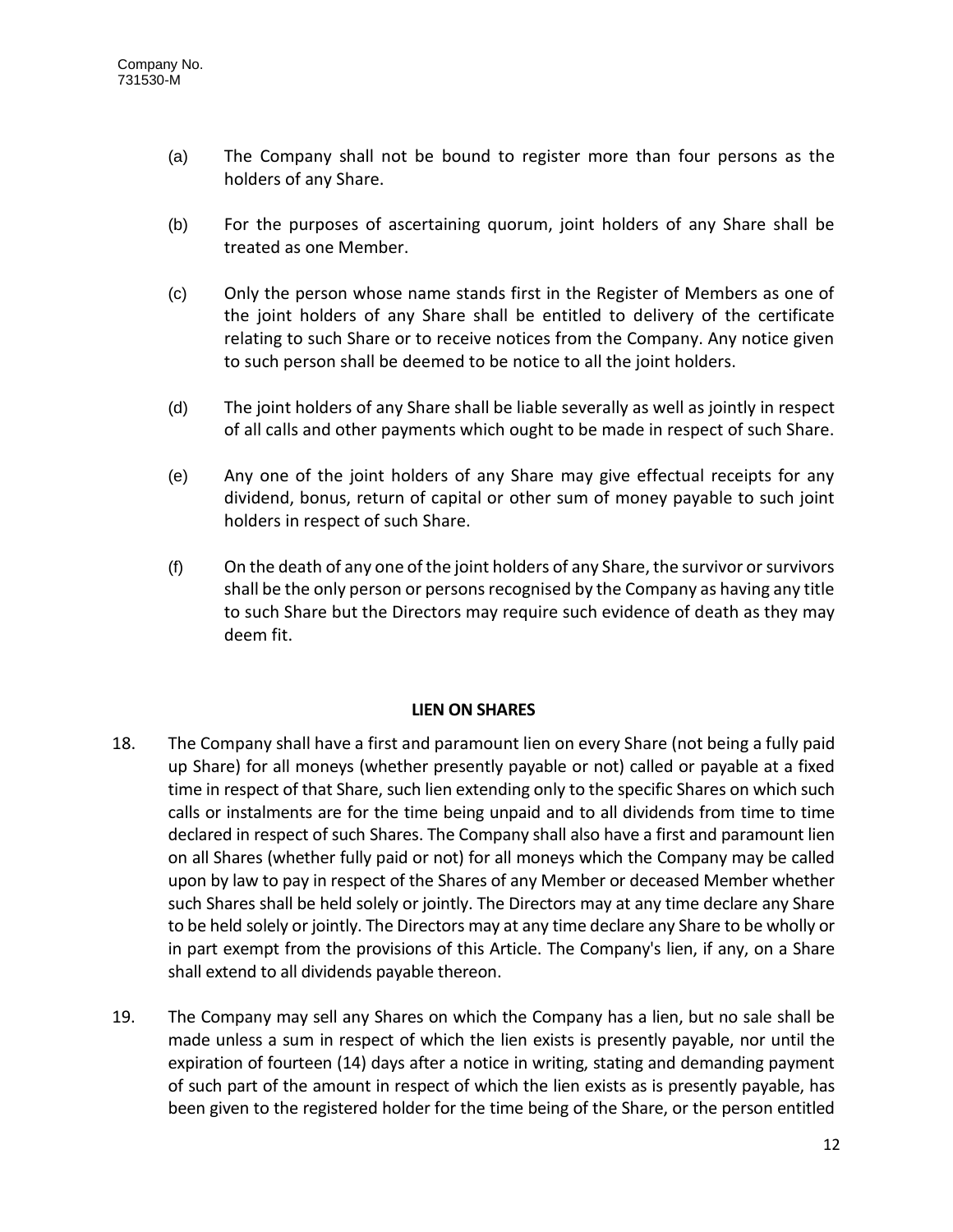thereto by reason of his death or bankruptcy or liquidation. The Directors shall acknowledge and accept any contract among all Members regarding pre-emptive rights, rights of first refusal or other applicable restrictions with respect to the sale or transfer of Shares by Members and the Directors shall carry out the sale of Shares under this Article in the manner prescribed by the said contract.

- 20. To give effect to any such sale the Directors may authorise some person to transfer the Shares sold to the purchaser thereof. The purchaser shall be registered as the holder of the Shares comprised in any such transfer and he shall not be bound to see to the application of the purchase money nor shall his title to the Shares be affected by any irregularity or invalidity in the proceedings in reference to the sale and the remedy of the former holder of such Shares or of any person claiming under or through him in respect of any alleged irregularity or invalidity shall be against the Company in damages only.
- 21. The proceeds of the sale shall be received by the Company and applied in payment of such part of the amount in respect of which the lien exists as is presently payable and the residue (if any) shall be paid to the Member whose Shares have been sold or his executors, administrators, or assigns or as he directs.

## **CALLS ON SHARES**

- 22. (a) The Directors may, subject to the provisions of this Constitution, from time to time make calls upon the Members in respect of all moneys unpaid on their Shares as they think fit, provided that fourteen (14) days' notice at least is given of each call, and each Member shall be liable to pay the amount of every call so made upon him to the persons, by the instalments (if any) and at the times and places appointed by the Directors. A call shall be deemed to have been made at the time when the resolution of the Directors authorising such call was passed. A call may be revoked or postponed as the Directors may determine.
	- (b) If by the terms of the issue of any Shares or otherwise any amount is made payable at any fixed time or by instalments at any fixed times, any sum which by the terms of allotment of a Share is made payable upon allotment or at any fixed date, shall be payable as if it were a call duly made by the Directors and of which due notice had been given; and all provisions hereof with respect to the payment of calls and late payment fee thereon or to the forfeiture of Shares for non-payment of calls shall apply to such amount or instalments and the Shares in respect of which they are payable.
	- (c) At the trial or hearing of any action or other proceeding for the recovery of any money due for any call it shall be sufficient to prove that the name of the Member sued is entered in the Register of Members as the holder or one of the holders of the Shares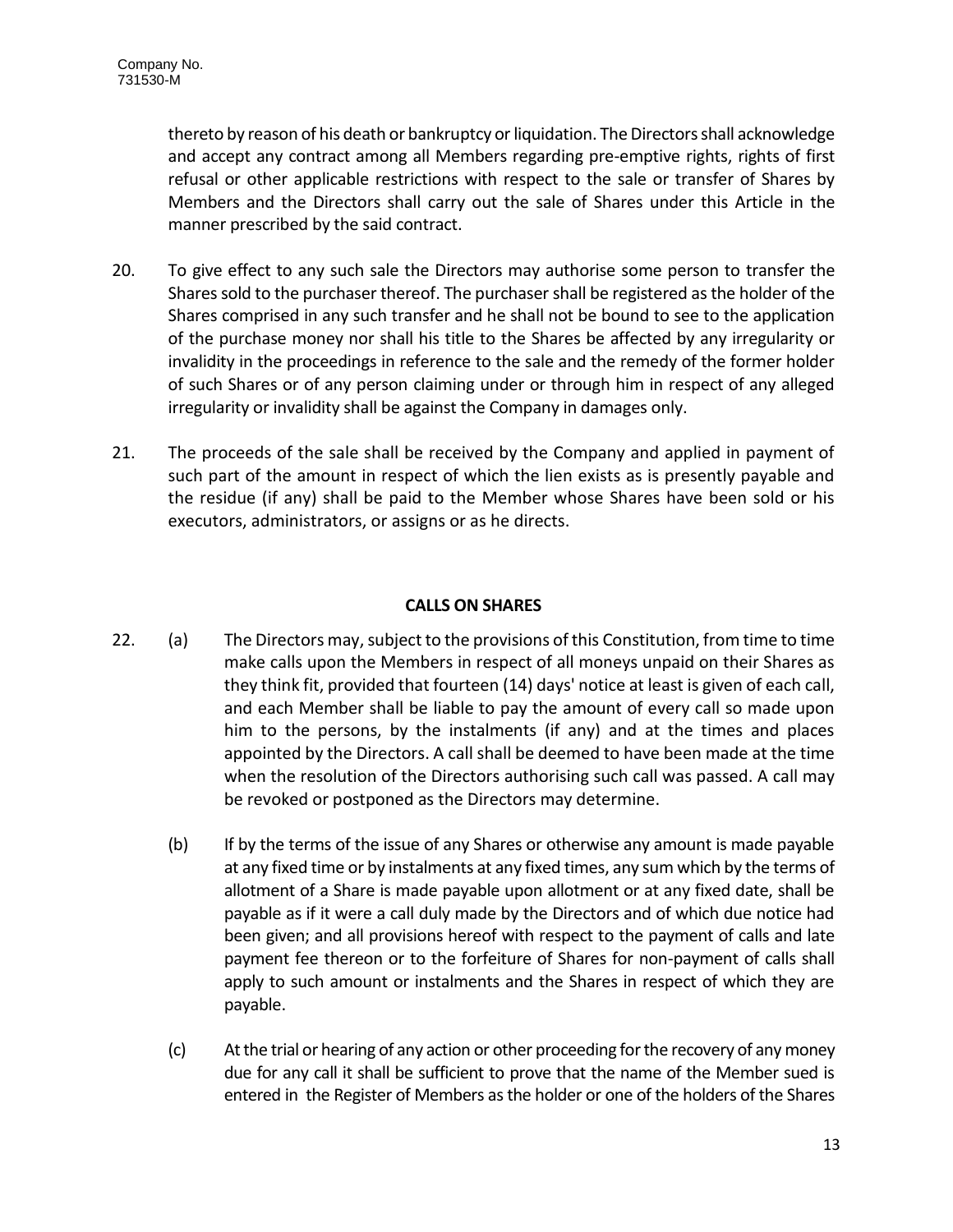in respect of which such call was made, that the resolution making such call is duly recorded in the minute book of the Directors and that notice of such call was duly given to the Member sued according to the provisions of this Constitution and it shall not be necessary to prove the appointment of the Directors who made such call nor any other matter whatsoever but the proof of the matters aforesaid shall be conclusive evidence of a debt due from the Members sued to the Company.

- 23. If before or on the day appointed for payment thereof a call or instalment payable in respect of a Share is not paid, the holder or allottee of the Share shall pay late payment fee on the amount of the call at such rate not exceeding eight per cent (8%) per annum as the Directors shall fix from the day appointed for payment thereof to the time of actual payment, but the Directors may waive payment of such late payment fee wholly or in part.
- 24. No Member shall be entitled to receive any dividend or to exercise any privilege as a Member until he shall have paid all calls for the time being due and payable on every Share held by him, whether alone or jointly with any other person, together with late payment fee and expenses (if any).
- 25. The Directors may from time to time make arrangements on the issue of Shares for a difference between the holders of such Shares in the amount of calls to be paid and in the time of payment of such calls.
- 26. The Directors may if they think fit, receive from any Member willing to advance the same all or any part of the moneys due upon his Shares beyond the sums actually called up thereon.

# **FORFEITURE OF SHARES**

- 27. If any Member fails to pay the whole or any part of any call or instalment of a call on or before the day appointed for the payment thereof the Directors may at any time thereafter, during such time as the call or instalment or any part thereof remains unpaid, serve a notice on him or on the person entitled to the Share by transmission requiring him to pay such call or instalment, or such part thereof as shall then be unpaid together with late payment fee thereon not exceeding eight per cent (8%) per annum as the Directors shall determine and any expenses that may have accrued by reason of such non-payment.
- 28. The notice shall name a further day (not earlier than the expiration of seven (7) days from the date of the notice) on or before which such call or instalment, or such part as aforesaid, and all late payment fee and expenses that have accrued by reason of such non-payment are to be paid. It shall also name the place where payment is to be made and shall state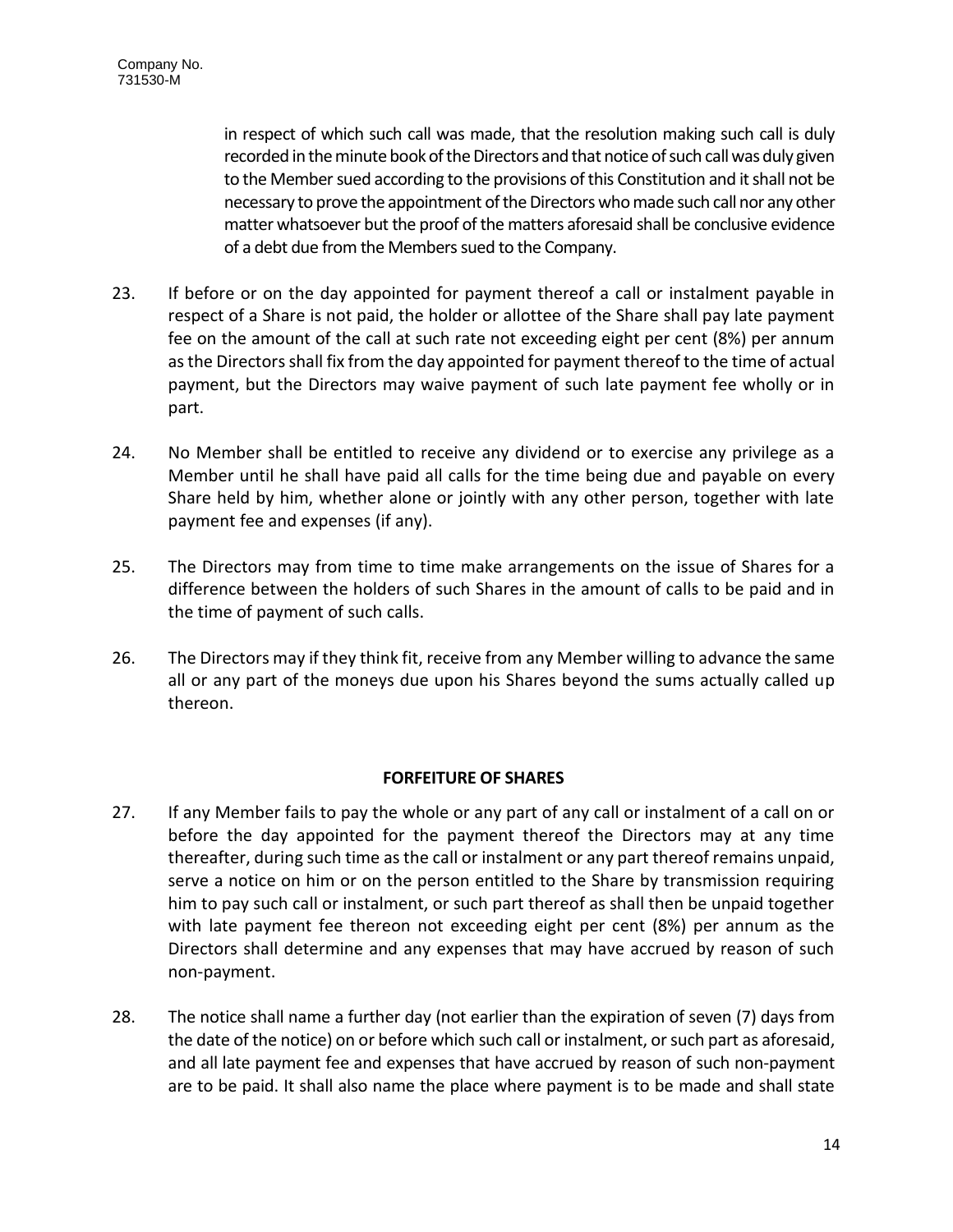that in the event of non-payment at or before the time and at the place appointed, the Share in respect of which such call was made will be liable be forfeited.

- 29. If the requirements of any such notice as aforesaid are not complied with, any Share in respect of which such notice has been given may at any time thereafter before the payment required by the notice has been made be forfeited by a resolution of the Directors to that effect. A forfeiture of Shares shall include all dividends in respect of the Shares not actually paid before the forfeiture notwithstanding that they shall have been declared. The Directors may accept a surrender of any Share liable to be forfeited hereunder.
- 30. When any Share has been forfeited in accordance with this Constitution notice of the forfeiture shall forthwith be given to the holder of the Share or to the person entitled to the Share by transmission as the case may be, and an entry of such notice having been given, and of the forfeiture with the date thereof shall forthwith be made in the Register of Members opposite to the Share.
- 31. Notwithstanding any such forfeiture as aforesaid the Directors may at any time before the forfeited Share has been otherwise disposed of, annul the forfeiture upon the terms of payment of all calls and late payment fee due upon and expenses incurred in respect of the Share and upon such further terms (if any) as they shall see fit.
- 32. Every Share so forfeited or surrendered shall thereupon become the property of the Company, and may be either cancelled or sold or re-allotted or otherwise disposed of, either to the person who was before forfeiture the holder thereof or entitled thereto or to any other person, upon such terms and in such manner as the Directors shall think fit provided that the Directors shall acknowledge and accept any contract among all Members regarding the shareholding structure of the Company and/or pre-emptive rights, rights of first refusal or other applicable restrictions with respect to the sale or transfer of Shares by Members and the Directors shall carry out the sale, disposal or reallotment of Shares under this Article in the manner prescribed by and/or which gives effect to the said contract.
- 33. A Member whose Shares have been forfeited shall, notwithstanding such forfeiture, be liable to pay the Company all calls made and paid on such Shares at the time of forfeiture and late payment fee thereon to the date of payment in the same manner in all respects as if the Shares had not been forfeited and to satisfy all (if any) the claims and demands which the Company might have enforced in respect of the Share at the time of forfeiture without any deduction or allowance for the value of the Shares at the time of forfeiture.
- 34. The forfeiture of a Share shall involve the extinction at the time of forfeiture of all interests in and claims and demands against the Company in respect of the Share and all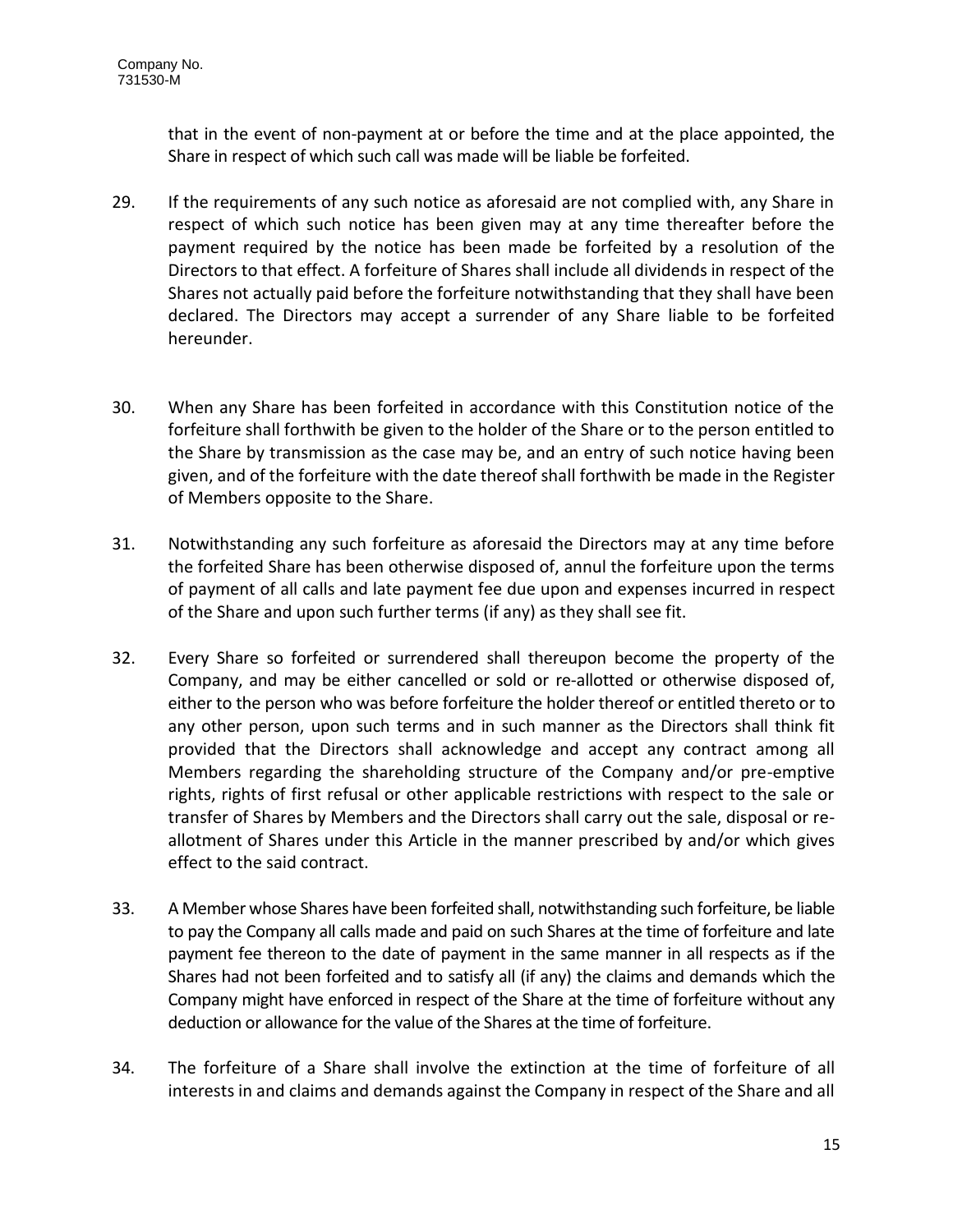other rights and liabilities incidental to the Share as between the Member whose Share is forfeited and the Company except only such of those rights and liabilities as are by this Constitution expressly saved or as are by the Act given or imposed in the case of past Members.

35. A statutory declaration in writing that the declarant is a Director or the Secretary of the Company and that a Share has been duly forfeited in pursuance of this Constitution and stating the date upon which it was forfeited shall as against all persons claiming to be entitled to the Share adversely to the forfeiture thereof be conclusive evidence of the facts therein stated and such declaration, together with the receipt of the Company for the consideration (if any) given for the Share on the sale or disposition thereof and a certificate of proprietorship of the Share under the Seal delivered to the person to whom the same is sold or disposed of, shall constitute a good title to the Share, and such person shall be registered as the holder of the Share and shall be discharged from all calls made prior to such sale or disposition and shall not be bound to see to the application of the purchase money (if any) nor shall his title to the Share be affected by any act, omission or irregularity relating to or connected with the proceedings in reference to the forfeiture, sale, reallotment or disposal of the Share.

## **TRANSFER OF SHARES**

- 36. (a) Subject to the restrictions of this Constitution, any Member may transfer all or any of his Shares, with the prior written approval of the Dominant Member, by instrument in writing in any usual or common form or in any other form which the Directors may approve. The transfer instrument shall be executed by or on behalf of the transferor and the transferor shall remain the holder of the Shares transferred until the transfer is registered and the name of the transferee is entered in the Register of Members in respect thereof. Until such time as the transfer of a Share is registered, the Member holding such Share shall be entitled to exercise all voting and other rights attached to the transferred Shares and shall be entitled to receive and retain all dividends and other distributions in respect of those Shares. For the avoidance of doubt, if any dividend which was declared but was unpaid prior to the date of transfer of the Shares becomes payable in relation to the transferred Shares after the date of the transfer, the Company shall pay such dividend to the transferor and such payment shall be a good discharge to the Company and the transferor shall be entitled to retain such amount of that dividend as pro rata relates to the period prior to the date of transfer and shall account to the transferee thereof for the remainder.
	- (b) Any zakat, tax, stamp duty or similar fee payable on the transfer of any Shares shall not be borne by the Company and the transferor shall indemnify and hold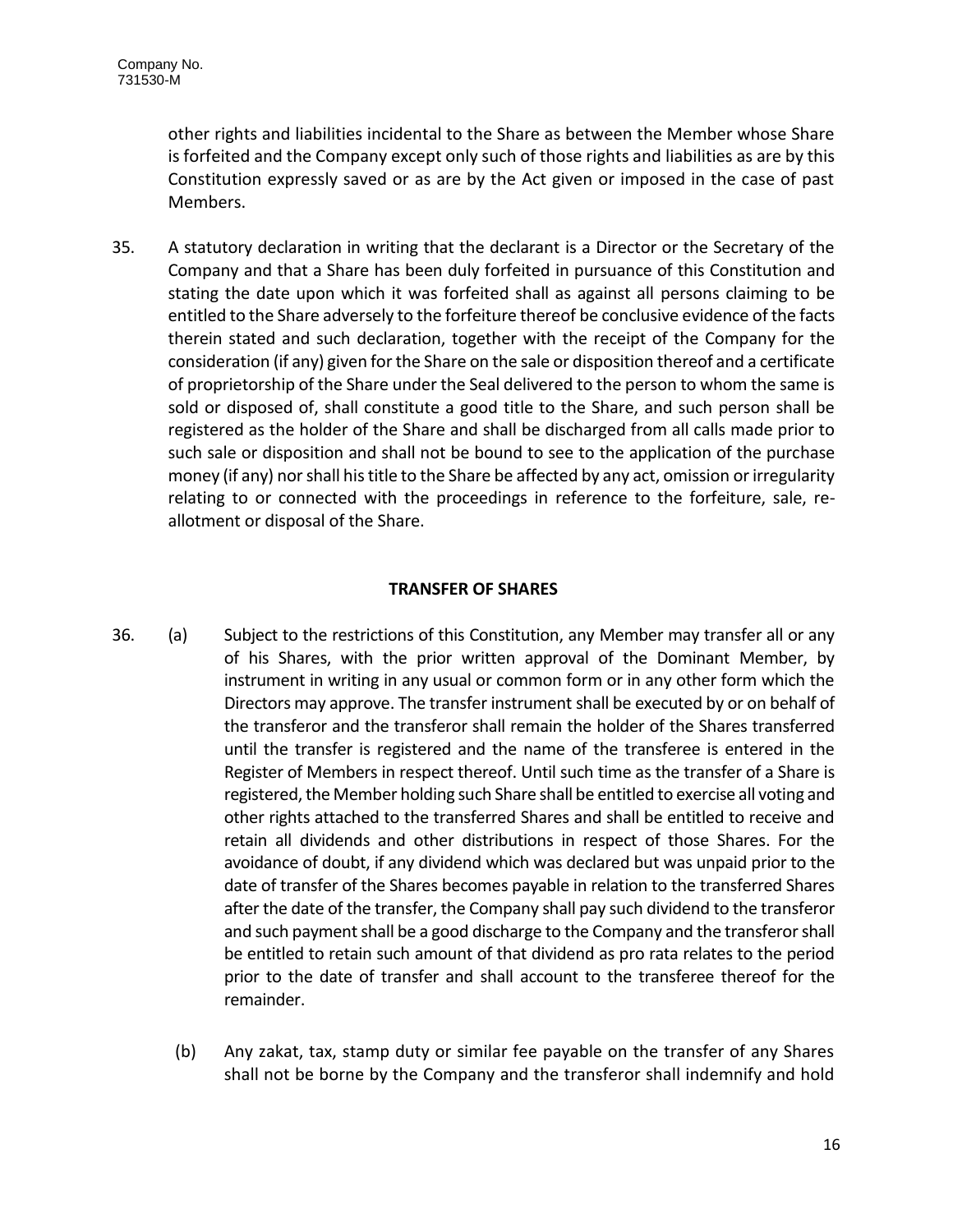harmless the Company and the other Members from any such zakat, tax, stamp duty or similar fee.

- 37. (a) The Directors shall decline to register the transfer of a Share:
	- (i) which would cause a breach of any contract among all Members regarding the shareholding structure of the Company and/or any shareholding, transfer or other restriction and/or pre-emptive rights, rights of first refusal or other applicable restrictions with respect to the sale or transfer of Shares by Members; or
	- (ii) on which the Company has a lien; or
	- (iii) whether fully paid-up or not, made to a bankrupt, infant or person of unsound mind; or
	- (iv) which could cause the breach, cancellation or termination of any permits or licences or registration held by the Company; and
	- (v) unless:-
		- (1) a fee of RMl1/= or such lesser sum as the Directors may from time to time require is paid to the Company in respect thereof plus the relevant amount of proper duty with which each certificate to be issued in consequence of the registration of such transfer is chargeable under the law for the time being in force relating to stamps;
		- (2) the instrument of transfer is accompanied by the certificate of the Shares to which it relates and such other evidence as the Directors may reasonably require to show the right of the transferor to make the transfer; and
		- (3) the instrument of transfer is in respect of only one class of Shares.

However, the Directors may not refuse to register any transfer to a person to whom Shares may be transferred as expressly stated in this Constitution.

- (b) If the Directors refuse to register a transfer they shall within one (1) month after the date on which the transfer was lodged with the Company send to the transferee notice of the refusal.
- 38. The registration of transfers may be suspended at such times and for such periods as the Directors may from time to time determine, provided always that such registration shall not be suspended for more than thirty (30) days in any year.
- 39. A Member who intends to or has transferred all or part of its Shares to another Member or person pursuant to this Constitution relating to transfer of Shares resulting in it ceasing to be entitled to nominate a director or directors in accordance with Article 79, shall procure that at the time of completion of the sale of its Shares, the Directors and officers of the Company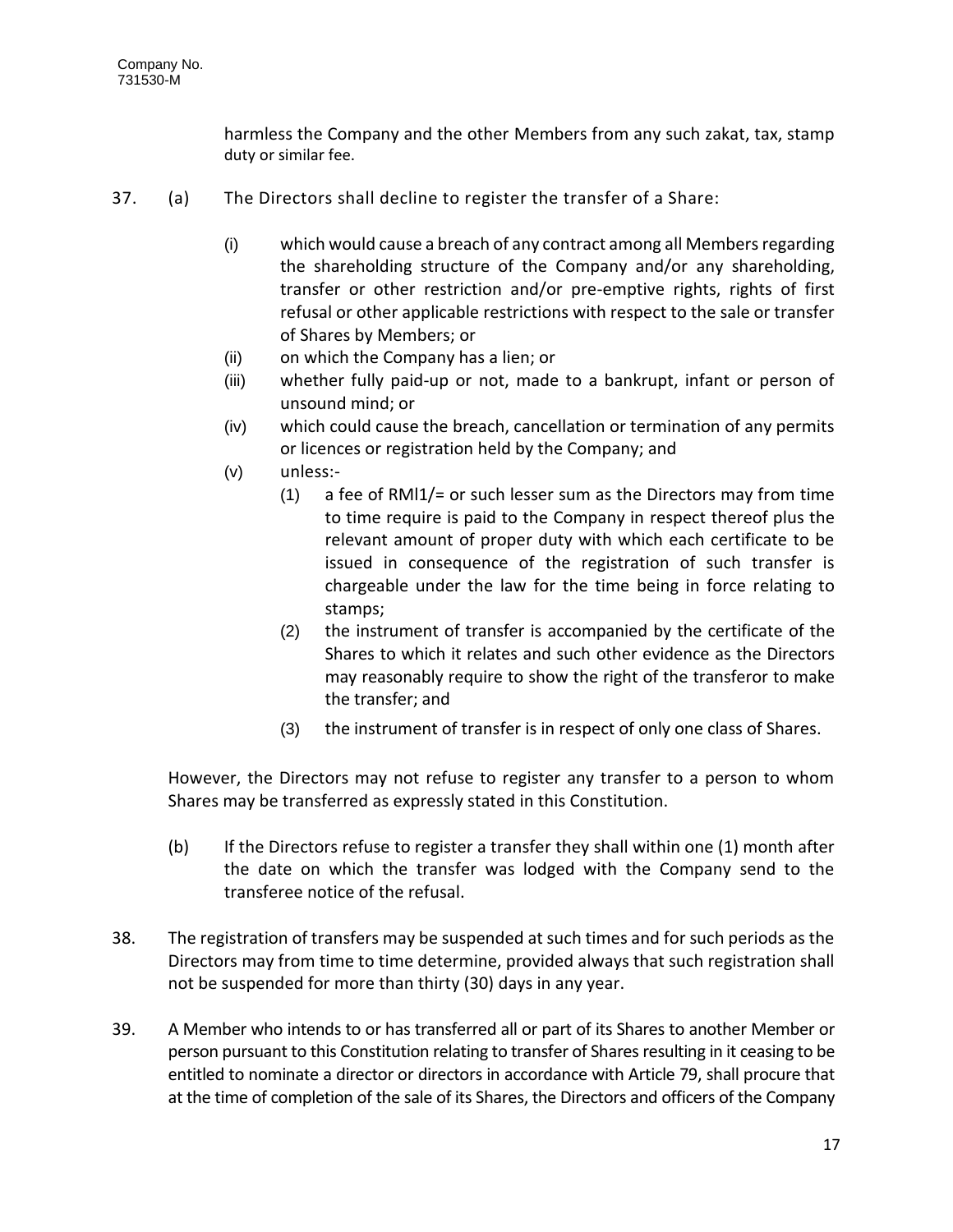who shall have been nominated by the transferor shall resign in favour of the nominees of the transferee, as the case may be, of the Shares without compensation for loss of office or otherwise and such outgoing Directors and officers shall confirm to the Company in writing that they do not have any claims whether in respect of compensation for loss of office, damages, pensions, loans or otherwise against the Company, as the case may be, in connection with their resignation from the office of Director or as an employee, and to the extent that any such claims may exist, they are irrevocably waived.

- 40. The Company shall be entitled to charge a fee not exceeding RM1/= on the registration of every probate, letter of administration, certificate of death, power of attorney or other instrument.
- 41. Subject to this Constitution, the Directors may recognise a renunciation of the allotment of any Share by the allottee in favour of some other person provided that it would not cause a breach of any contract among all Members regarding the shareholding structure of the Company and/or any shareholding, transfer or other restriction and/or pre-emptive rights, rights of first refusal or other applicable restrictions with respect to the sale or transfer of Shares by Members.

# **TRANSMISSION OF SHARES**

- 42. In the case of the death of a Member the survivor or survivors where the deceased was a joint holder, and the legal personal representative of the deceased where he was a sole holder, shall be the only persons recognised by the Company as having any title to his interest in the Shares; but nothing herein contained shall release the estate of a deceased joint holder from any liability in respect of any Share which had been jointly held by him with other persons.
- 43. Any person becoming entitled to a Share in consequence of the death or bankruptcy or liquidation of a Member, may, upon such evidence being produced as may from time to time properly be required by the Directors and subject as hereinafter provided and to the approval of the relevant Authorities, elect either to be registered himself as holder of the Share or to have some person nominated by him registered as the transferee thereof, but the Directors shall in either case have the same right to decline or suspend registration as they would have had in the case of a transfer of the Share by that Member before his death or bankruptcy or liquidation as the case may be.
- 44. If any person so becoming entitled shall elect to be registered himself he shall deliver or send to the Company a notice in writing signed by him and stating that he so elects. If he shall elect to have another person registered he shall testify his election by executing to that other person a transfer of the Share. All the limitations, restrictions and provisions of this Constitution relating to the right to transfer and the registration of transfers of Shares shall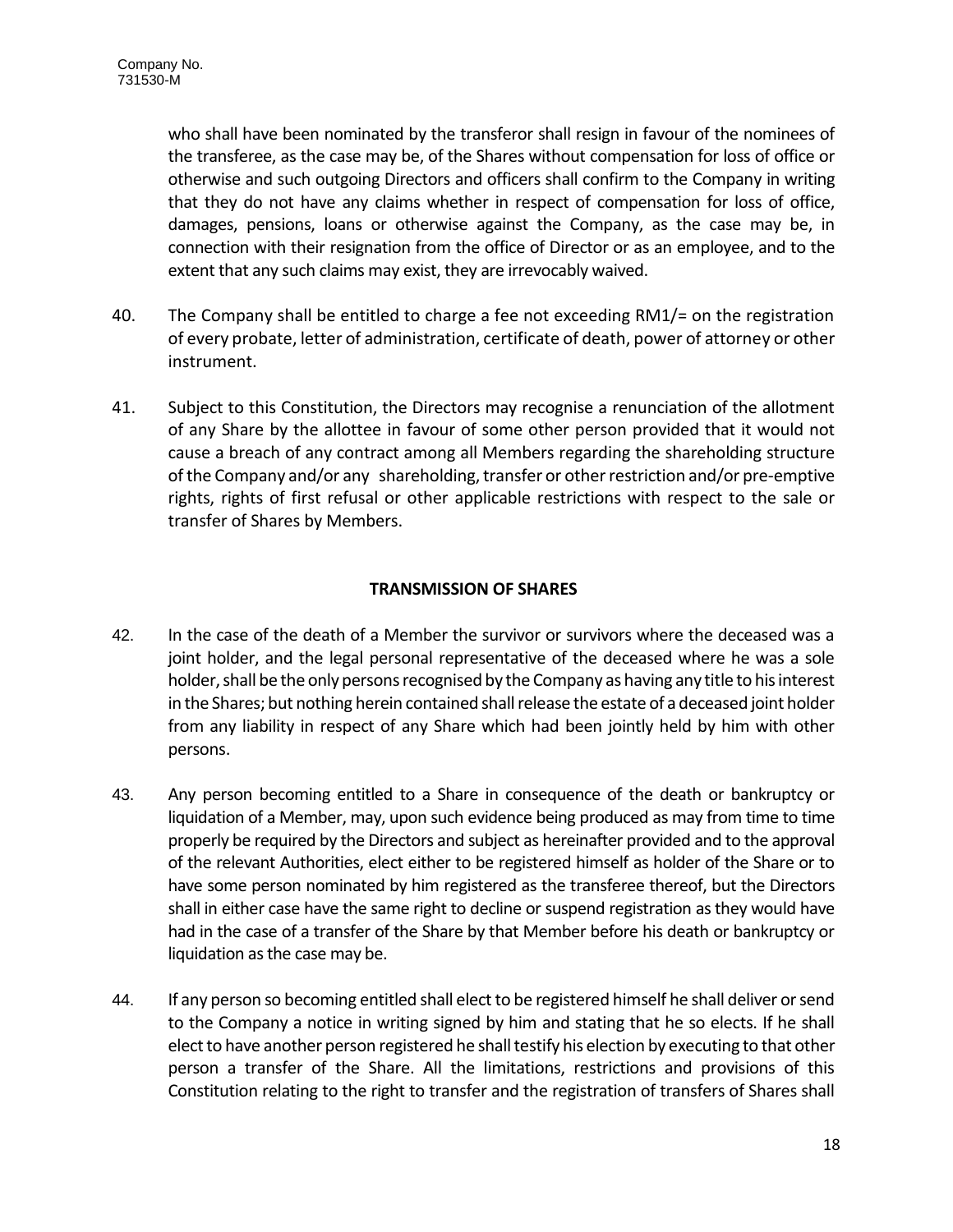be applicable to any such notice or transfer as aforesaid as if the death or bankruptcy or liquidation of the Member had not occurred and the notice or transfer were a transfer signed by that Member.

45. A person becoming entitled to a Share by reason of the death or bankruptcy or liquidation of the holder shall be entitled to the same dividends and other advantages to which he would be entitled if he were the registered holder of the Share if all requisite approvals of the Authorities have been obtained for him becoming a Member, except that he shall not before being registered as a Member in respect of the Share be entitled in respect of it to exercise any right conferred by membership in relation to meetings of the Company. Provided always that the Directors may at any time give notice requiring any such person to elect either to be registered himself or to transfer the Share and if the notice is not complied with within ninety (90) days the Directors may thereafter withhold payment of all dividends, bonuses or other moneys payable in respect of the Share until the requirements of the notice have been complied with.

# **CONVERSION OF SHARES INTO STOCK**

- 46. Subject to the Islamic Financial Services Act and compliance with Shariah principles, the Directors may with the prior approval of the Company in General Meeting by way of a Special Resolution and subject to all requisite approvals from the Authorities having been obtained, convert any paid-up Shares into stock, and may with the like prior approval reconvert any stock into paid-up Shares of any denomination.
- 47. The holders of stock may transfer the same, or any part thereof, in the same manner, and subject to the same regulations, as, and subject to which, the Shares from which the stock arose might previously to conversion have been transferred, or as near thereto as circumstances admit; but the Directors may from time to time fix the minimum amount of stock transferable, and restrict or forbid the transfer of fractions of that minimum.
- 48. The holders of stock shall according to the amount of the stock held by them have the same rights, privileges, and advantages as regards dividends, voting at meetings of the Company, and other matters as if they held the Shares, from which the stock arose, but no such privilege or advantage (except participation in the dividends and profits of the Company) shall be conferred by and such aliquot part of stock as would not, if existing in Shares, have conferred that privilege or advantage. All such of the provisions of this Constitution as are applicable to paid-up Shares shall apply to stock and the words "Share" and "Member" herein shall include "stock" and "stockholder".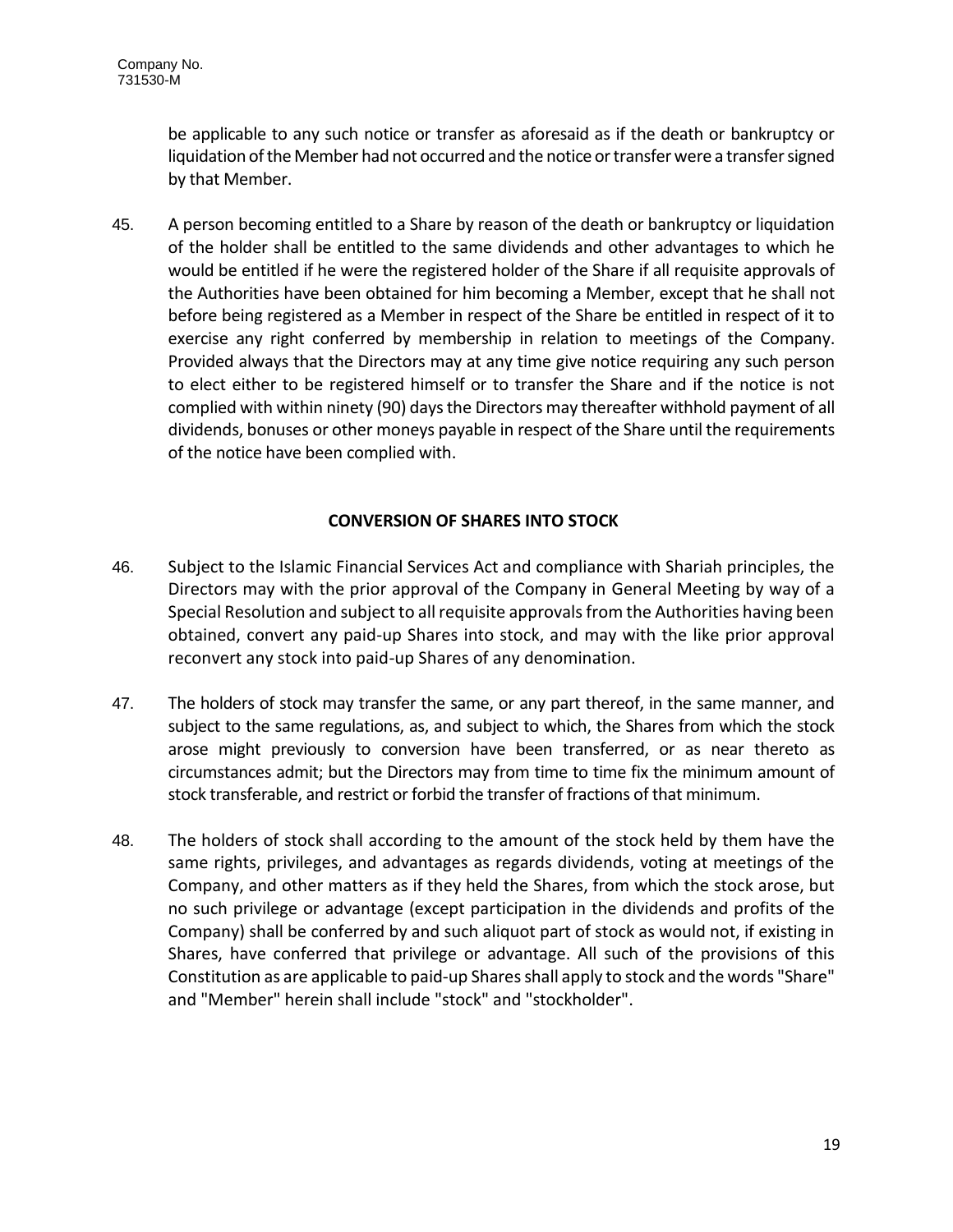# **INCREASE OF CAPITAL**

- 49. The Company in General Meeting may from time to time by Ordinary Resolution, whether all the Shares for the time being authorised shall have been issued or all the Shares for the time being issued shall have been fully called up or not, increase its capital by the creation and issue of new Shares, such aggregate increase to be of such amount and to be divided into Shares of such respective amounts as the Company by the Ordinary Resolution authorising such increase directs.
- 50. Subject to any direction to the contrary that may be given by the Company in General Meeting by Special Resolution, any Shares for the time being unissued and any new Shares from time to time to be created, shall before they are issued, be offered to the Members in proportion to the number of Shares held by them.
	- (a) Such offer shall be made by notice specifying the number of Shares offered and limiting a time within which the offer if not accepted will be deemed to be declined.
	- (b) If a Member indicates that it has decided not to subscribe for its allocation of Shares or is deemed to have declined such offer (the "Non-subscribing Member"), then subject to any legal or regulatory restrictions, the Dominant Member or a designate chosen by it, may (but is not obliged to) subscribe for the said allocation of Shares.
	- (c) Should the Dominant Member, or a designate chosen by it, elect not to subscribe for the said allocation of Shares, then any of the remaining Members who are interested in so subscribing, either directly or through a chosen designate, shall with the consent of the Dominant Member (which consent shall not be unreasonably withheld) have the right to subscribe for the same.
	- (d) If more than one of the remaining Members is so interested, their right to such further participation shall be, if acceptable to the Dominant Member, be proportional to their then existing holding of Shares.
	- (e) Where a Member subscribes for the Non-subscribing Member's allocation of Shares pursuant to this Article, the Non-subscribing Member shall be deemed to have consented to the resulting dilution of its percentage of shareholding in the Company and waived any rights of pre-emption.

# **ALTERATION OF CAPITAL**

- 51. The Company may from time to time by Special Resolution:-
	- (a) consolidate and divide all or any of its share capital into Shares of larger amounts than its existing Shares; and/or
	- (b) sub-divide Shares, or any of them subject, nevertheless, to the provisions of the Act and the requirements of the Authorities, and so that as between the holders of the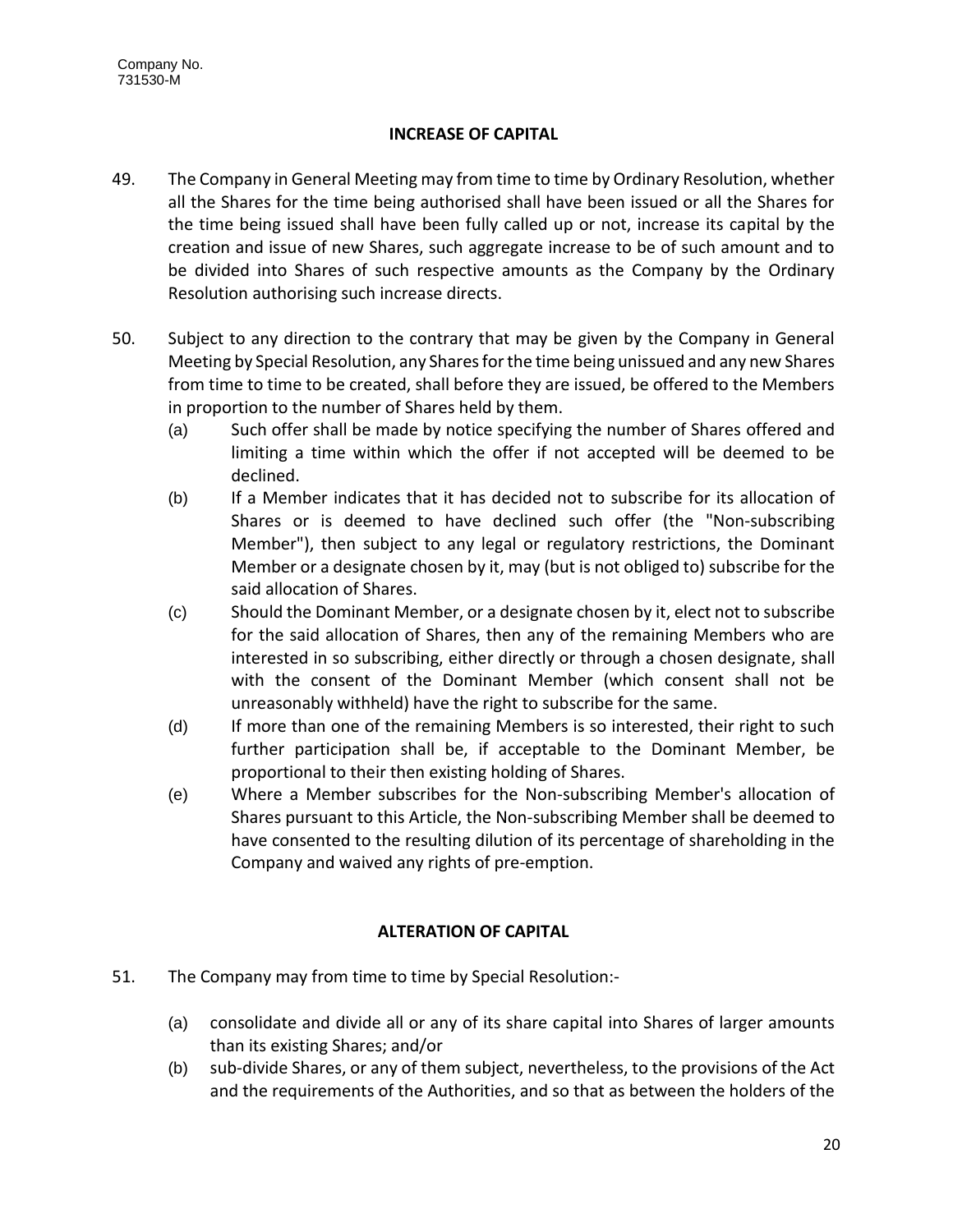Shares resulting from such sub-division, one or more of the Shares may have any such preferred or other special rights over, or may have such deferred rights, or be subject to any such restrictions as compared with the others as the Company has power to attach to unissued or new Shares as may be determined by the Special Resolution.

- 52. The Company may by Special Resolution reduce its share capital in any manner and with, and subject to, any incident authorised, and consent required by law and the Authorities.
- 53. All new Shares created as a result of any increase or change in the share capital of the Company shall be subject to the same provisions of this Constitution with reference to allotment, payment of calls, lien, transfer, transmission, forfeiture and otherwise as Shares in the original share capital.

## **GENERAL MEETINGS**

- 54. An Annual General Meeting shall be held once in every calendar year at such time and place as may be determined by the Directors, except as is provided by the Act and so that not more than fifteen (15) months shall be allowed to elapse between any two (2) Annual General Meetings. All other General Meetings shall be called Extraordinary General Meetings.
- 55. An Extraordinary General Meeting may be held at any time and may be called in accordance with the provisions of this Constitution and the Act. The Directors may whenever they think fit and shall on requisition in accordance with the Act convene an Extraordinary General Meeting.

# **NOTICE OF GENERAL MEETINGS**

- 56. An Annual General Meeting and any Extraordinary General Meeting at which it is proposed to pass a Special Resolution, shall be called by twenty-one (21) days' notice in writing at the least and any other Extraordinary General Meeting by fourteen (14) days' notice in writing at the least (exclusive in either case of the day on which it is served or deemed to be served and of the day for which it is given) given in manner hereinafter mentioned to the Auditors and to all Members other than such as are not under the provisions of this Constitution entitled to receive such notices from the Company provided that:
	- (a) the accidental omission to give notice to or the non-receipt of a notice by, any person entitled thereto shall not invalidate the proceedings at any General Meeting; and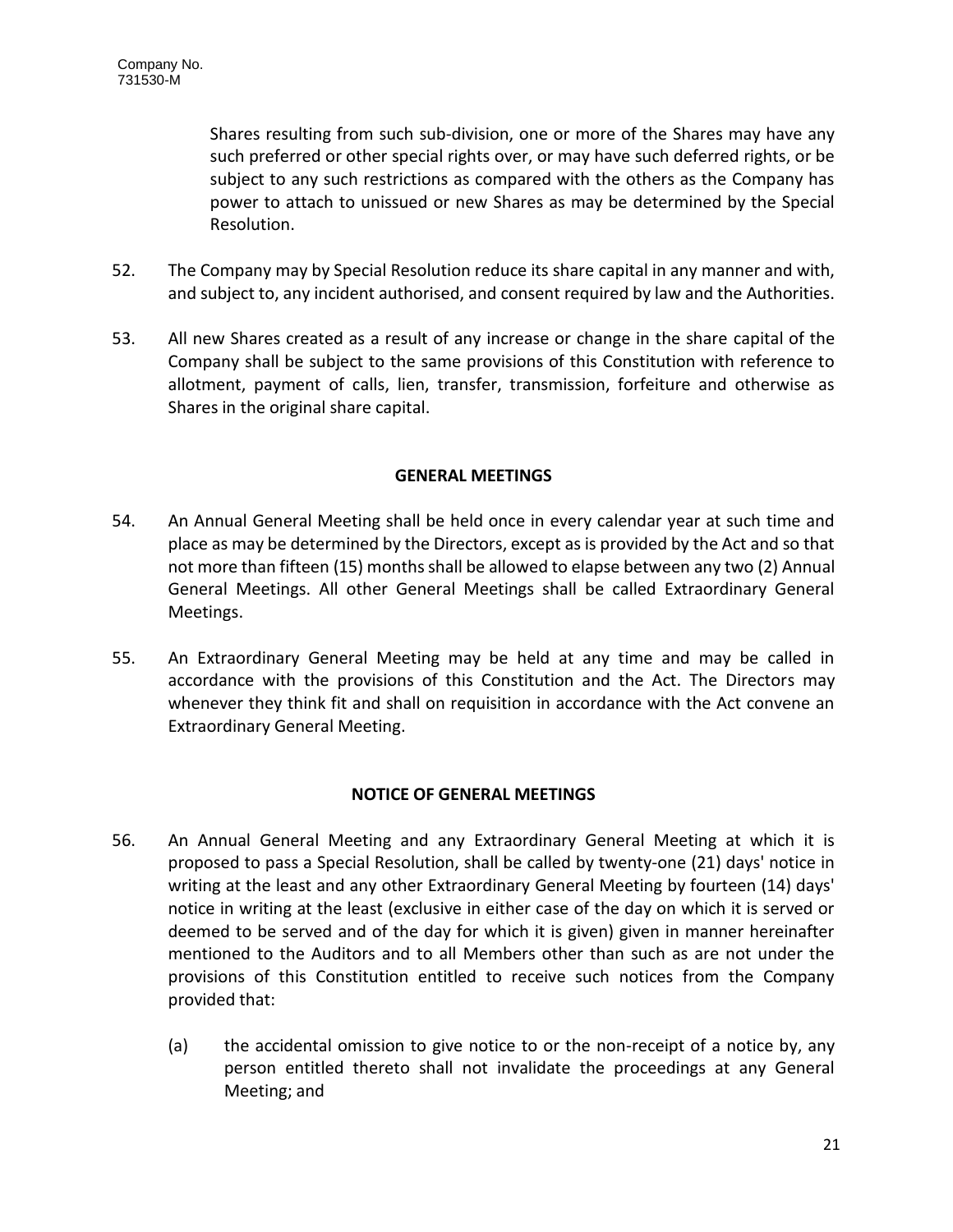- (b) a General Meeting (whether an Annual General Meeting or an Extraordinary General Meeting) notwithstanding that it has been called by a shorter notice than that specified above shall be deemed to have been duly called if it is so agreed by all the Members.
- 57. (a) Every notice calling a General Meeting shall specify the place and the day and hour of the meeting and there shall appear with reasonable prominence in every such notice a statement that a Member entitled to attend and vote is entitled to appoint a proxy or proxies to attend and vote instead of him.
	- (b) In the case of an Annual General Meeting the notice shall also specify the meeting as such.
	- (c) In the case of any General Meeting at which business other than ordinary business is to be transacted, the notice shall specify the general nature of such business and shall be accompanied by a statement regarding the effect of any proposed resolution in respect of such special business and if any resolution is to be proposed as a Special Resolution, the notice shall contain a statement to that effect. No decision shall be taken on any matter at any General Meeting unless notice of such matter shall have been given in the manner aforesaid or waiver of such notice has been given in respect of such matter by all the Members.
- 58. Ordinary business shall mean and include only business transacted at an Annual General Meeting of the following classes, that is to say:
	- (a) Declaring dividends.
	- (b) Reading, considering and adopting the balance sheet, the reports of the Directors and Auditors and other accounts and documents required to be annexed to the balance sheet.
	- (c) Fixing the remuneration of the Directors.
	- (d) Electing Directors in the place of those retiring or otherwise.
	- (e) Appointing Auditors and fixing the remuneration of the Auditors or determining the manner in which such remuneration is to be fixed.
- 59. No business shall be transacted at any General Meeting unless a quorum is present when the meeting proceeds to business. For all purposes the quorum shall be the presence of two (2) Member(s), holding the majority of the Shares.
- 60. If within half an hour from the time appointed for the holding of a General Meeting a quorum is not present, the meeting if convened on the requisition of Members shall be dissolved. In any other case it shall stand adjourned to the same day in the following week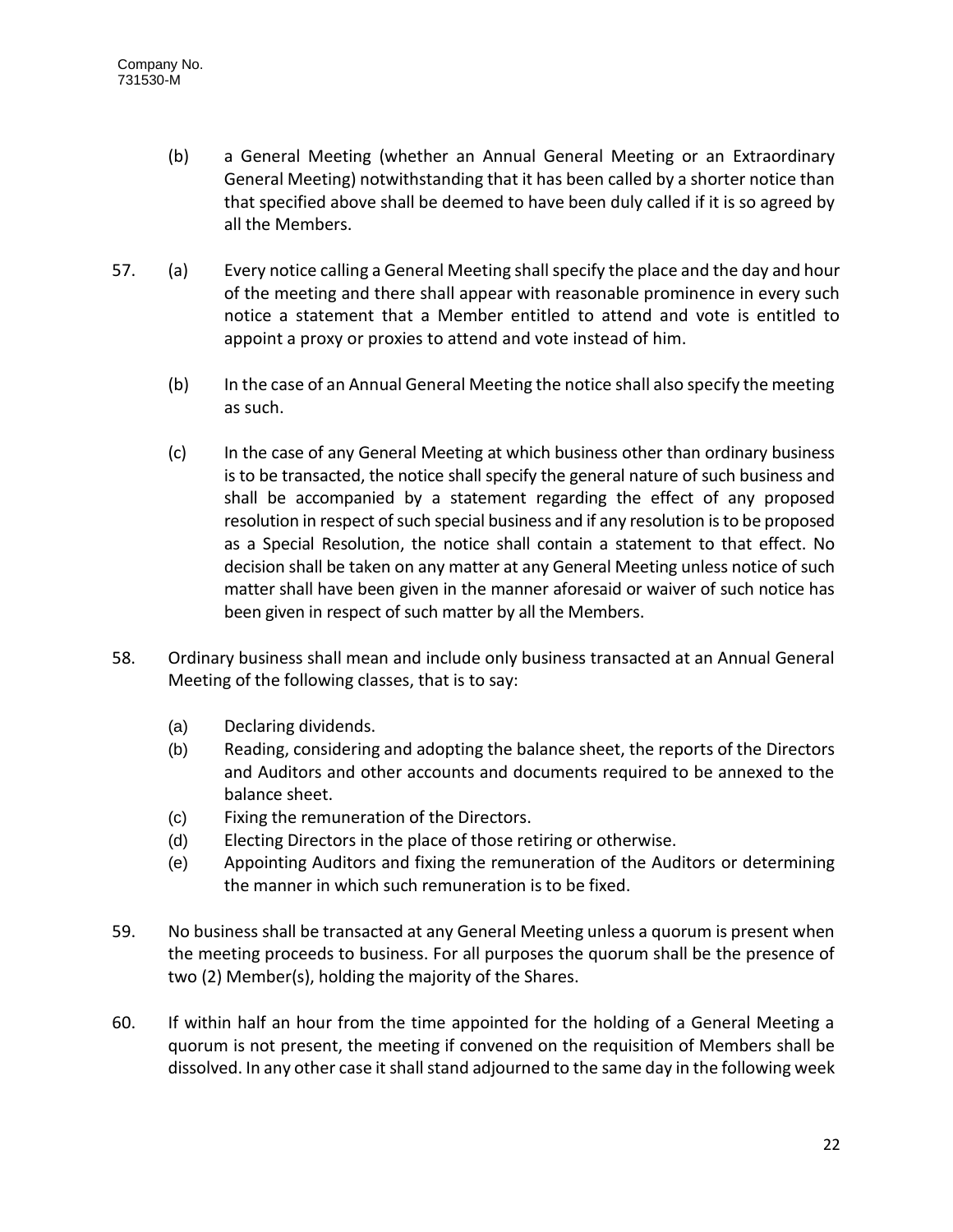at the same time and place, or to such other day and at such other time and place as the Members may determine.

- 61. The Chairman (if any) of the Board of Directors shall preside as Chairman at every General Meeting, but if there be no such Chairman, or if at any meeting he shall not be present within fifteen (15) minutes after the time appointed for holding the same or shall be unwilling to act as Chairman, the Members present shall choose a Director, or if no Director be present or if all the Directors present decline to take the chair, they shall choose a Member present, to be Chairman of the meeting.
- 62. The Chairman may, with the consent of any meeting at which a quorum is present and shall if so directed by the meeting, adjourn any meeting from time to time and from place to place as the meeting shall determine. Whenever a meeting is adjourned for ten (10) days or more notice of the adjourned meeting shall be given in the same manner as in the case of an original meeting. Save as aforesaid, no Member shall be entitled to any notice of an adjournment or of the business to be transacted at an adjourned meeting. No business shall be transacted at any adjourned meeting other than the business left unfinished at the meeting from which the adjournment took place.

# **VOTES OF MEMBERS**

- 63. At all General Meetings a resolution put to the vote of the meeting shall be decided on a show of hands unless before or upon the declaration of the result of the show of hands, a poll be demanded in writing by the Chairman or by at least two Members, or by the holder or holders in person or by proxy of at least one-tenth of the issued share capital of the Company, and unless a poll be so demanded a declaration by the Chairman of the meeting that a resolution has been carried, or has been carried unanimously or by a particular majority, or lost, or not carried by a particular majority, shall be conclusive and an entry to that effect in the Minute Book of the Company shall be conclusive evidence thereof without proof of the number or proportion of the votes recorded in favour of or against such resolution.
- 64. If a poll be demanded in the manner aforesaid (and the demand is not withdrawn) it shall be taken at such time and place and in such manner as the Chairman shall direct, and the result of the poll shall be deemed to be the resolution of the meeting at which the poll was demanded.
- 65. No poll shall be demanded on the election of a Chairman of a meeting, or on any adjournment.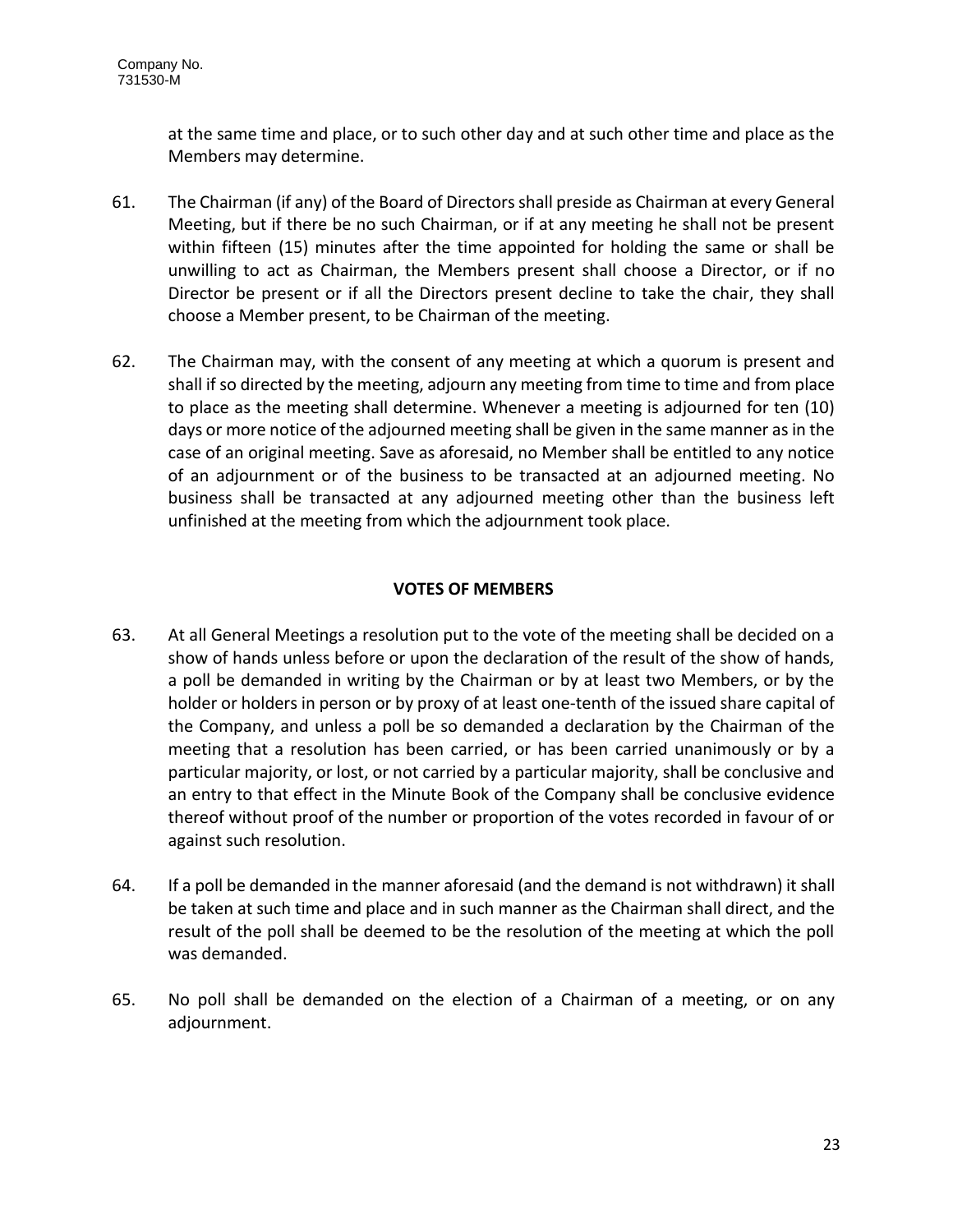- 66. In the case of an equality of votes either on a show of hands or on a poll, the Chairman of any meeting shall not be entitled to a further or casting vote and the meeting shall be adjourned to such other time and place where the required majority vote is achieved.
- 67. The demand of a poll shall not prevent the continuance of a meeting for the transaction of any business, other than the question on which a poll has been demanded.
- 68. On a show of hands every Member who is present in person or by proxy shall have one vote. In case of a poll every Member holding ordinary Shares who is present in person or by proxy shall have one vote for every fully paid-up ordinary Share and every ordinary Share upon which calls due and payable to the Company shall have been paid, held by him.
- 69. If any Member becomes lunatic or be found to be of unsound mind, he may vote by his committee or other legal curator, and such committee or other legal curator may give his or their votes either personally or by proxy, provided that such evidence as the Directors may require of the authority of the person claiming to vote shall have been deposited at the Office not less than forty-eight (48) hours before the time appointed for holding the meeting.
- 70. If two or more persons are jointly entitled to a Share, then upon any voting, the vote of the senior Member who tenders a vote, whether in person or by proxy, shall be accepted to the exclusion of the votes of the other registered joint holders of the Share and for this purpose seniority shall be determined by the order in which the names stand in the Register of Members.
- 71. A Member shall be entitled to be present and to vote on any question either personally or by proxy, or as proxy for another Member at any General Meeting, or upon a poll and to be reckoned in a quorum in respect of any fully paid -up Shares and of any Shares upon which calls due and payable to the Company shall have been paid. The proxy need not be a Member of the Company nor a qualified legal practitioner, an approved company auditor or a person approved by the Registrar. No Member shall be entitled so to vote or be recognised in a quorum in respect of any Shares upon which any call or other sum so due and payable shall be unpaid.
- 72. The instrument appointing a proxy shall be in writing under the hand of the appointer or of his attorney duly authorised in writing or, if such appointer is a corporation, either under its common seal, or the hand of its attorney. An instrument appointing a proxy to vote at a meeting shall be deemed to include the power to demand or join in demanding a poll on behalf of the appointer.
- 73. The instrument appointing a proxy shall be left at the Office at least forty-eight (48) hours before the time appointed for holding the meeting or adjourned meeting at which the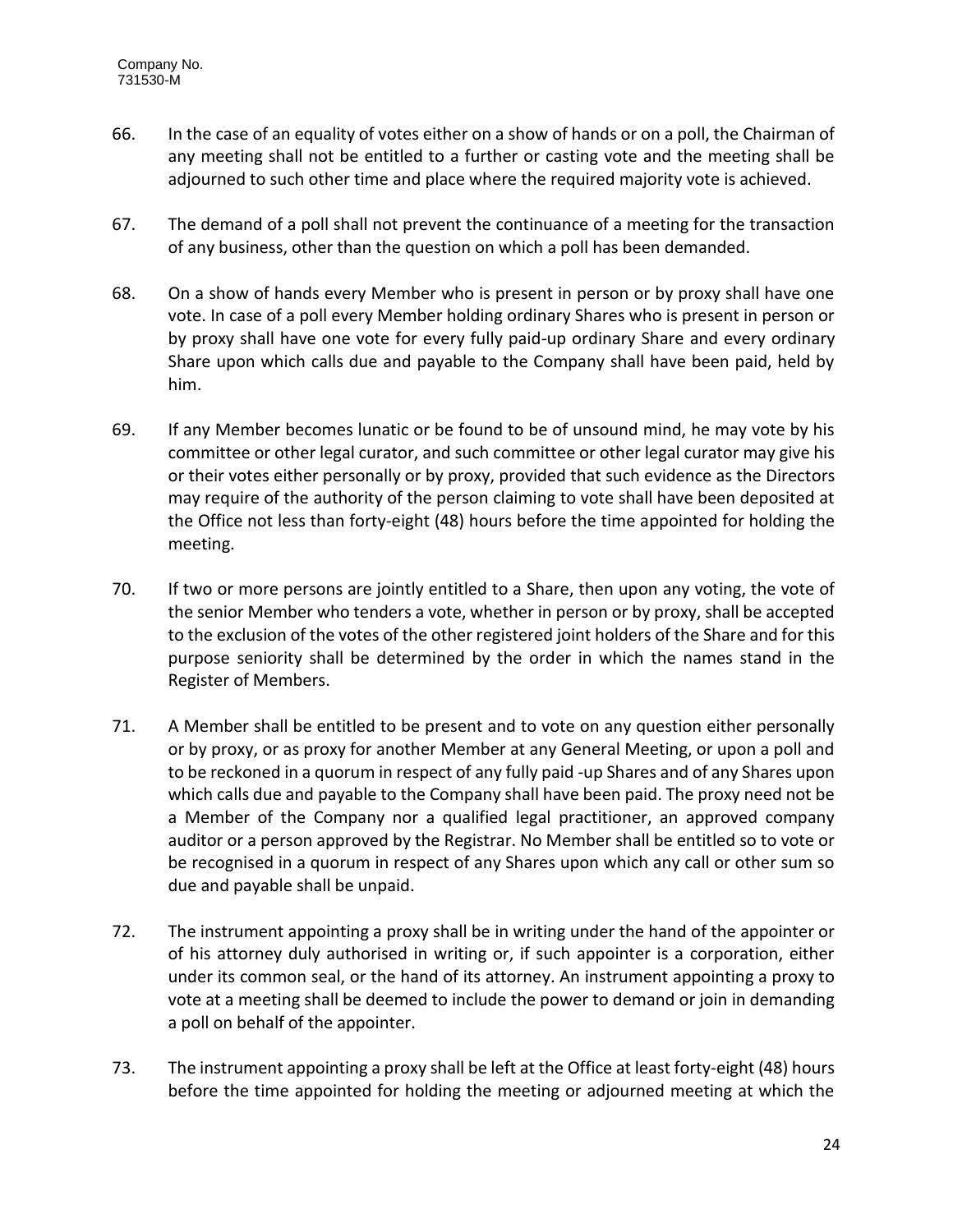person named in such instrument proposes to vote; otherwise the person so named shall not be entitled to vote in respect thereof.

74. Any instrument appointing a proxy shall be in the following form or as near thereto as circumstances will admit:-

I, [ ] (or attorney of [ ]) being a member of the Company and entitled to [] votes hereby appoint of or failing him, of, as my proxy to vote for me and on my behalf at the [Annual or Extraordinary] General Meeting of the Company to be held on the day of and at every adjournment thereof.

My proxy shall \*vote in the manner he thinks fit / \*vote in favour of the resolution / \*vote against the resolution.

As Witness my hand this day of

- 75. Every power, right or privilege herein given in this Constitution to any Member to convene, attend, vote at, and in any way take part in any meeting of the Company may be exercised in the event of such Member being abroad by any attorney or attorneys duly appointed by such Member provided that the Power of Attorney is produced at the Office during business hours at least forty-eight (48) hours before the same is acted on. And any vote given or things done by such attorney or attorneys shall be valid notwithstanding the previous death of the Member giving such Power of Attorney or the revocation of such Power of Attorney provided no intimation in writing of the death or revocation shall have been received at the Office and before such vote is given or thing done.
- 76. A corporation may by resolution of its Directors or other governing body, if it is a Member of the Company, authorise such person as it thinks fit to act as its representative either at a particular General Meeting or at all General Meetings of the Company or of any class of Members, and a person so authorised shall in accordance with his authority and until his authority is revoked by the corporation be entitled to exercise the same powers on behalf of the corporation as the corporation could exercise if it were an individual Member of the Company.

# **APPOINTMENT OF DIRECTORS**

77. Until otherwise determined by way of Ordinary Resolution at a General Meeting, the number of Directors shall not be less than five (5) nor more than eleven (11) all of whom shall be natural persons, and a minimum of three (3) must be independent, subject at all times to the provisions of the Islamic Financial Services Act and the requirements from the Authorities. The Chairman of the Board of Directors shall be nominated by the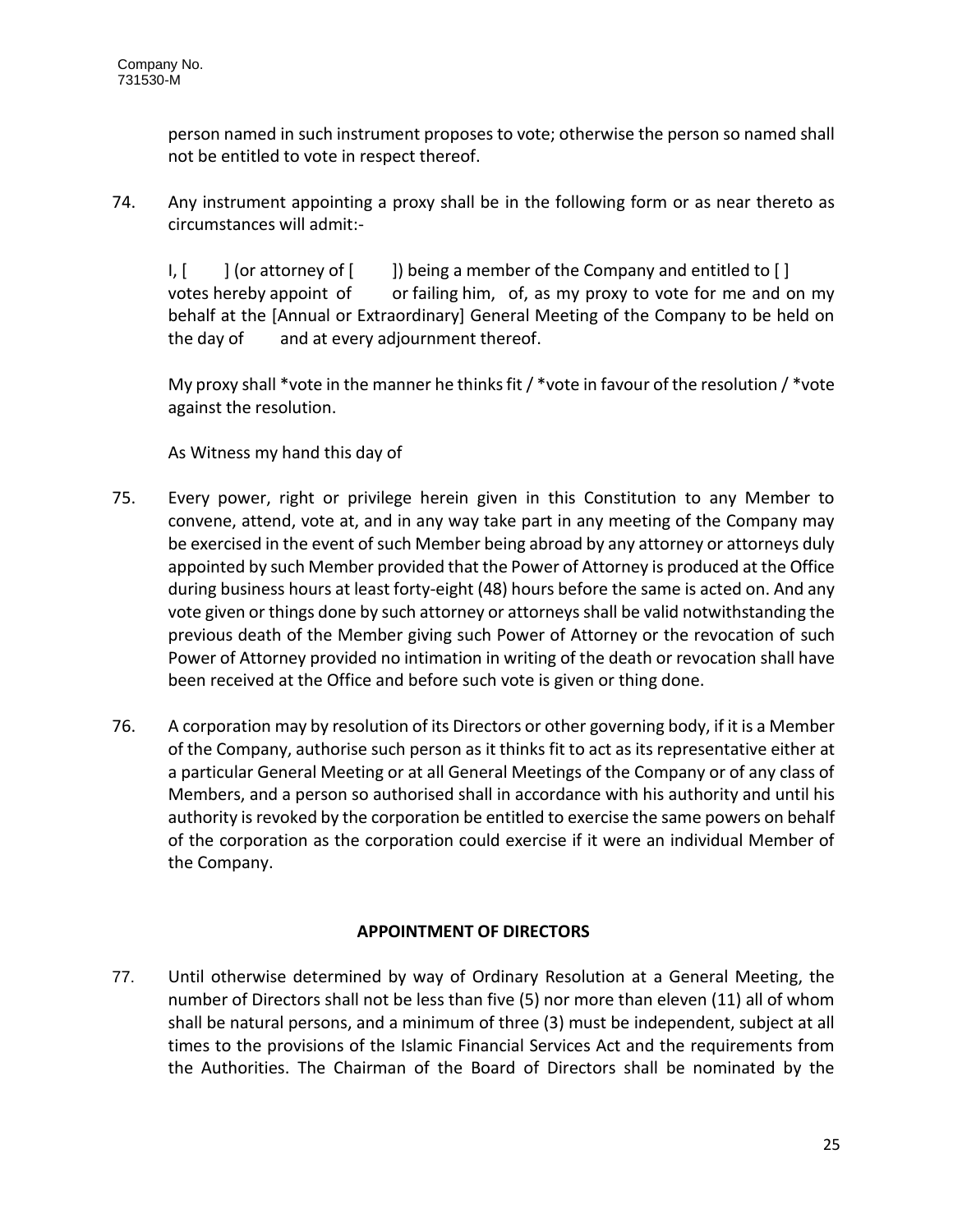Dominant Member and elected by the members of the Board of Directors from amongst the members of the Board.

- 78. The Company may from time to time by way of Ordinary Resolution increase or reduce the number of Directors and may appoint new Directors whether as additional Directors or in substitution of any Director, subject at all times to the rights of the 2nd Member and 3<sup>rd</sup> Member pursuant to Article 79. Notwithstanding any provisions of this Constitution, the appointment and retirement of Directors of the Company and its subcommittees shall be in compliance with the provisions of the Islamic Financial Services Act and the guidelines and requirements set by the Authorities.
- 79. The Directors shall be nominated by the Members in a manner that reflects their respective shareholdings in the Company. The Members shall be entitled to nominate the following Directors, provided that no Member shall be entitled to nominate a Director if its shareholding in the Company is less than fifteen per cent (15%) of the issued capital. Each Member shall exercise the votes in respect of their Shares to elect the nominees so nominated.

| No.              | <b>Designation</b>                                                      | <b>Nominated or Proposed By</b>                                                                                                             |  |
|------------------|-------------------------------------------------------------------------|---------------------------------------------------------------------------------------------------------------------------------------------|--|
| 1.               | (1) Non-Independent<br>One<br><b>Executive Director</b>                 | <b>Dominant Member</b>                                                                                                                      |  |
| $\overline{2}$ . | Up to three (3) Non-Independent<br>Non-Executive Directors of whom:     |                                                                                                                                             |  |
|                  | (2) Non-Independent Non-<br>Two<br><b>Executive Directors</b>           | 2 <sub>nd</sub><br>Member other than the Dominant<br>Member who holds the second largest<br>portion of the issued capital of the<br>Company |  |
|                  | (1) Non-Independent Non-<br>One.<br><b>Executive Director</b>           | 3 <sup>rd</sup><br>Member other than the<br>Dominant Member who holds the third<br>largest portion of the issued capital of the<br>Company  |  |
| З.               | Up to seven (7) Independent Non-<br><b>Executive Directors of whom:</b> |                                                                                                                                             |  |
|                  | (1)<br>Independent<br>(a)<br><b>One</b><br>Non - Executive Director     | 2 <sup>nd</sup><br>Member other than the Dominant<br>Member who holds the second largest<br>portion of the issued capital of the<br>Company |  |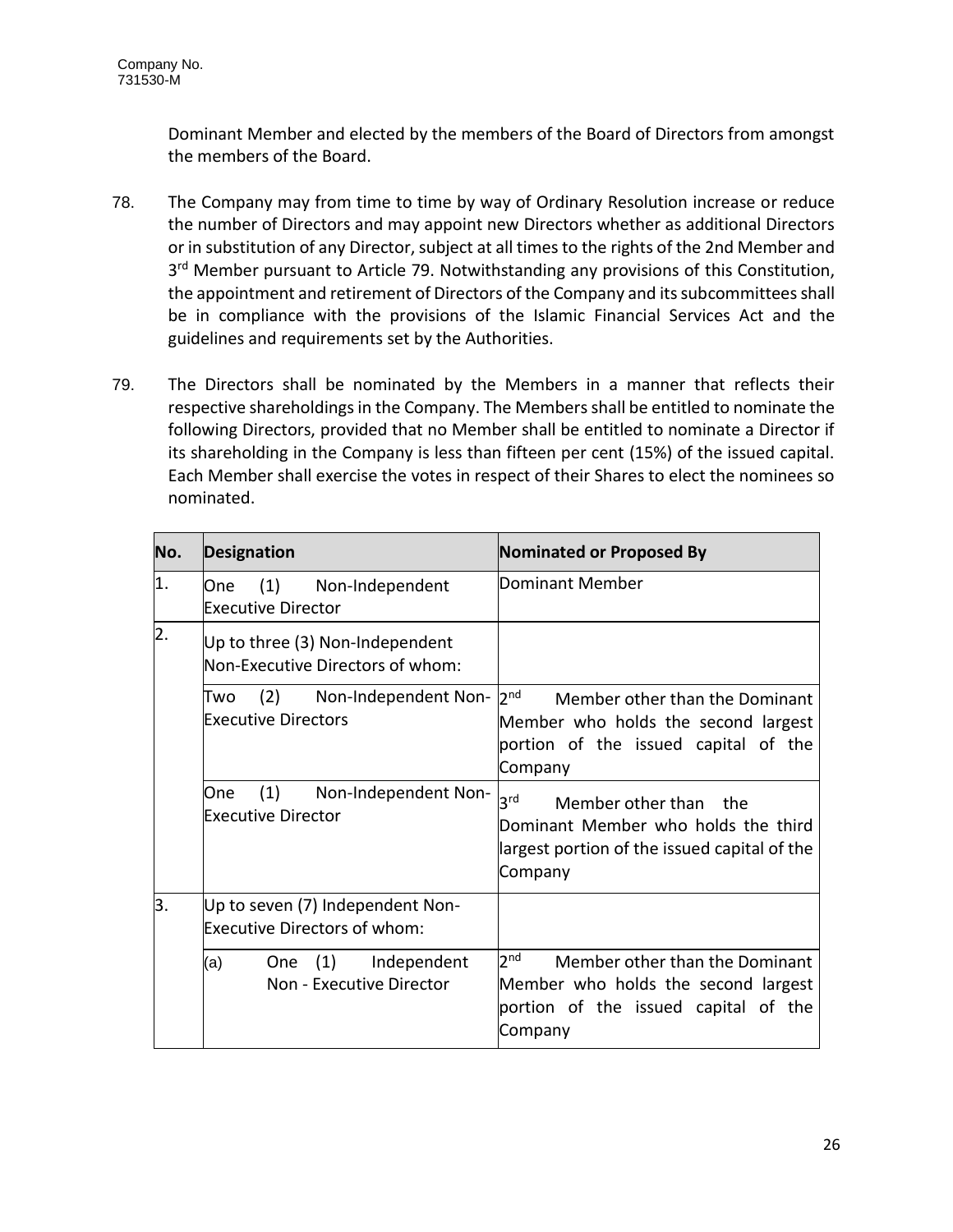| (b) | One $(1)$<br>Independent                                                | 3 <sup>rd</sup><br>Member other than the                                                       |
|-----|-------------------------------------------------------------------------|------------------------------------------------------------------------------------------------|
|     | Non-Executive Director                                                  | Dominant Member who holds the third<br>largest portion of the issued capital of the<br>Company |
| The | remaining Independent Non-Dominant Member<br><b>Executive Directors</b> |                                                                                                |

- 80. No person other than a retiring Director shall be eligible for election to office of Director at any Annual General Meeting unless a Member intending to propose such person has, at least fourteen (14) clear days before the meeting, left at the Office a notice in writing duly signed by the nominee giving his consent to the nomination and signifying his candidature for the office and the intention of such Member to propose him. Notice of each and every candidature shall at least seven (7) days prior to the meeting at which the election is to take place, be served on the Members.
- 81. Any casual vacancy occurring in the Board of Directors may be filled up by the Directors, but any person so chosen shall retire from office at the next Annual General Meeting of the Company and shall then be eligible for re-election.
- 82. The Company may by Ordinary Resolution remove any Director before the expiration of his period of office, and may by Ordinary Resolution appoint another person in his stead; the person so appointed shall be subject to retirement at the same time as if he had become a Director on the day on which the Director in whose place he is appointed was last elected a Director.
- 83. Each Director shall be appointed for up to a term of one (1) year and shall retire from office at the Annual General Meeting prior to the end of his appointment and shall be eligible for re-election only if nominated by a Member.
- 84. It shall not be necessary for any Director to hold any Shares in the capital of the Company in order to qualify to be a Director. All Directors shall be entitled to receive notice of and to attend and speak at all General Meetings of the Company.
- 85. The Company may repay to any Director all such reasonable expenses as he may incur in attending and returning from meetings of the Directors, or of any committee of the Directors, or General Meetings, or otherwise in or about the business of the Company.
- 86. Any Director who serves as the Chairman of the Board of Directors or on any committee or who is appointed to any executive office including the office of Chief Executive Officer or who otherwise performs services which in the opinion of the Directors are outside the scope of the ordinary duties of a Director shall be paid such extra allowance or extra remuneration by way of salary or participation in profits or otherwise or by any or all of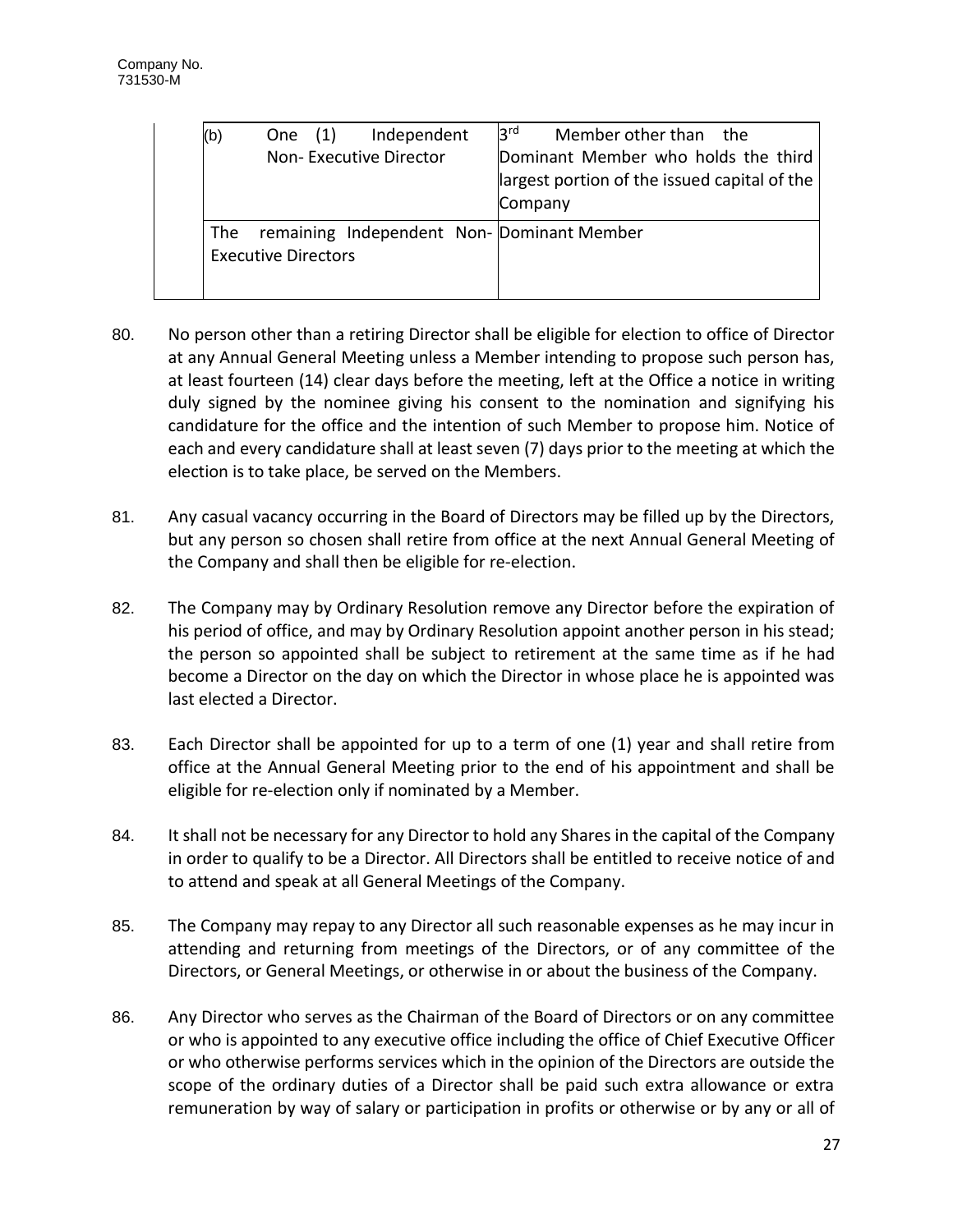those modes but shall not include a commission on or percentage of turnover, as the Board shall determine.

- 87. Subject to the provisions of the Islamic Financial Services Act and necessary approvals from the Authorities, the office of a Director shall be vacated:
	- (a) If he becomes bankrupt or is unable to pay his debts as and when they fall due or suspends payment or compounds with his creditors;
	- (b) If he be found lunatic or becomes of unsound mind;
	- (c) If he ceases to be a Director by virtue of the Act or the Islamic Financial Services Act, or is required to cease to be a Director by any of the Authorities;
	- (d) If he be convicted of any seizable offence or any offence involving dishonesty or fraud;
	- (e) If by notice in writing given to the Company, he resigns his office;
	- (f) If he is removed from office by Ordinary Resolution of the Company;
	- (g) If he is removed from office by a written resolution of at least seventy-five per cent (75%) of all the other members of the Board;
	- (h) If he is removed from office by a written resolution of at least a simple majority of all the other members of the Board for failure to attend at least seventy five per cent (75%) of the Board meetings in a year; or
	- (i) If he fails to attend at least seventy-five per cent (75%) of the Board meetings in a year for two (2) consecutive years without valid reason acceptable to the Company in General Meeting by way of Ordinary Resolution and the Directors shall have power to fill any such vacancy but any Director so appointed shall hold office only until the next Annual General Meeting and shall then be eligible for reelection but shall not be taken into account in determining the number of Directors who are to retire by rotation at such General Meeting.
- 88. At each Annual General Meeting, all the Directors for the time being shall retire from office and shall be eligible for re-election only if nominated by a Member.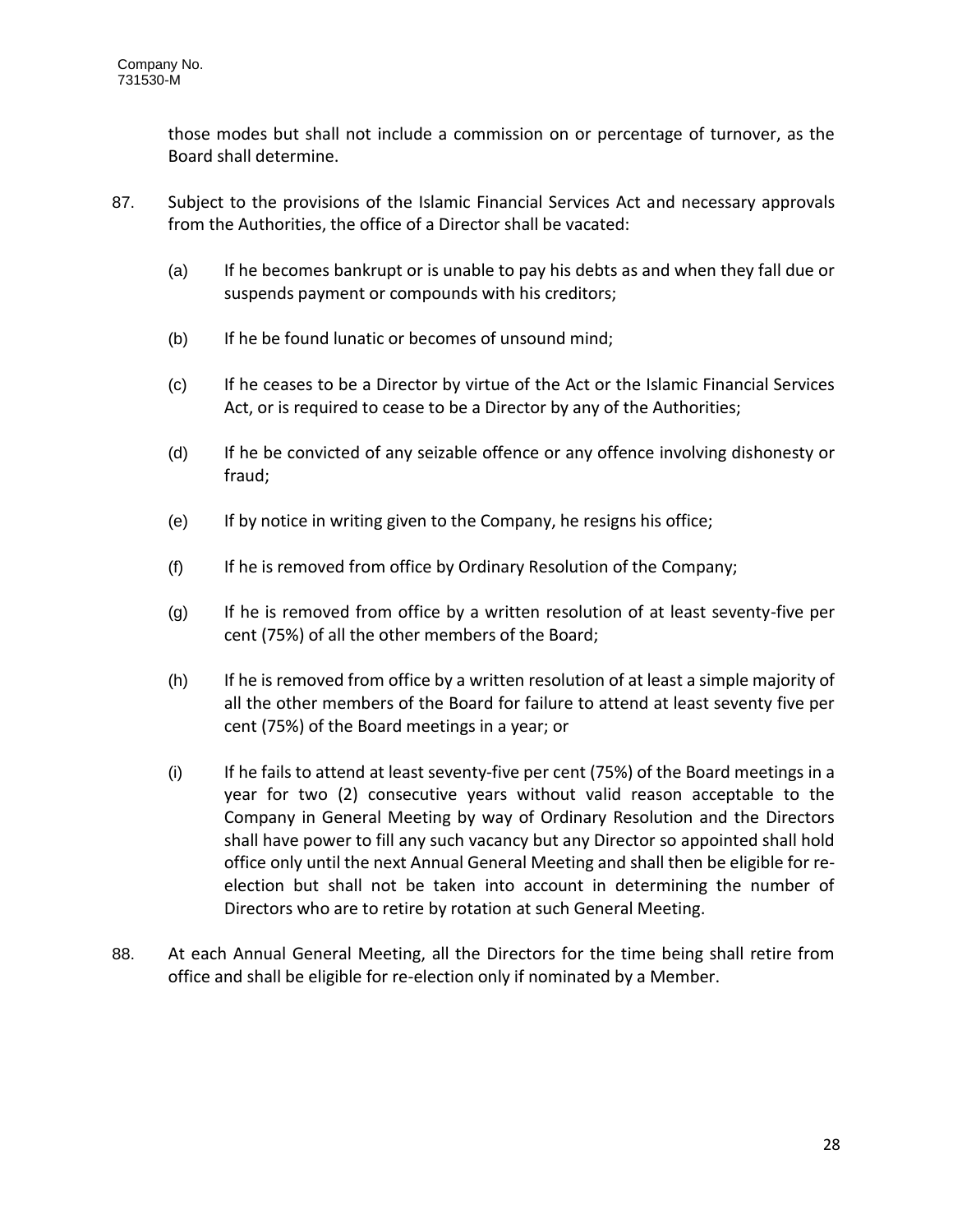# **SHARIAH COMPLIANT FINANCING POWERS**

- 89. The Directors may from time to time at their discretion raise or obtain Shariah compliant financing for the purposes of the Company of such sums of money as they think proper.
- 90. The Directors may raise or secure the payment of such Shariah compliant financing in such manner and upon such terms and conditions in all respects as they think fit, provided that any issuance by the Company of Shariah compliant debentures, debenture stock, loan stock, subordinated debt or other securities whether or not charged upon all or any part of the property of the Company (both present and future) including uncalled capital and with or without power of sale, shall not be made without an Ordinary Resolution in General Meeting.
- 91. Shariah compliant debentures or other securities may be made assignable free from any equities between the Company and the person to whom the same may be issued, as may be determined by way of Ordinary Resolution in General Meeting.
- 92. Any Shariah compliant debentures or other securities may be issued at a discount, premium or otherwise, and with any special privileges as to redemption, surrender, drawings, allotment of Shares, attending and voting at General Meetings of the Company, appointment of Directors and otherwise, as may be determined by way of Ordinary Resolution in General Meeting.
- 93. The Directors shall cause a proper Register to be kept, in accordance with the provisions of the Act, of all Shariah compliant mortgages and charges especially affecting the property of the Company.
- 94. The sum of RM1/= shall be the sum payable for each inspection of the Register of Charges.
- 95. Any power to obtain Shariah compliant financing and/or to create any security over the assets, revenues or other property of the Company shall be subject to this Constitution in particular Article 96, the provisions of the Islamic Financial Services Act and all necessary approvals from the Authorities for the same.

# **POWERS AND DUTIES OF DIRECTORS**

96. The business of the Company shall be managed by the Directors who may exercise all such powers of the Company as are not, by the Act, the Islamic Financial Services Act, the Authorities or this Constitution, required to be exercised by the Company in General Meeting, and the Directors shall exercise such powers subject to the Act, the Islamic Financial Services Act, the requirements of the Authorities, this Constitution and to such regulations (not being inconsistent with the Act, the Islamic Financial Services Act, the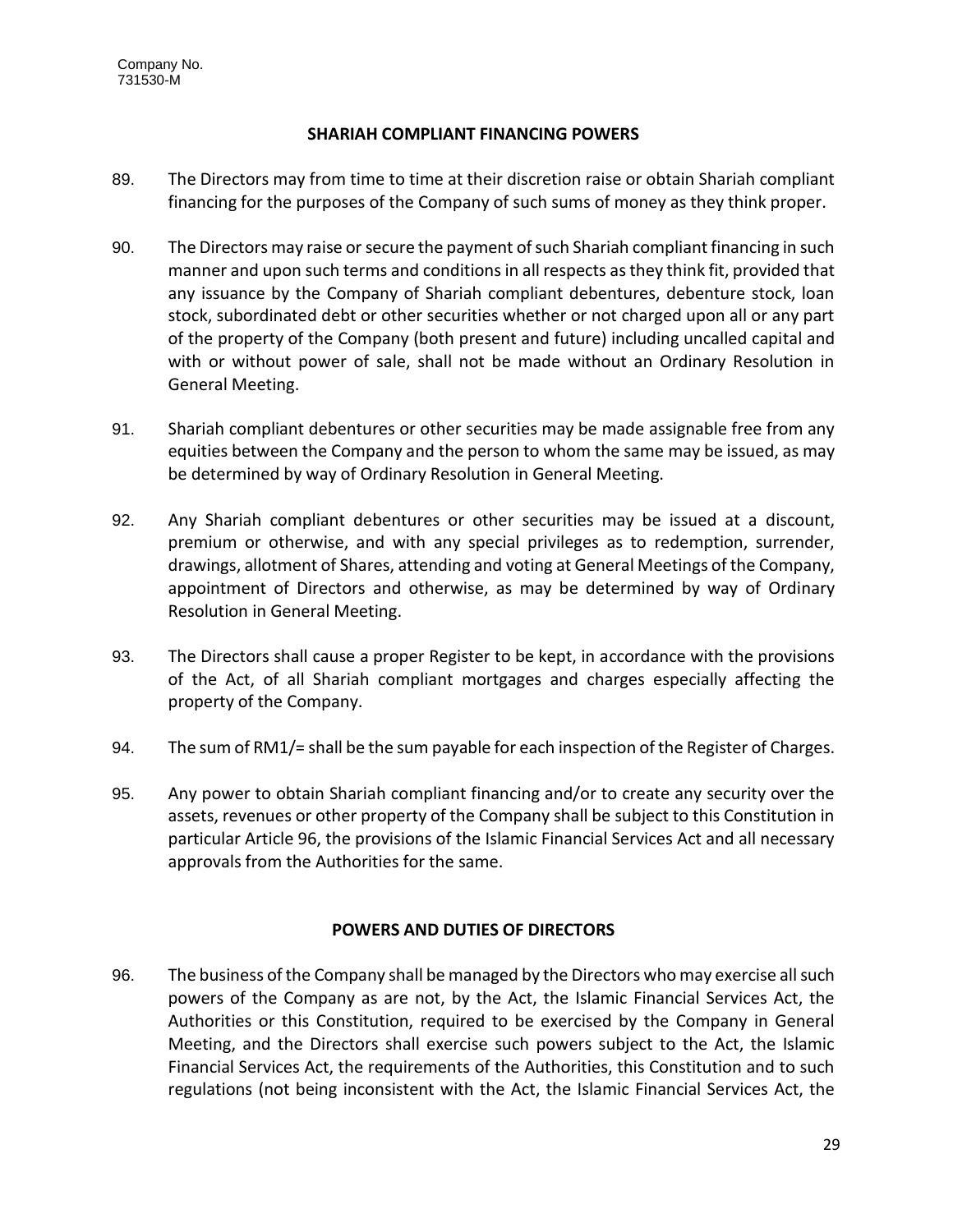requirements of the Authorities or this Constitution) as may be prescribed by the Company in General Meeting, but no regulation so prescribed by the Company in General Meeting shall invalidate any prior act of the Directors which would have been valid if such regulation had not been made.

- (a) The general powers given by this Article shall not be limited or restricted by any special authority or power given to the Directors by any other Article.
- (b) Without limiting the general powers given by this Article, the following matters shall be subject to the approval of at least one non-independent Director appointed by each Member:
	- (i) Approving any changes to the Business Plan which materially affect the Shariah compliance of the Company;
	- (ii) The payment and distribution of dividends and profits, and the capitalization of profits or reserves of debts other than in accordance with the proportionate shareholdings of the Members;
	- (iii) Entering into any related party transaction exceeding RM5 million in value (other than in the ordinary course of business and on arm's length terms);
		- (iv) Entering into (or terminating) any material partnership, joint venture, profit sharing agreement or collaboration which is outside the scope of the Business;
		- (v) Establishing a place of business anywhere outside of Malaysia;
		- (vi) Carrying on the business of the Company other than through the Company or its affiliates;
		- (vii) Entering into any arrangement or incurring or agreeing to incur any liability or make any payment, in each case exceeding RM5 million, which is not on arm's length terms or which is outside the scope of the Business; and
		- (viii)Other than any actions taken in respect of the separation of the Takaful Licence, entering into or undertaking a merger, amalgamation, de-merger, voluntary dissolution, liquidation, reconstruction, re-organisation, restructuring or recapitalization of any nature which would have a disproportionately material adverse effect on the rights of a Member in comparison to the Dominant Member, provided that where required under the Act, the Islamic Financial Services Act or this Constitution, the Board shall convene a General Meeting to approve any of the above matters in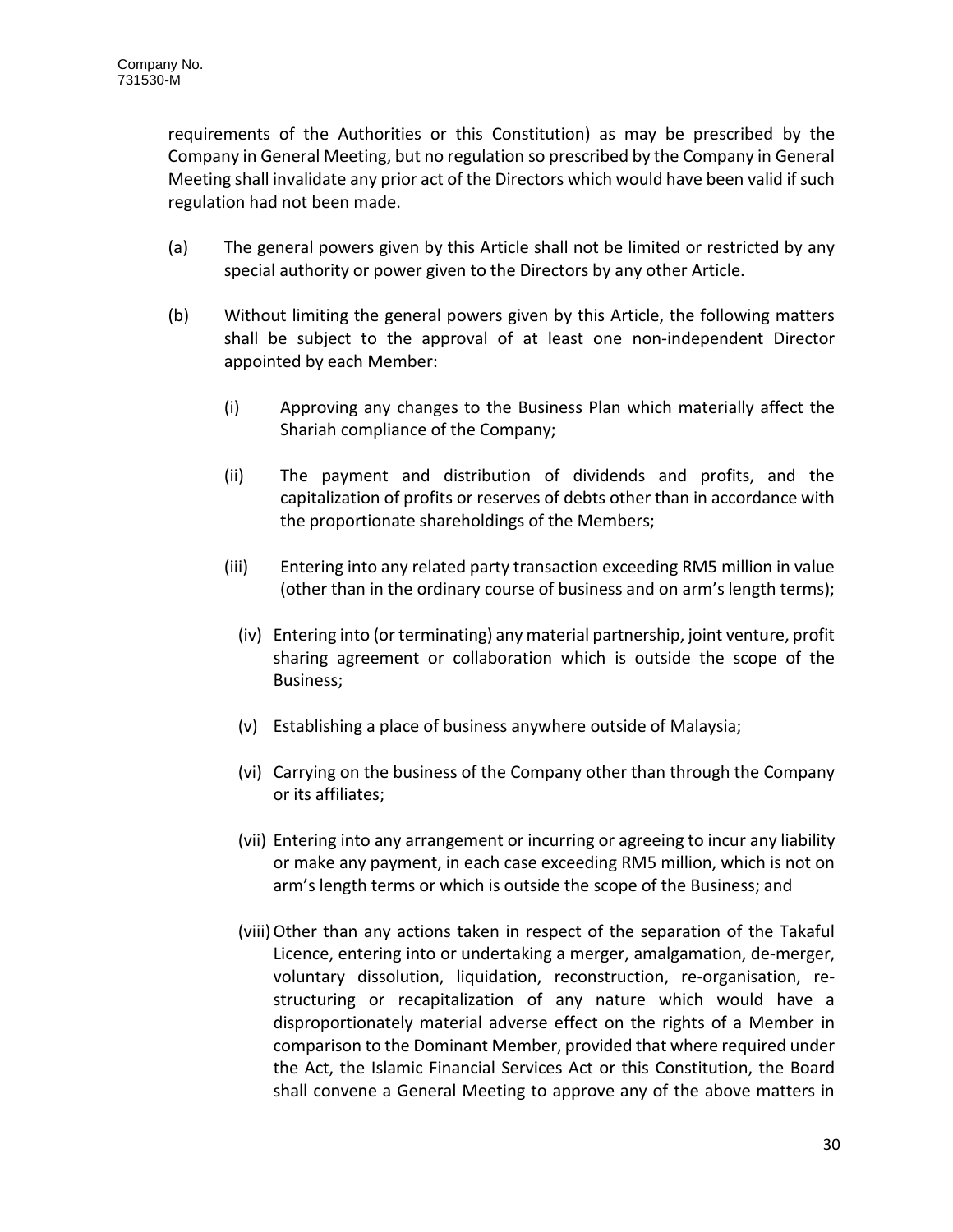accordance with the Act, the Islamic Financial Services Act or this Constitution.

- 97. Any matter requiring Board of Directors' approval, whether under this Constitution or otherwise, and such approval is not forthcoming, once such matter has been put to the Board of Directors two or more times for approval, shall be referred by the Chief Executive Officer to the Members for resolution.
- 98. The Company may exercise the power conferred by the Act with regard to having an official Seal for use abroad, and such power shall be vested in the Directors.
- 99. The continuing Directors may act at any time notwithstanding any vacancy in their body; provided always that in case the Directors shall at any time be reduced in number to less than two (2) it shall be lawful for the continuing Directors to act for the purposes of filling up vacancies, or of summoning a General Meeting of the Company, but not for any other purpose.
- 100. All cheques, promissory notes, drafts, bills of exchange and other negotiable or transferable instruments, and all receipts for moneys paid to the Company, shall be signed, drawn, accepted, endorsed, or otherwise executed, as the case may be, in such manner as the Directors shall from time to time by resolution determine.
- 101. The ordinary remuneration of the Directors shall be such fixed sum (not being a commission on or percentage of profits or of turnover) as shall from time to time be determined by an Ordinary Resolution of the Company in General Meeting and shall (unless otherwise provided in such Ordinary Resolution) be divisible among the Directors as they may agree, or, failing agreement, equally, except that any Director who shall hold office for part only of the period in respect of which such remuneration is payable shall be entitled only to rank in such division for a proportion of remuneration related to the period during which he has held office. The remuneration of the Directors shall not be increased except at a General Meeting convened by a notice specifying the intention to propose such increase.
- 102. The Directors may from time to time and at any time by power of attorney under the Seal appoint any company, firm or person or any body of persons, whether nominated directly or indirectly by the Directors, to be the attorneys or attorney of the Company for such purposes and with such powers, authorities and discretion (not exceeding those vested in or exercisable by the Directors under this Constitution) and for such period and subject to such conditions as they may think fit, and any such power of attorney may contain such provisions for the protection and convenience of persons dealing with any such Attorney as the Directors may think fit, and may also authorise any such Attorney to sub-delegate all or any of the powers, authorities and discretion vested in him.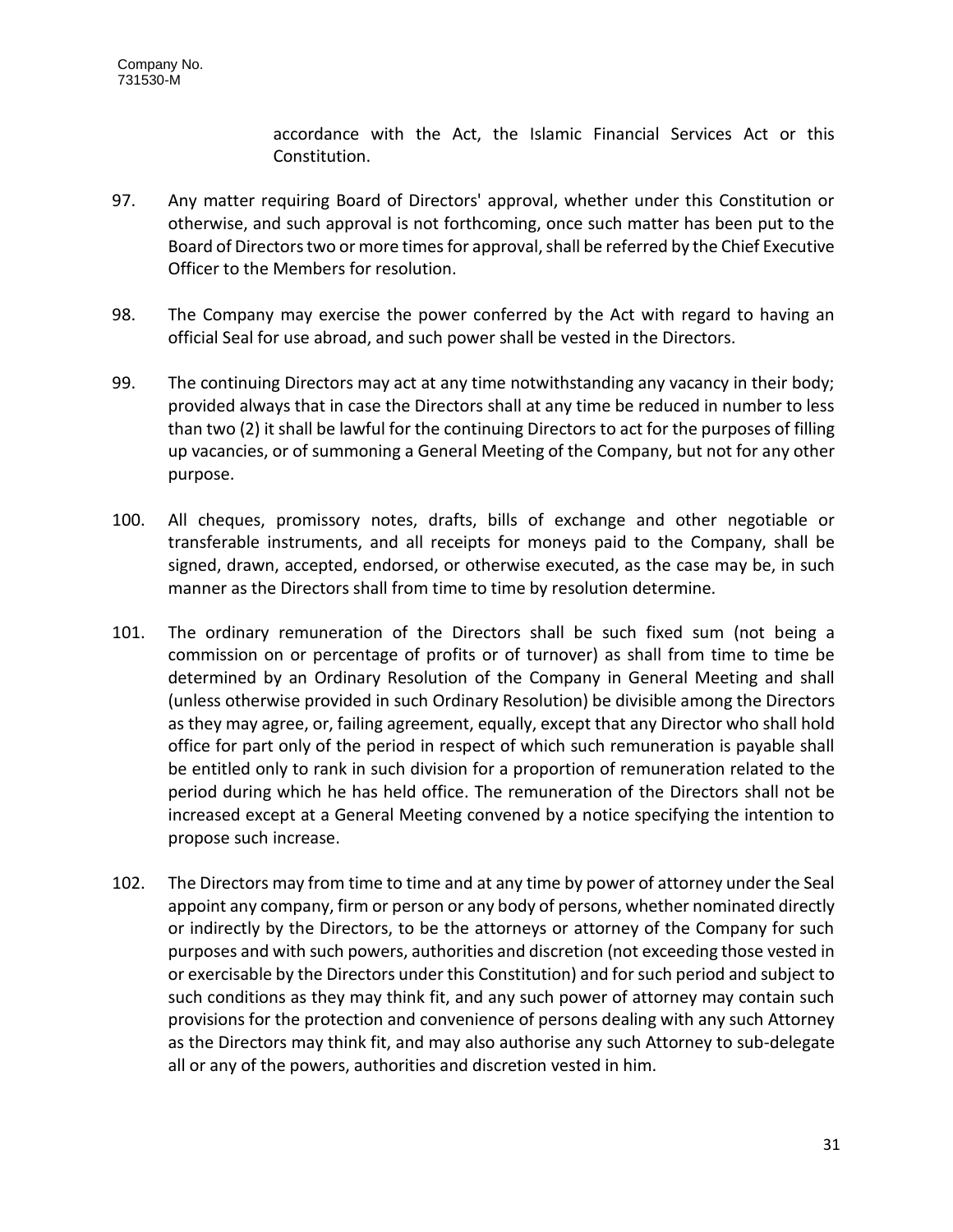- 103. A Director shall at all times act honestly and use reasonable diligence in the discharge of the duties of his office and shall not make use of any information acquired by virtue of his position to gain directly or indirectly an improper advantage for himself or for any other person or to cause detriment to the Company.
- 104. Every Director shall give notice to the Company of such events and matters relating to himself as may be necessary or expedient to enable the Company and its officers to comply with the requirements of the Act and the Islamic Financial Services Act.

## **ALTERNATE DIRECTORS**

105. No alternate Directors may be appointed in respect of the Company unless expressly permitted by the Authorities, and any such appointment shall be made on such terms as may be prescribed by law and the Authorities.

# **PROCEEDINGS OF DIRECTORS**

- 106. (a) Subject to compliance with the guidelines set by the Authorities for a takaful operator, the Directors may meet together for the despatch of business, adjourn and otherwise regulate their meetings as they think fit, and in any event at least four (4) times per calendar year either at the head office of the Company or such other location as agreed by the Directors.
	- (b) Subject to Article 96, questions arising at any meeting shall be determined by a majority of votes and a determination by a majority of the Directors shall for all purposes be deemed a determination of the Directors. In the case of an equality of votes, the Chairman shall not have a second or casting vote. A Director may, and the Secretary on the requisition of a Director shall, at any time summon a meeting of Directors.
- 107. The quorum necessary for the transaction of business at any meeting or adjourned meeting of the Directors may be fixed by the Directors and unless so fixed shall be at least four (4) Directors, provided that this shall include, for as long as a Member other than the Dominant member has the right to nominate a Director under Article 79, the Director nominated by such Member. In the event a quorum is not present at a meeting of the Directors duly convened, the meeting will be adjourned to the same day in the following week at the same time and place, or to such other day and at such other time and place as the Directors may determine. If, at the first adjourned meeting, a quorum is not present due to the non-attendance of the Director nominated by a Member other than the Dominant Member, then at the subsequent adjourned meeting the quorum shall be reduced and may be either: (i) any four (4) Directors where at least three (3) independent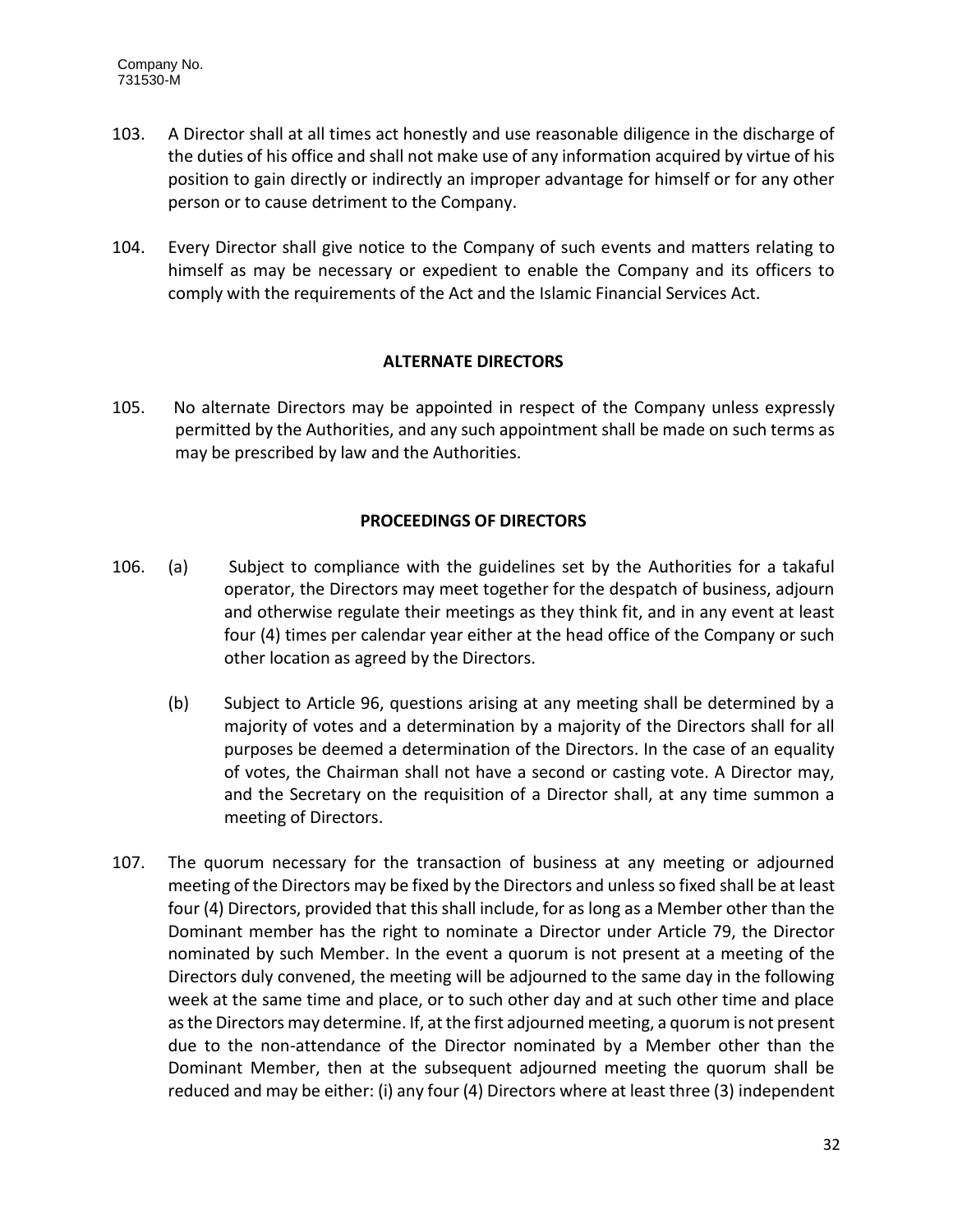Directors are in attendance (and such adjourned meeting shall not, in either case, require the attendance of the Director nominated by a Member other than the Dominant Member if such the Director nominated by such Member was absent from the previously adjourned meeting).

- 108. The Chairman of the Board of the Directors who shall preside at meetings of Directors and determine the period for which he is to hold office shall be nominated and appointed in accordance with Article 77, but if no such Chairman be elected or if at any Meeting the Chairman be not present within fifteen (15) minutes after the time appointed for holding the same, the Directors present shall choose one of their number to be Chairman of such meeting.
- 110. Any Director may participate at a meeting of Directors by way of telephone and video conferencing or by means of other communication equipment whereby all persons participating in the meeting are able to hear each other in which event such Director shall be deemed to be present at the meeting. A Director participating in a meeting in the manner aforesaid shall be taken into account in ascertaining whether the meeting is quorate. Any meeting held in such manner shall be treated as held at such place as shall be agreed upon by the Directors attending the meeting provided that at least one (1) Director present at the meeting was at such place for the duration of the meeting.
- 111. Unless otherwise determined by the Directors from time to time, notice of all Directors' meetings shall be given to all Directors whether or not they have a registered address in Malaysia. Fourteen (14) days' notice of every Directors' meeting shall be given in writing and the notice of each Directors' meeting shall be served in the manner referred to in Article 146. A Directors' meeting for which less than fourteen (14) days' notice has been given shall be deemed to be validly held if all Directors have consented to such short notice.
- 112. Subject to compliance with the guidelines set by the Authorities for a takaful operator, the Directors may establish committees and sub-committees and delegate any of the powers, authorities and discretion of the Board for managing any of the affairs of the Company, either in Malaysia or elsewhere, and may appoint persons who are not Directors to be members of such committees, and may fix their remuneration and grant power to sub-delegate and may authorise the members of any committee to fill any vacancy therein, and to act notwithstanding vacancies, and any such appointment or delegation may be made upon such terms and subject to such conditions as the Directors may think fit and the requirements of the Authorities, and the Directors may remove any person so appointed and may annul or vary any such delegation, but no person dealing in good faith and without notice of any such annulment or variation shall be affected thereby. Any committee so formed shall in the exercise of the powers so delegated conform to any regulations that may be imposed on it by the Directors and to the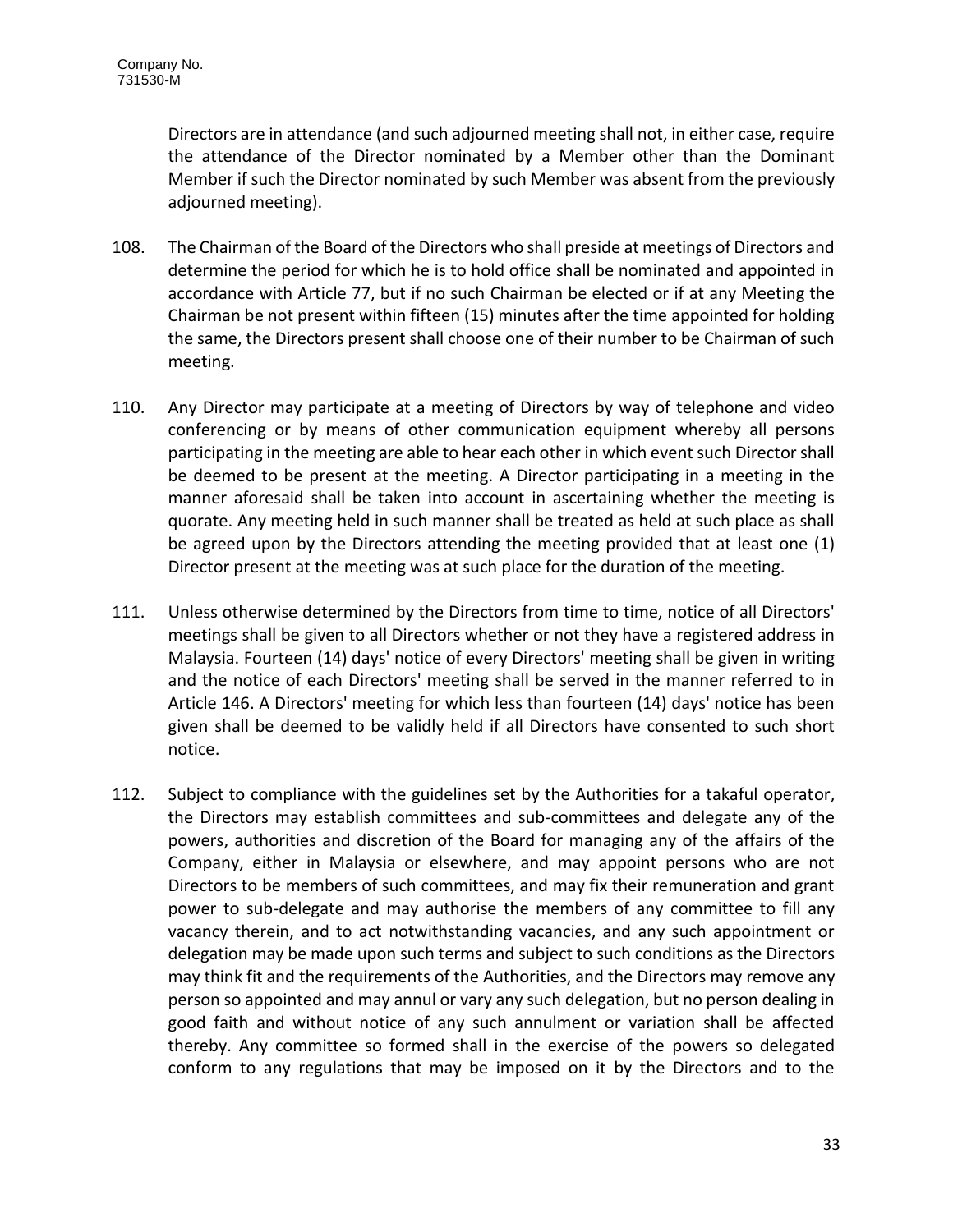requirements of the Authorities and shall be subordinated and ultimately responsible to the Directors.

- 113. A committee may elect a Chairman of its meetings. If no such Chairman is elected or if at any meeting the Chairman is not present within fifteen (15) minutes after the time appointed for holding the same the members present may choose one of their number to be Chairman of the meetings.
- 114. A committee may meet and adjourn its meetings as its members think proper provided that the quorum necessary for any meeting of a committee shall be the same as the requirements for any meeting of the Directors under Article 107, except as otherwise determined by the Board. Questions arising at any meeting shall be determined by a majority of votes of the members present, and in case of an equality of votes, the Chairman of that committee shall not have a second or casting vote.
- 115. Any member of a committee may participate at a meeting of the committee by way of telephone and video conferencing or by means of other communication equipment whereby all persons participating in the meeting are able to hear each other in which event such person shall be deemed to be present at the meeting. A person participating in a meeting in the manner aforesaid shall be taken into account in ascertaining whether the meeting is quorate. Any meeting held in such manner shall be treated as held at such place as shall be agreed upon by the members attending the meeting provided that at least one member present at the meeting was at such place for the duration of the meeting.
- 116. All acts bona fide done by any meeting of Directors or of a committee of Directors or by any person acting as a Director shall, notwithstanding it be afterwards discovered that there was some defect in the appointment of any such Director or person acting as foresaid, or that they or any of them were disqualified, be as valid as if every person had been duly appointed and was qualified to be a director.
- 117. The Directors shall cause proper minutes to be made of all General Meetings of the Company, and also of all appointments of officers and of the proceedings of all meetings of Directors and committees, and of the attendances thereat, and all resolutions passed and business transacted at such meetings, and any such minute of any meeting, if purporting to be signed by the Chairman of such meeting or by the Chairman of the next succeeding meeting shall be conclusive evidence, without any further proof, of the facts therein stated.
- 118. A resolution in writing (a copy of which is given to all Directors) signed by a majority in number of the Directors eligible to vote (described as a "Directors' Circular Resolution") shall be as valid and effectual for all purposes as a resolution passed at a meeting of the Directors duly convened, held and constituted. Any such resolution may consist of several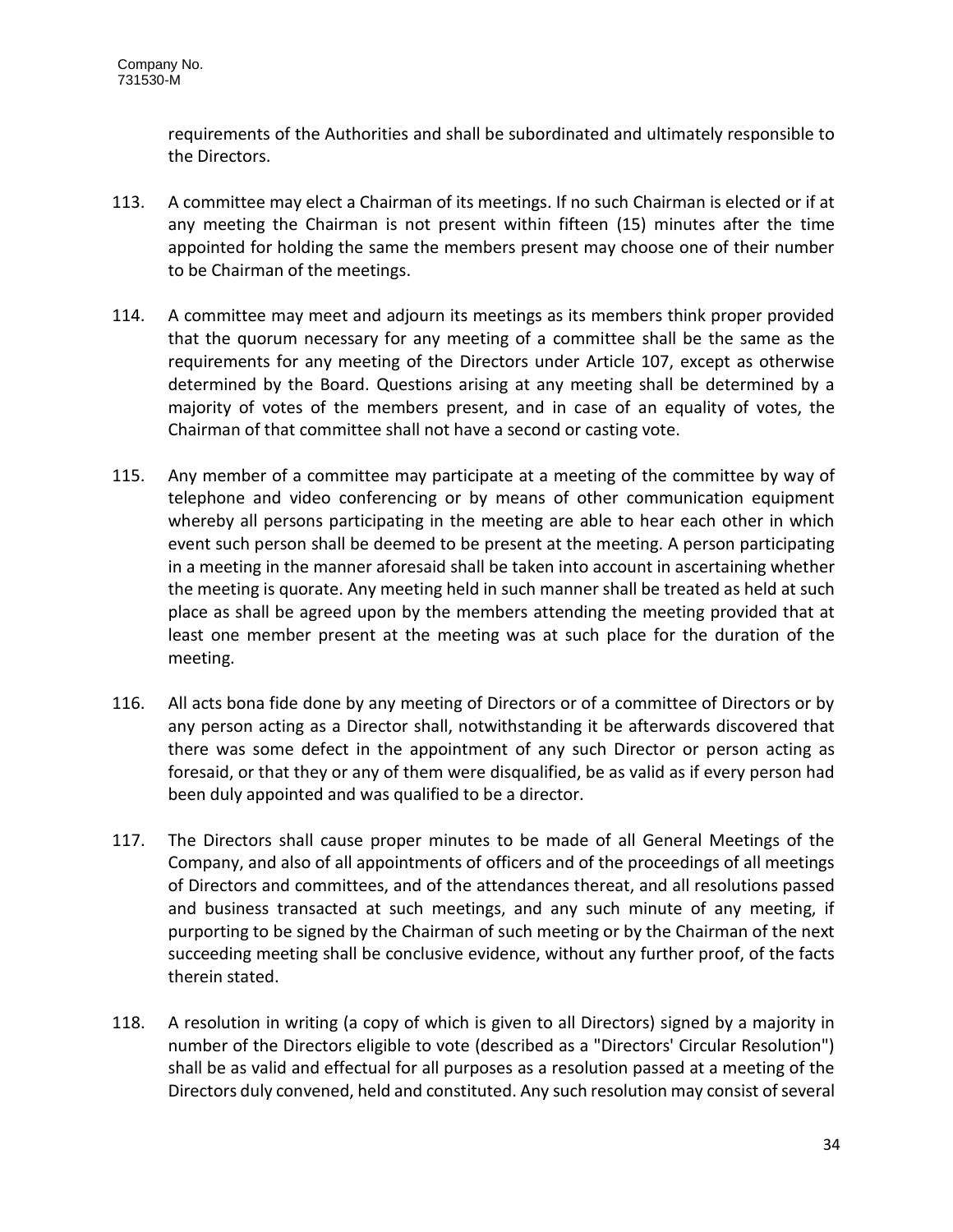documents in like form, each signed by one or more Directors and shall be forwarded or otherwise delivered (including, without limitation, by facsimile transmission) to the Secretary without delay, and shall be recorded by him in the Minutes Book of the Company.

- 119. The Directors may establish or arrange any contributory or non-contributory pension or superannuation scheme or retirement benefit scheme or participate in any such scheme established or arranged by the Company for the benefit of, or pay a gratuity, pension or emolument to any person who is or has been employed by or in the service of the Company or to any person who is or has been a Director or other officer of and holds or has held salaried employment in the Company and the widow, family or dependents of any such person.
- 120. A Director who is in any way, whether directly or indirectly interested in a contract or proposed contract with the Company shall declare the nature of his interest in accordance with Section 221 of the Act.
- 121. (a) A Director shall not vote in respect of any contract or arrangement in which he is interested whether directly or indirectly and if he should do so, his vote should not be counted nor shall he be counted in the quorum present at the meeting, but neither of these prohibitions shall apply to:
	- (i) any arrangement for giving any Director any security or indemnity in respect of money lent by him to or obligations undertaken by him for the benefit of the Company; or
	- (ii) to any arrangement for the giving by the Company of any security to a third party in respect of a debt or obligation of the Company for which the Director himself has assumed responsibility in whole or in part under a guarantee or indemnity or by the deposit of a security; or
	- (iii) any contract by a Director to subscribe for or underwrite shares or debentures of the Company in the event of a public issue or offer for sale of the Company's shares or debentures; or
	- (iv) any contract or arrangement with any corporation in which he is interested only as an officer of the corporation or as a non-substantial holder of shares or other securities; and these prohibitions may at any time be suspended or released to any extent, and either generally or in respect of any particular contract, arrangement or transaction, by the Company in General Meeting by way of Ordinary Resolution.
	- (b) A Director may hold any other office or place of profit under the Company (other than the office of auditor) in conjunction with his office of Director for such period and on such terms (as to remuneration and otherwise) as the Directors may determine and no Director or intending Director shall be disqualified by his office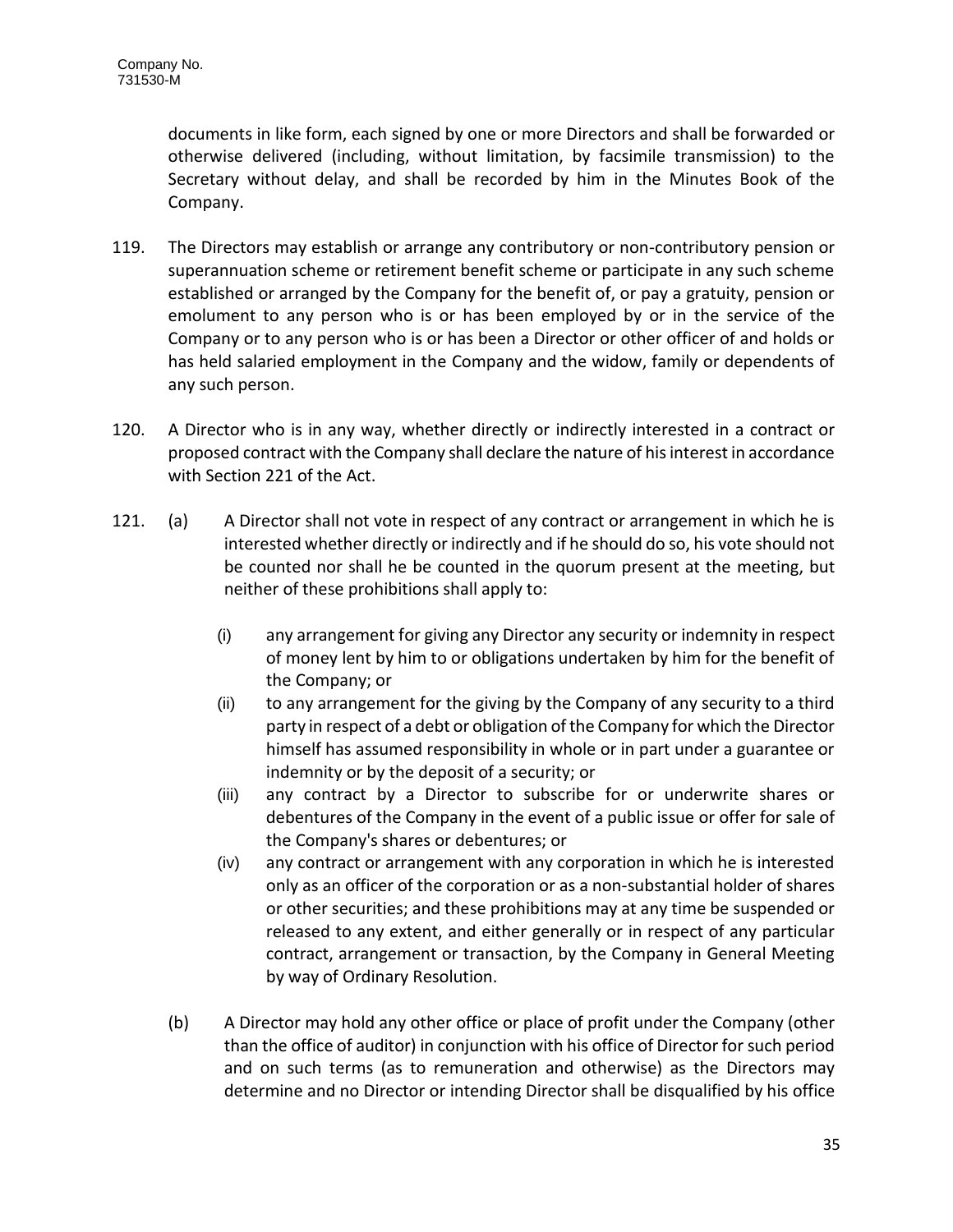from contracting with the Company either with regard to his tenure of any such other office or place of profit or as vendor, purchaser or otherwise, nor shall any such contract, or any contract or arrangement entered into by or on behalf of the Company in which any Director is in any way interested, be liable to be avoided, nor shall *any* Director so contracting or being so interested be liable to account to the Company for any profit realised by any such contract or arrangement by reason of such Director holding that office or of the fiduciary relation thereby established provided that the Director has complied with Article 120(a).

- (c) A Director notwithstanding his interest may be counted in the quorum present at any meeting whereat he or any other Director is appointed to hold any office or place of profit under the Company or whereat the Directors resolve to exercise any of the rights of the Company, (whether by the exercise of voting rights or otherwise) to appoint or concur in the appointment of a Director to hold any office or place of profit under any other company or whereat the Directors resolve to enter into or make any arrangements with him or on his behalf pursuant to Article 102 of this Constitution, or whereat the terms of any such appointment or arrangements as hereinbefore mentioned are considered, and he may, subject to Article 120(a), vote on any such matter other than in respect of the appointment of or arrangements with himself or the fixing of the terms thereof.
- (d) Any Director may act by himself or his firm in a professional capacity for the Company, and he or his firm shall be entitled to remuneration for professional services as if he were not a Director, provided that nothing herein contained shall authorise a Director or his firm to act as auditor or legal adviser of the Company.
- (e) A general notice given by a Director that he is a member of or interested in any specified firm or corporation with whom any contract is proposed to be entered into in relation to the affairs of the Company and is to be regarded as interested in all transactions with such firm or corporation shall be a sufficient disclosure under this Article as regards such Director and the said transaction and after such general notice is given it shall not be necessary for such Director to give any specific notice relating to any particular transaction with such firm or corporation.

# **CHIEF EXECUTIVE OFFICER AND MANAGEMENT**

122. The Chief Executive Officer, subject to the policies and guidelines laid down by the Board of Directors, shall have power to deal with the general management of the Company and its day-to-day affairs and in so doing shall, subject as aforesaid, be entitled to exercise his discretion in carrying out his duties and responsibilities.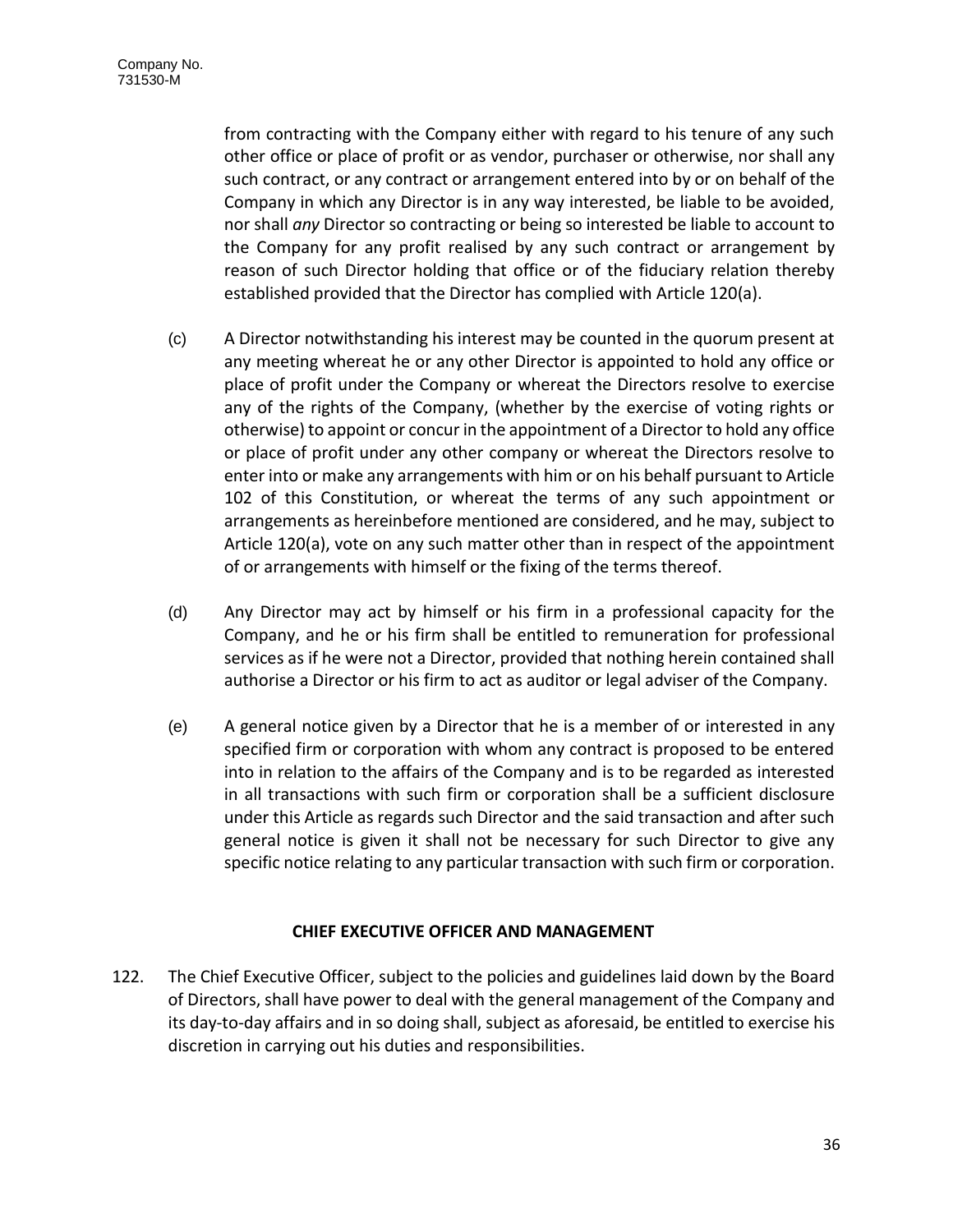- 123. The Board of Directors may vest in the Chief Executive Officer such of the powers hereby vested in the Directors generally as they may think fit and such powers may be made exercisable for such period or periods, and upon such conditions, and subject to such restrictions, and generally upon such terms as they may determine; and may, from time to time revoke, withdraw, alter, or vary all or any of such powers and subject thereto, shall always be under the control of the Board of Directors.
- 124. The appointment and removal of the Chief Executive Officer shall be in compliance with the guidelines and/or the requirements set by Bank Negara Malaysia from time to time for a takaful operator.
- 125. To the extent permitted by law, the Board of Directors shall comply with the recommendation or nomination by the Dominant Member with respect to appointment of members of senior management of the Company including but not limited to the Chief Executive Officer, the chief financial officer, the chief actuary, the chief operating officer and the head of sales.

# **SECRETARY**

- 126. The Secretary or Secretaries of the Company shall be appointed by the Directors for such term or terms at such remuneration and upon such conditions as they may think fit, and any Secretary or Secretaries so appointed may be removed by them, but without prejudice to any claim he or they may have for damages for any breach of contract of service against the Company.
- 127. The Directors may from time to time by resolution appoint a temporary substitute for the Secretary, who shall be deemed to be the Secretary during the term of his appointment.

# **COMMON SEAL**

128. The Seal shall not be affixed to any instrument except by authority of a resolution of the Board of Directors, and in the presence of at least one Director and the Secretary or such other persons as the Director may appoint for the purpose and such Director and the Secretary or other persons as aforesaid shall sign every instrument to which the Seal shall be affixed in their presence, and in favour of any person bona fide dealing with the Company such signatures shall be conclusive evidence of the fact that the Seal has been properly affixed.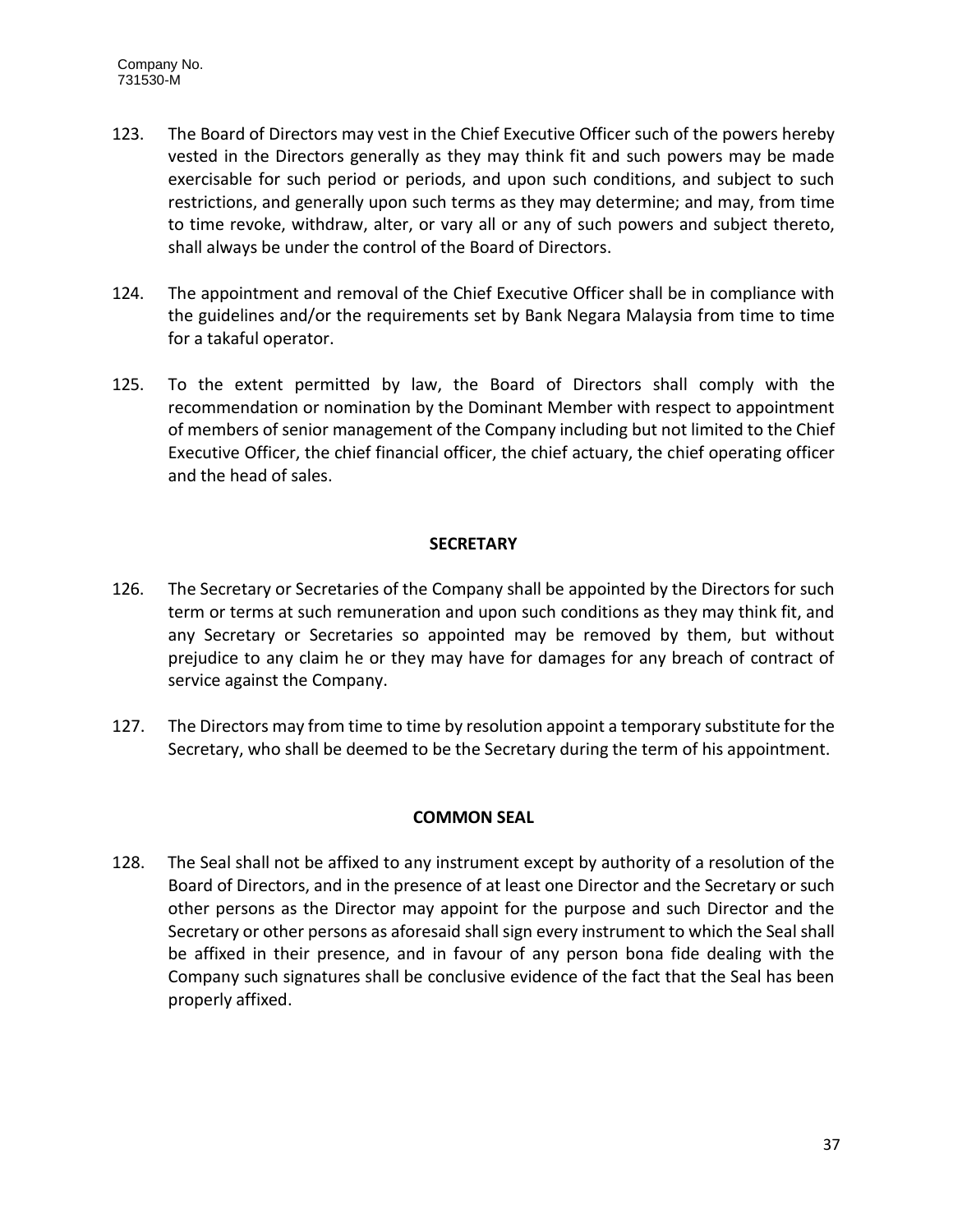## **DIVIDENDS AND RESERVE FUND**

- 129. Subject to the Act and the provisions hereinafter contained and to the preferential or other special rights as to Members' share of profits from investment in the Company for the time being attached to any preference Shares or any other special class of Shares, the profits of the Company available for distribution shall be applied in payment of dividends on the ordinary Shares in proportion to the amounts paid up or credited as paid up thereon respectively; provided that where capital is paid up on any Shares in advance of calls such capital, whilst carrying a right to share of profits, shall not be treated for the purpose of this Article as paid up on the Shares.
- 130. Subject to the Act, the Directors may with the approval of the Company in General Meeting by way of Ordinary Resolution from time to time declare dividends, but no such dividends shall be payable except out of distributable profits of the Company after taking into account the Company's reserves and provisions as required by law and regulatory requirements and the need to retain such as is sufficient to meet the Company's normal and foreseeable working capital requirement and the minimum solvency ratio prescribed by the Authorities, provided that the Directors may, if they think fit from time to time pay to the Members such interim dividends as appear to them to be justified by the profits of the Company. No higher dividend shall be paid than is recommended by the Directors and the declaration of the Directors as to the amount of the net profits shall be conclusive.
- 131. Subject to Article 129, the Directors may before recommending any dividend set aside out of the profits of the Company such sums as they think proper as a reserve fund or reserve funds which shall at the discretion of the Directors be applicable for meeting contingencies, for the gradual liquidation of any debt or liability of the Company, or for repairing or maintaining any works connected with the business of the Company or shall with the approval of the Company in General Meeting by way of Ordinary Resolution be applicable, as to the whole or in part, for equalising dividends or for distribution by way of bonus among the Members for the time being on such terms and in such manner as the Company in General Meeting by way of Ordinary Resolution shall from time to time determine, and pending such application the Directors may employ the sums from time to time so set apart as aforesaid in the business of the Company or invest the same in such securities (other than the Shares) as they may select. The Directors may also from time to time carry forward such sums as may be deemed expedient in the interest of the Company.
- 132. The Company may, upon the recommendation of the Directors, by Ordinary Resolution direct payment of a dividend either in whole or in part by the distribution of specific assets and in particular of paid-up shares, debentures or debenture stock of any other company or in any one or more of such way; and the Directors shall give effect to such resolution, and where any difficulty arises in regard to such distribution, the Directors may settle the same as they think expedient and in particular may issue fractional certificates and fix the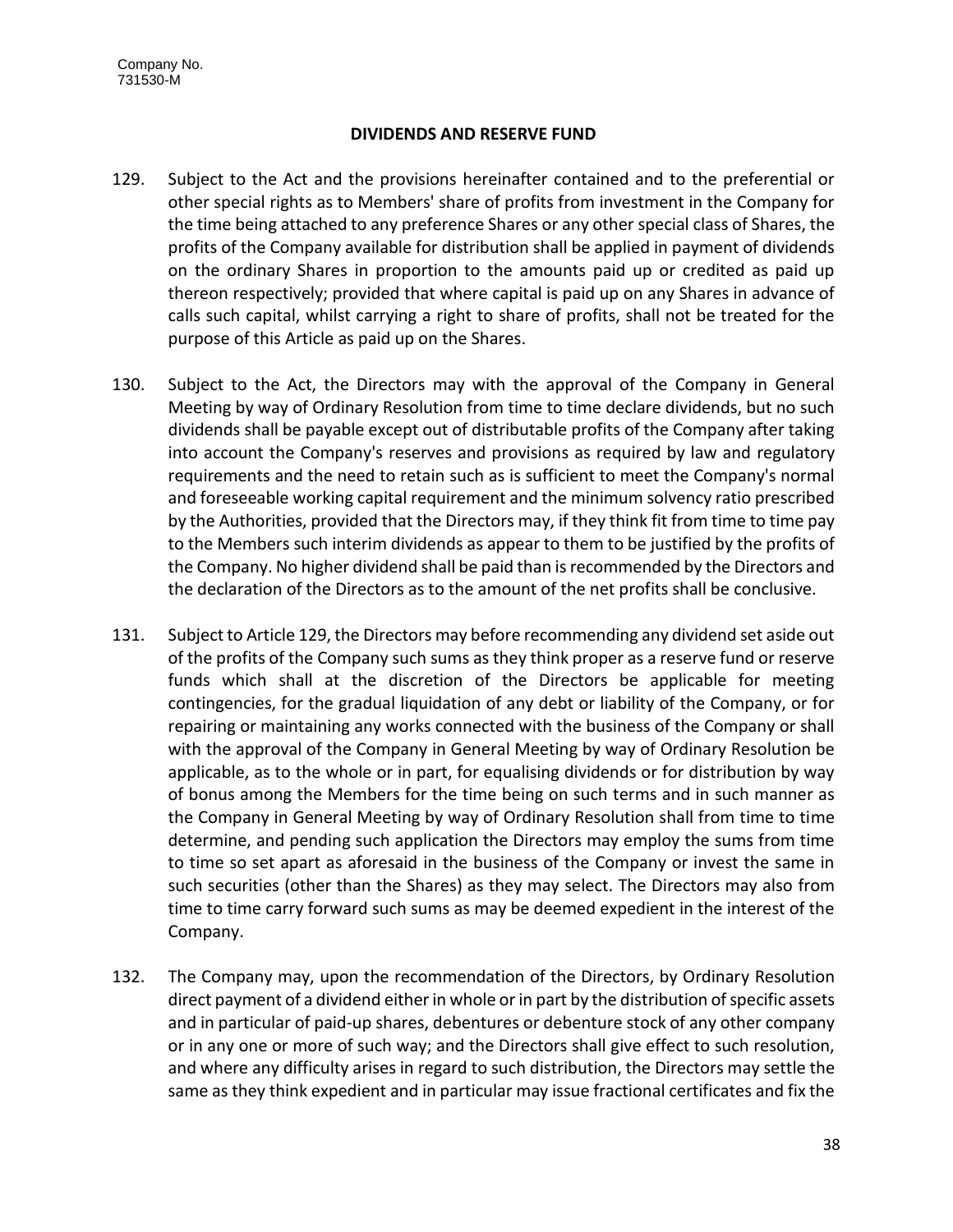value for distribution of such specific assets or any part thereof and may determine that cash payments shall be made to any Members upon the footing of the value so fixed in order to adjust the rights of all parties and may vest any such specific assets in trustees as may seem expedient to the Directors.

- 133. Any dividend, profit or other moneys payable in cash in respect of Shares may be paid by cheque or warrant sent through the post to the last registered address of the Member or person entitled thereto, or, if two or more persons are registered as joint holders of the shares or are entitled thereto in consequence of the death or bankruptcy or liquidation of the holder, to any one of such persons or to such person and such address as such person or persons may by writing direct. Every such cheque or warrant shall be made payable to the order of the person to whom it is sent or to such person as the holder or joint holders or person or persons entitled to the Share in consequence of the death or bankruptcy or liquidation of the holder may direct and payment of the cheque shall be a good discharge to the Company. Every such cheque or warrant shall be sent at the risk of the person entitled to the money represented thereby.
- 134. No late payment fee shall be paid in respect of unpaid dividends or profit by the Company. The Directors may retain any dividend payable to a Member or any part thereof and set the same off against the amount of any unpaid call made in respect of such Members' Shares, whether such call shall have been made before or after the declaration of the dividend in question.

# **CAPITALISATION OF PROFITS AND RESERVES**

- 135. The Company in General Meeting may, upon the recommendation of the Directors, by Ordinary Resolution resolve that it is desirable to capitalise the whole or any part of the sum standing to the credit of any of the Company's reserve accounts or any sum standing to the credit of profit and loss account or otherwise available for distribution amongst the Members, provided that such sum be not required for paying the dividends on any Shares carrying a fixed cumulative preferential dividend, and accordingly that the Directors be authorised and directed to appropriate the sum resolved to be capitalised to the Members in the proportion in which such sum would have been distributable amongst them had the same been applied or been applicable in paying dividends, and to apply on their behalf either in or towards paying up the amounts, if any, for the time being unpaid on any shares or debentures of the Company, such shares or debentures to be allotted and distributed credited as fully paid up to and amongst such Members in the proportion aforesaid or partly in one way and partly in the other.
- 136. Whenever such an Ordinary Resolution as aforesaid is passed the Directors shall make all appropriations and applications of the undistributed profits resolved to be capitalised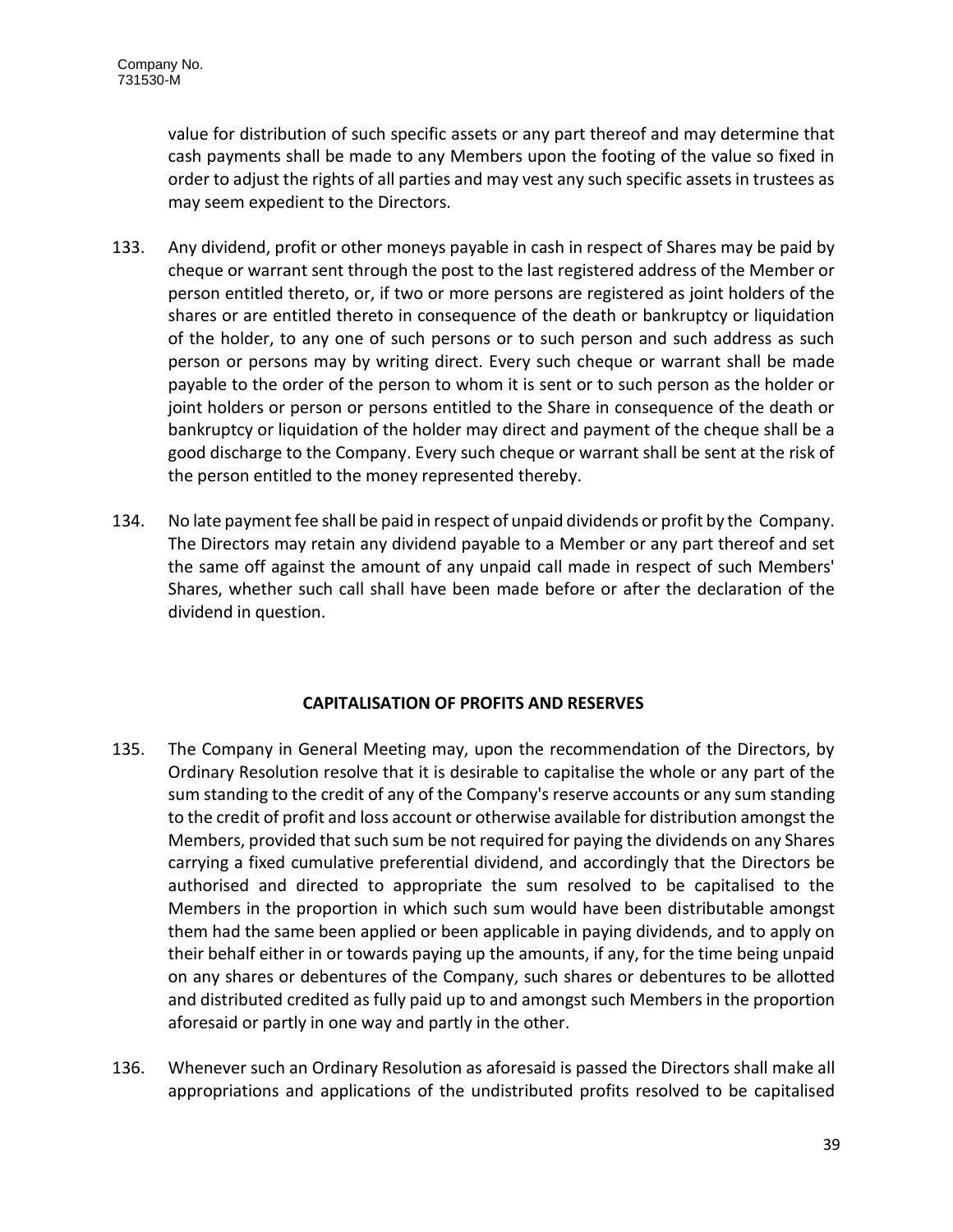thereby, and all allotments and issues of fully paid up Shares or debentures, if any, and generally shall do all acts and things required to give effect thereto, with full power to the Directors to make such provision by the issue of fractional certificates or by payment in cash or otherwise as they think fit for the case of Shares or debentures becoming distributable in fractions and also to authorise any person to enter on behalf of all the Members entitled thereto into an agreement with the Company providing for the allotment to them respectively credited as fully paid up of any further Shares or debentures to which they may be entitled upon such capitalisation or (as the case may require) for the payment by the Company on their behalf, by the application thereto of their respective proportions of the profits resolved to be capitalised, of the amounts or any part of the amounts remaining unpaid on their existing Shares and any agreement made under such authority shall be effective and binding on all such Members.

# **MINUTES AND BOOKS**

- 137. The Directors shall cause minutes to be made in books to be provided for the purpose:-
	- (a) of all appointments of officers made by the Directors;
	- (b) of the names of the Directors present at each meeting of Directors and of any committee of Directors;
	- (c) of all resolutions and proceedings at all meetings of the Company and of any class of Members and of the Directors and of the committees of Directors; and
	- (d) of all orders made by the Directors and any committee of Directors.
- 138. The Directors shall duly comply with the provisions of the Act and in particular the provisions in regard to registration of charges created by or affecting property of the Company, in regard to keeping a register of Directors and Secretaries, a Register of Members, a register of mortgages and charges, a register of Directors' share and debenture holdings and in regard to the production and furnishing of copies of such registers and of any register of holders of debentures of the Company.
- 139. Any register, index, minute book, book of account or other book required by this Constitution or the Act to be kept by or on behalf of the Company may be kept either by making entries in bound books or by recording them in any other manner. In any case in which bound books are not used, the Directors shall take adequate precautions for guarding against falsification and for facilitating its discovery.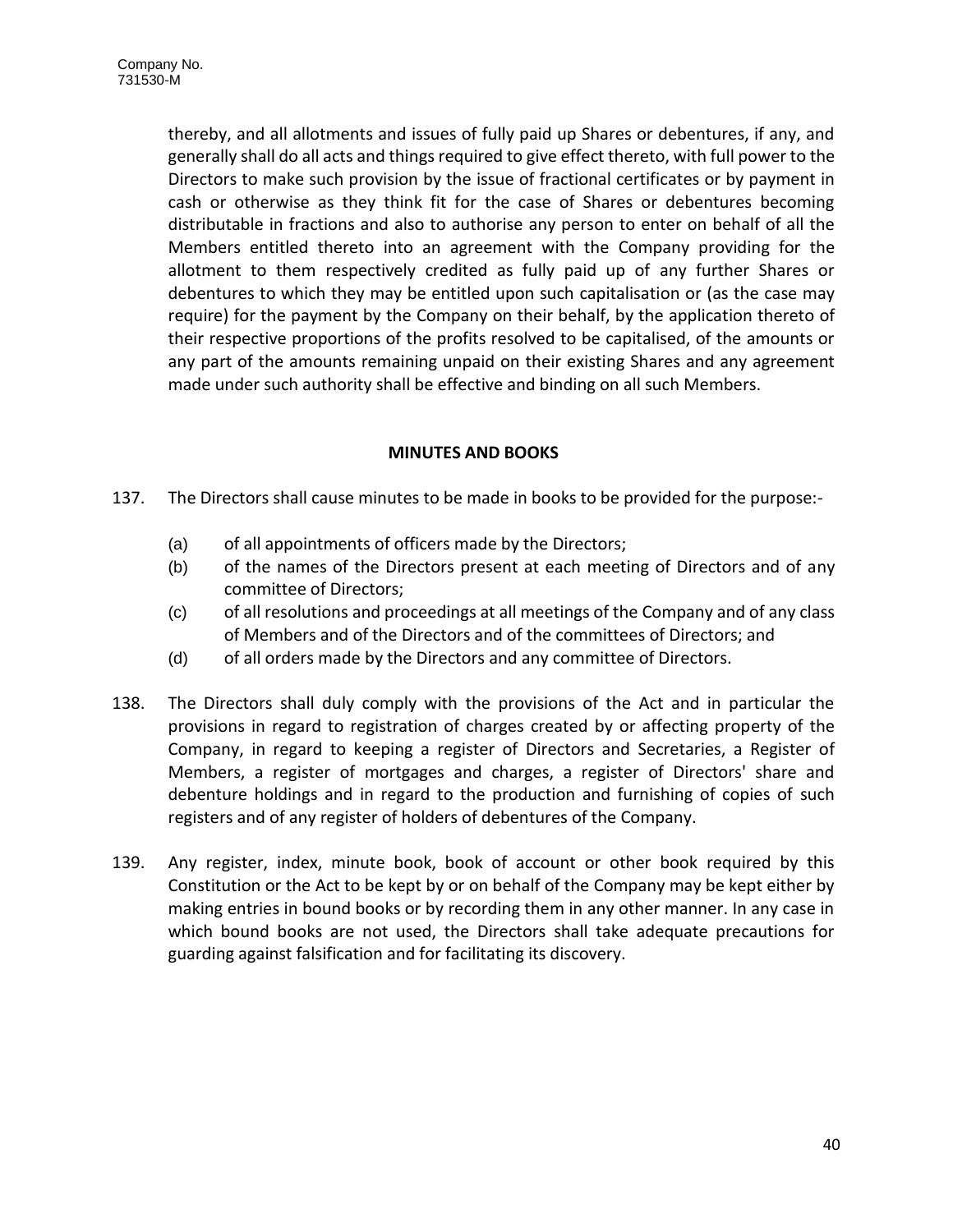# **ACCOUNTS**

- 140. The Directors shall cause true accounts to be kept:-
	- (a) of the assets and liabilities of the Company; and
	- (b) of all sums of money received and expended by the Company and the matters in respect of which such receipts and expenditure take place and otherwise in accordance with the Act and the Islamic Financial Services Act.
- 141. The books of account shall be kept at the Office or at such other place within Malaysia as the Directors think fit and shall always be open to the inspection of the Directors. No Member (other than a Director) shall have any right of inspecting any account or book or document of the Company except as conferred by the Act or authorised by the Directors.
- 142. The Directors shall from time to time in accordance with the provisions of the Act cause to be prepared and to be laid before the Company in General Meeting such profit and loss accounts, balance sheets, group accounts (if any) and reports as may be necessary.
- 143. A copy of every balance sheet and profit and loss account which is to be laid before the Company in General Meeting (including every document required by law to be annexed thereto) together with a copy of the Auditors' report relating thereto and of the Directors' report shall not more than six (6) months after the close of the financial year and not less than twenty-one (21) days before the date of the meeting be sent to every Member of, and every holder of debentures of, the Company and to every other person who is entitled to received notices from the Company under the provisions of the Act or of this Constitution provided that this Article shall not require a copy of these documents to be sent to any person whose address the Company is not aware or to more than one of the joint holders of any Shares or debentures, but any Member to whom a copy of these documents has not been sent shall be entitled to receive a copy free of charge on application to the Office.
- 144. Auditors shall be appointed and their duties regulated in accordance with the provisions of the Act and the Islamic Financial Services Act.
- 145. Subject to the provisions of the Act and the Islamic Financial Services Act, all acts done by any person acting as an Auditor shall, as regards all persons dealing in good faith with the Company, be valid, notwithstanding that there was some defect in his appointment or that he was at the time of his appointment not qualified for appointment.
- 146. The Auditor or Auditors shall be entitled to attend any General Meeting and to receive all notices of and other communications relating to any General Meeting which any Member is entitled to receive, and to be heard at any General Meeting on any part of the business of the meeting which concerns him as Auditor.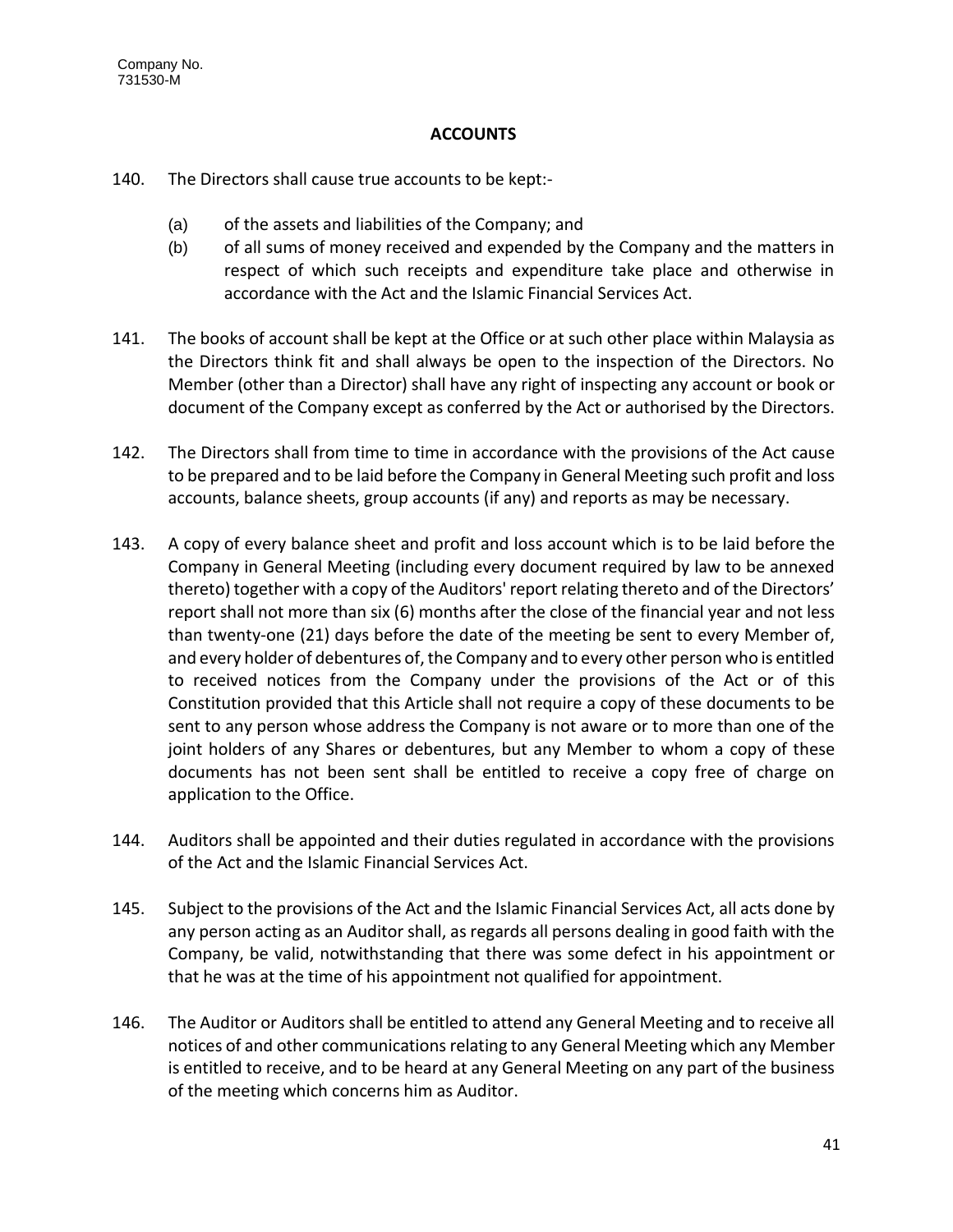# **NOTICES**

- 147. Any notice or document may be served by the Company on any Member either by personal delivery, mail, facsimile transmission or e-mail. Such notice shall be directed to the address, facsimile number or e-mail address supplied by him to the Company for the giving of notices to him. Any such notice shall be deemed effective either:
	- (i) if sent by mail: on the date of delivery as evidenced by the postal receipt or other written receipt, or
	- (ii) if delivered by hand or courier service that provides for a signed receipt upon delivery: when received and acknowledged, or
	- (iii) if sent by facsimile: when sent, or
	- (iv) if sent by email: when sent.
- 148. In respect of joint holdings, all notices shall be given to that one of the joint holders whose name stands first in the Register of Members and notice so given shall be sufficient notice to all the joint holders.
- 149. A person entitled to a Share in consequence of the death or bankruptcy or liquidation of a Member, upon supplying to the Company such evidence as the Directors may reasonably require to show his title to the Share and upon supplying also an address for the service of notices, shall be entitled to be served upon him at such address any notice or document to which the Member but for his death or bankruptcy or liquidation would be entitled, and such service shall for all purposes be deemed a sufficient service of such notice or document on all persons interested (whether jointly with or as claiming through or under him) in the Share. Save as aforesaid, any notice or document delivered or sent by post to or left at the registered address of any Member in pursuance of this Constitution shall, notwithstanding that such Member be then dead or bankrupt, and whether or not the Company have notice of his death or bankruptcy or liquidation, be deemed to have been duly served in respect of any Share registered in the name of such Member as sole or joint holder.

# **AUTHENTICATION OF DOCUMENTS**

150. Any Director or the Secretary or any person appointed by the Directors for the purpose shall have power to authenticate any documents affecting the constitution of the Company and any resolution passed by the Company or the Directors and any books, records, documents and accounts relating to the business of the Company, and to certify copies thereof or extracts therefrom as true copies or extracts; and, where any books, records, documents or accounts are kept elsewhere than in the Office, the local manager or other officer of the Company having custody thereof shall be deemed to be a person appointed by the Directors as aforesaid.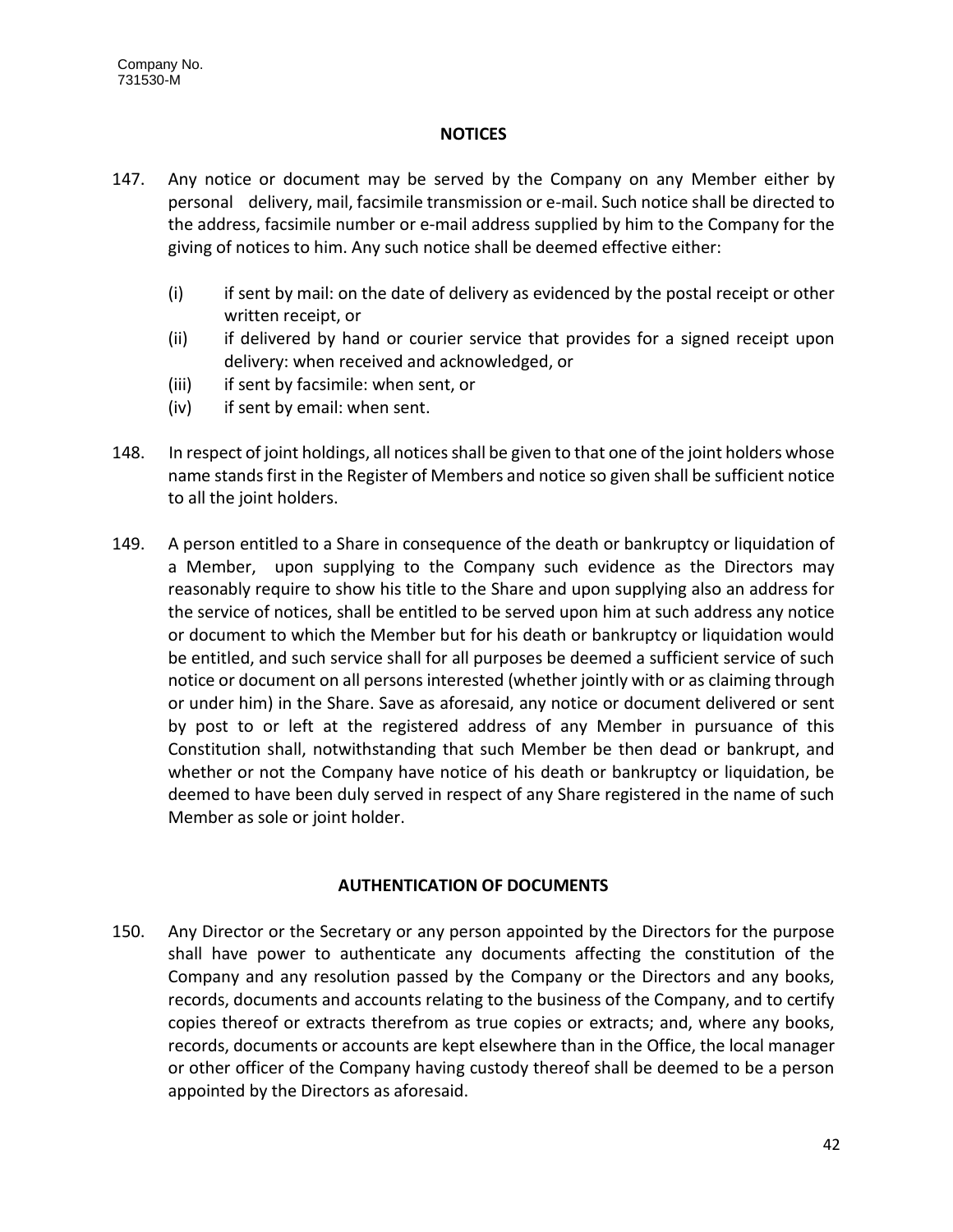## **USE OF NAME**

151. In the event that the Company has been permitted to use any name, brand name, trade name, trademark and/or logo belonging to any Member or its related corporations (collectively, "relevant Member's Name and/or Logo") as part of the Company's name and/or the Company's logo, then when the relevant Member gives a written notice to the Company to stop using the relevant Member's Name and/or Logo, the Company shall forthwith take all necessary steps and actions to effect or cause a change in its name and/or logo in order to exclude the relevant Member's Name and/or Logo upon the expiry of thirty (30) days of receipt of such written notice and thereafter the Company shall not use, permit or cause to be used the relevant Member's Name and/or Logo or any other name and logo which comprises, alludes to or be confusingly similar in any respect to the relevant Member's Name and/or Logo.

# **WINDING UP**

- 152. (a) If the Company shall be wound up and the assets available for distribution among the Members as such shall be insufficient to repay the whole of the paid up capital, such assets shall be distributed so that as nearly as may be the losses shall be borne by the Members in proportion to the capital paid up, or which ought to have been paid up at the commencement of the winding up on the Shares held by them respectively. And if in a winding up the assets available for distribution among the Members shall be more than sufficient to repay the whole of the capital paid up at the commencement of the winding up, the excess shall be distributed among the Members in proportion to the capital paid up, or which ought to have been paid up at the commencement of the winding up on the Shares held by them respectively. But this Article is to be without prejudice to the rights of the holders of Shares issued upon special terms and conditions.
	- (b) If the Company shall be wound up (whether the liquidation is voluntary, under supervision, or by the court) the Liquidator may, with the approval of a Special Resolution of the Company in General Meeting and any other approval required by the Act and the Islamic Financial Services Act, divide among the Members in specie or kind the whole or any part of the assets of the Company and whether or not the assets shall consist of property of one kind or shall consist of properties of different kinds, and may for such purpose set such value as he deems fair upon any one or more class or classes of property to be divided aforesaid and may determine how such division shall be carried out as between the Members or different classes of Members. The Liquidator may, with the like approval vest any part of the assets in trustees upon such trusts for the benefit of Members as the Liquidator shall think fit, and the liquidation of the Company may be completed